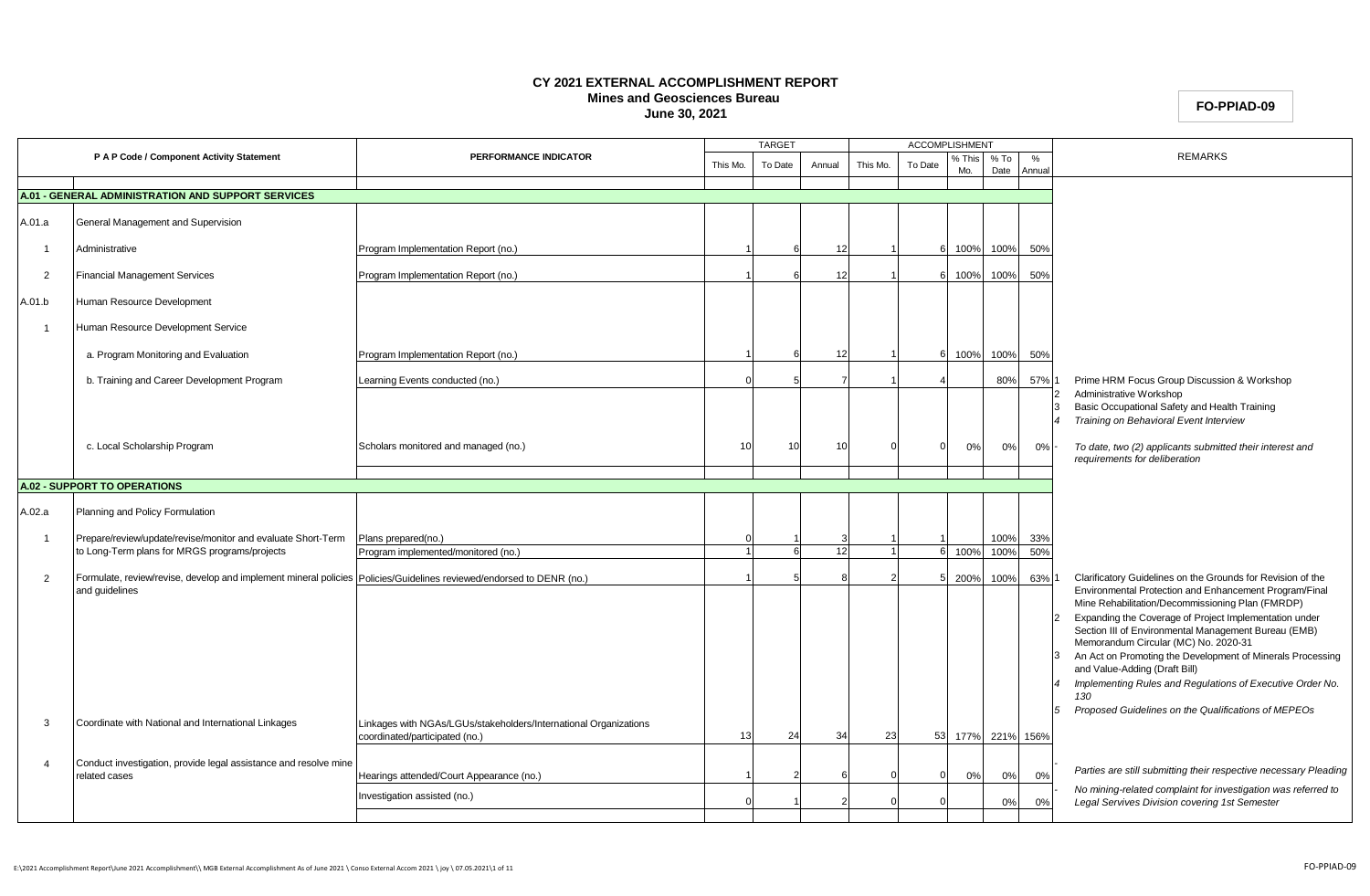|                          |                                                                                                                                      |                                                                                                              | <b>TARGET</b> |               | <b>ACCOMPLISHMENT</b> |              |         |               |              |             |                                                                                                                                                                                                                                                                                                                                                                                                                                                                                                                                                                                                                                                                                                                                                                                                                                                                                                                                                                                                                                                                                                                                                                                                          |
|--------------------------|--------------------------------------------------------------------------------------------------------------------------------------|--------------------------------------------------------------------------------------------------------------|---------------|---------------|-----------------------|--------------|---------|---------------|--------------|-------------|----------------------------------------------------------------------------------------------------------------------------------------------------------------------------------------------------------------------------------------------------------------------------------------------------------------------------------------------------------------------------------------------------------------------------------------------------------------------------------------------------------------------------------------------------------------------------------------------------------------------------------------------------------------------------------------------------------------------------------------------------------------------------------------------------------------------------------------------------------------------------------------------------------------------------------------------------------------------------------------------------------------------------------------------------------------------------------------------------------------------------------------------------------------------------------------------------------|
|                          | P A P Code / Component Activity Statement                                                                                            | PERFORMANCE INDICATOR                                                                                        | This Mo.      | To Date       | Annual                | This Mo.     | To Date | % This<br>Mo. | % To<br>Date | %<br>Annual | <b>REMARKS</b>                                                                                                                                                                                                                                                                                                                                                                                                                                                                                                                                                                                                                                                                                                                                                                                                                                                                                                                                                                                                                                                                                                                                                                                           |
| A.02.b                   | Mineral Economics. Information and Publication                                                                                       |                                                                                                              |               |               |                       |              |         |               |              |             |                                                                                                                                                                                                                                                                                                                                                                                                                                                                                                                                                                                                                                                                                                                                                                                                                                                                                                                                                                                                                                                                                                                                                                                                          |
| -1                       | Conduct Awareness and Advocacy on Mineral Resources and                                                                              | IEC conducted/organized/participated (no.)                                                                   |               |               | 14                    |              | 10      | 200%          | 125%         | 71%         |                                                                                                                                                                                                                                                                                                                                                                                                                                                                                                                                                                                                                                                                                                                                                                                                                                                                                                                                                                                                                                                                                                                                                                                                          |
|                          | Geosciences Development (MRGD)                                                                                                       | Press releases/conferences/media interviews conducted (no.)                                                  |               | $\mathcal{R}$ | 6                     | $\mathbf{R}$ | 13      | 300%          | 433%         | 217%        |                                                                                                                                                                                                                                                                                                                                                                                                                                                                                                                                                                                                                                                                                                                                                                                                                                                                                                                                                                                                                                                                                                                                                                                                          |
|                          |                                                                                                                                      | Training/workshop/seminar conducted/attended/organized/coordinated (no.)                                     |               | 19            | 45                    | 11           | 51      | 275%          | 268%         | 113%        |                                                                                                                                                                                                                                                                                                                                                                                                                                                                                                                                                                                                                                                                                                                                                                                                                                                                                                                                                                                                                                                                                                                                                                                                          |
|                          |                                                                                                                                      |                                                                                                              |               |               |                       |              |         |               |              |             |                                                                                                                                                                                                                                                                                                                                                                                                                                                                                                                                                                                                                                                                                                                                                                                                                                                                                                                                                                                                                                                                                                                                                                                                          |
| 2                        | Generate Mineral Economics information/Publish and                                                                                   | Statistics reports generated/monitored/validated (no.)                                                       |               |               | 13                    |              |         | 0%            | 129%         | 69%         |                                                                                                                                                                                                                                                                                                                                                                                                                                                                                                                                                                                                                                                                                                                                                                                                                                                                                                                                                                                                                                                                                                                                                                                                          |
|                          | disseminate IEC materials                                                                                                            | Strategic Mineral Information Systems managed/developed/maintained (no.)                                     |               | R             | 8                     | $\mathsf{R}$ | 8       | 100%          | 100%         | 100%        |                                                                                                                                                                                                                                                                                                                                                                                                                                                                                                                                                                                                                                                                                                                                                                                                                                                                                                                                                                                                                                                                                                                                                                                                          |
|                          |                                                                                                                                      | Information materials generated/published/disseminated (no.)                                                 | 526           | 3.087         | 6.212                 | 530          | 3.091   | 101%          | 100%         | 50%         | 500 copies of Primer on MGB Profile                                                                                                                                                                                                                                                                                                                                                                                                                                                                                                                                                                                                                                                                                                                                                                                                                                                                                                                                                                                                                                                                                                                                                                      |
| A.02.c<br>-1             | Research and Development<br>Research Studies on Mineral Resources and Geosciences<br>Development (MRGD) Programs                     | Research/studies conducted (no.)                                                                             |               |               |                       |              | 6       | 100%          | 100%         | 67%         | 500 copies of Primer on FTAA<br>500 copies of Gold Commodity Profile; 20 Info kits<br>500 copies of Nickel Commodity Profile; 20 Info kits<br>501 copies of Silver Commodity Profile; 20 Info kits; 1 Short<br>Video on the Uses/Importance of Minerals<br>500 Copies of Information Materials (Digital Copy) provided to<br>the participants of the "Stakeholder's Forum on Understanding<br>Recent Policy Issuances relating to mining"; 1 Mineral<br>Gazette; 1 Mining Facts & Figures updated; 3 Commodity<br>profiles updated (Nickel, Copper and Limestone); 25 Mineral<br><b>Industry Information</b><br>Recovery of Nickel, Cobalt, Iron and Rare Earth Elements<br>from Low Grade Philppine Laterite Ores using Atmospheric<br>Leaching with Reduction Pre-treatment<br>Extraction of Vanadium from Iron Sand Deposits<br>Technical Study on the use Synthesized Laterite Iron Sand as<br>Feeds Material Shaft Furnace Iron Making Technology<br>Recovery of Scandium from Laterite-based Pig Iron Slag by<br>Dry Digestion and Precipitation Methods<br>Research on the Cenozoic Stratigraphy of the Philippines<br>Ground and Sediment Control in Nickel Mining Operations<br>$6\overline{6}$ |
| <b>A.03 - OPERATIONS</b> |                                                                                                                                      |                                                                                                              |               |               |                       |              |         |               |              |             |                                                                                                                                                                                                                                                                                                                                                                                                                                                                                                                                                                                                                                                                                                                                                                                                                                                                                                                                                                                                                                                                                                                                                                                                          |
|                          |                                                                                                                                      |                                                                                                              |               |               |                       |              |         |               |              |             |                                                                                                                                                                                                                                                                                                                                                                                                                                                                                                                                                                                                                                                                                                                                                                                                                                                                                                                                                                                                                                                                                                                                                                                                          |
|                          |                                                                                                                                      | 001: NATURAL RESOURCES SUSTAINABLY MANAGED - PROGRAM 1: MINERAL RESOURCES ENFORCEMENT AND REGULATORY PROGRAM |               |               |                       |              |         |               |              |             |                                                                                                                                                                                                                                                                                                                                                                                                                                                                                                                                                                                                                                                                                                                                                                                                                                                                                                                                                                                                                                                                                                                                                                                                          |
|                          | <b>OUTCOME INDICATOR 1</b>                                                                                                           |                                                                                                              |               |               |                       |              |         |               |              |             |                                                                                                                                                                                                                                                                                                                                                                                                                                                                                                                                                                                                                                                                                                                                                                                                                                                                                                                                                                                                                                                                                                                                                                                                          |
|                          | Percentage increase in the revenues of government from mineral<br>resources development                                              |                                                                                                              |               |               | 10%                   |              |         |               |              |             |                                                                                                                                                                                                                                                                                                                                                                                                                                                                                                                                                                                                                                                                                                                                                                                                                                                                                                                                                                                                                                                                                                                                                                                                          |
|                          | <b>OUTCOME INDICATOR 2</b>                                                                                                           |                                                                                                              |               |               |                       |              |         |               |              |             |                                                                                                                                                                                                                                                                                                                                                                                                                                                                                                                                                                                                                                                                                                                                                                                                                                                                                                                                                                                                                                                                                                                                                                                                          |
|                          | Percentage of monitored mining permits/contracts complying with                                                                      |                                                                                                              |               |               |                       |              |         |               |              |             |                                                                                                                                                                                                                                                                                                                                                                                                                                                                                                                                                                                                                                                                                                                                                                                                                                                                                                                                                                                                                                                                                                                                                                                                          |
|                          | laws, rules and regulations                                                                                                          |                                                                                                              |               |               | 75%                   |              |         |               |              |             |                                                                                                                                                                                                                                                                                                                                                                                                                                                                                                                                                                                                                                                                                                                                                                                                                                                                                                                                                                                                                                                                                                                                                                                                          |
|                          | <b>OUTPUT INDICATOR 1</b>                                                                                                            |                                                                                                              |               |               |                       |              |         |               |              |             |                                                                                                                                                                                                                                                                                                                                                                                                                                                                                                                                                                                                                                                                                                                                                                                                                                                                                                                                                                                                                                                                                                                                                                                                          |
|                          | Mining applications (including other mining rights related<br>applications) approved/denied/endorsed within the prescribed<br>period |                                                                                                              | 428           | 1,710         | 3,646                 | 497          | 2,331   | 116%          | 136%         | 64%         |                                                                                                                                                                                                                                                                                                                                                                                                                                                                                                                                                                                                                                                                                                                                                                                                                                                                                                                                                                                                                                                                                                                                                                                                          |
|                          | <b>OUTPUT INDICATOR 2</b>                                                                                                            |                                                                                                              |               |               |                       |              |         |               |              |             |                                                                                                                                                                                                                                                                                                                                                                                                                                                                                                                                                                                                                                                                                                                                                                                                                                                                                                                                                                                                                                                                                                                                                                                                          |
|                          | Number of mining permits/contracts monitored                                                                                         |                                                                                                              |               |               |                       |              |         |               |              |             |                                                                                                                                                                                                                                                                                                                                                                                                                                                                                                                                                                                                                                                                                                                                                                                                                                                                                                                                                                                                                                                                                                                                                                                                          |
|                          | Program 1 Mineral Resources Enforcement and Regulatory Program                                                                       |                                                                                                              |               |               |                       |              |         |               |              |             |                                                                                                                                                                                                                                                                                                                                                                                                                                                                                                                                                                                                                                                                                                                                                                                                                                                                                                                                                                                                                                                                                                                                                                                                          |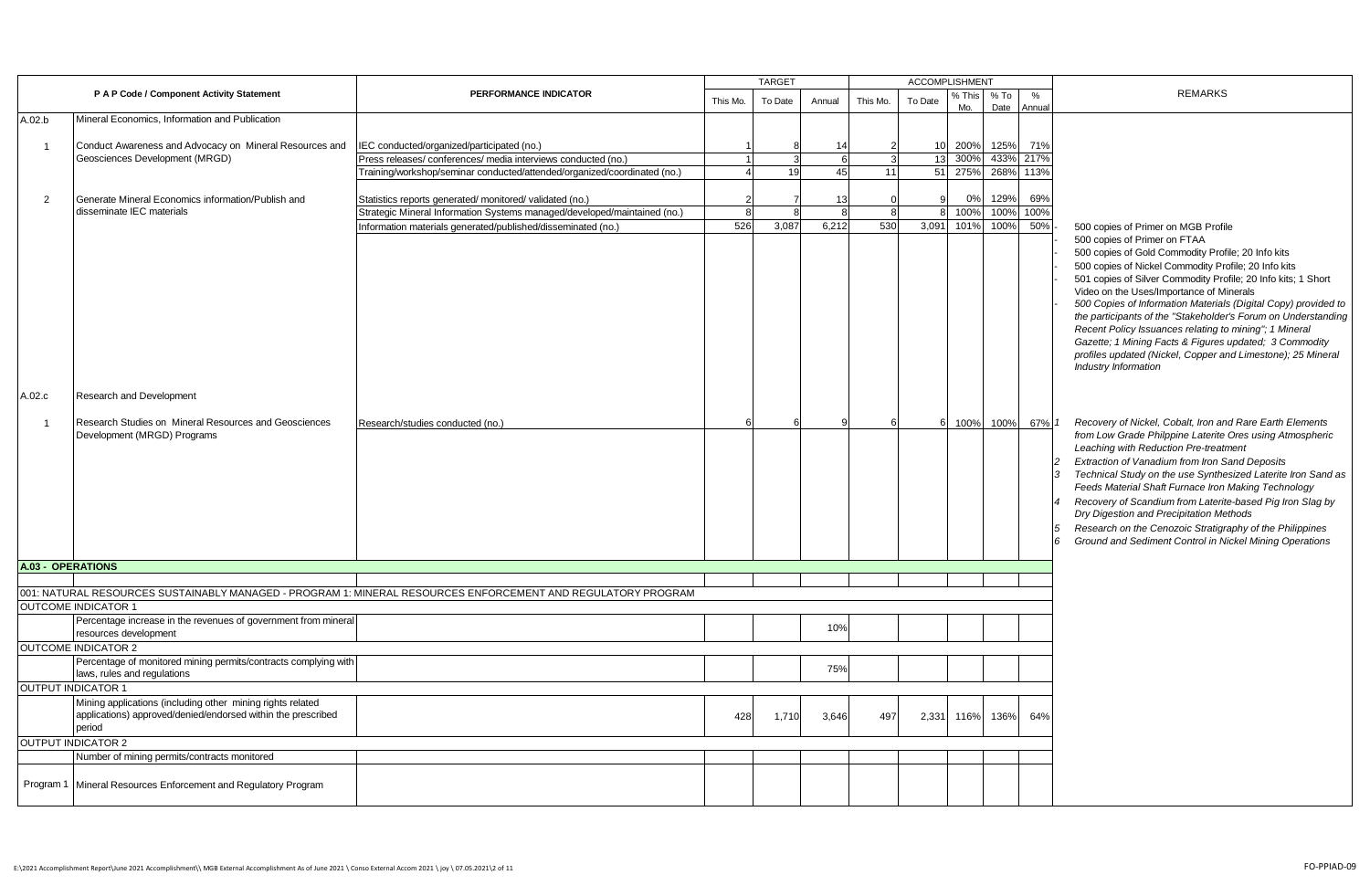|                |                                                                                                                                         |                                                                                                                                                   | <b>ACCOMPLISHMENT</b><br><b>TARGET</b> |         |        |                 |          |               |                |                |                                                                                                                                                                                                                                                                                                                                                                                                                                                                                                                                                                          |
|----------------|-----------------------------------------------------------------------------------------------------------------------------------------|---------------------------------------------------------------------------------------------------------------------------------------------------|----------------------------------------|---------|--------|-----------------|----------|---------------|----------------|----------------|--------------------------------------------------------------------------------------------------------------------------------------------------------------------------------------------------------------------------------------------------------------------------------------------------------------------------------------------------------------------------------------------------------------------------------------------------------------------------------------------------------------------------------------------------------------------------|
|                | P A P Code / Component Activity Statement                                                                                               | PERFORMANCE INDICATOR                                                                                                                             | This Mo.                               | To Date | Annual | This Mo.        | To Date  | % This<br>Mo. | $%$ To<br>Date | $\%$<br>Annual | <b>REMARKS</b>                                                                                                                                                                                                                                                                                                                                                                                                                                                                                                                                                           |
|                | Mineral Investment Promotion Program                                                                                                    |                                                                                                                                                   |                                        |         |        |                 |          |               |                |                |                                                                                                                                                                                                                                                                                                                                                                                                                                                                                                                                                                          |
|                |                                                                                                                                         |                                                                                                                                                   |                                        |         |        |                 |          |               |                |                |                                                                                                                                                                                                                                                                                                                                                                                                                                                                                                                                                                          |
|                | Issuance of mining permits/contracts (including in areas within                                                                         | Issuance of mining permits/contracts (no.)                                                                                                        | 428                                    | 1,710   | 3,646  | 515             | 2,379    | 120%          | 139%           | 65%            |                                                                                                                                                                                                                                                                                                                                                                                                                                                                                                                                                                          |
|                | mineral reservations) and other related permits                                                                                         | a. Agreements/contracts/permits (FTAA/MPSA/EP/ISAGP/SSMP/MPP)                                                                                     | 13                                     | 23      | 75     | 12              | 36       | 92%           | 157%           | 48%            |                                                                                                                                                                                                                                                                                                                                                                                                                                                                                                                                                                          |
|                |                                                                                                                                         | b. Ore Transport Permit (OTP)/Certification                                                                                                       | 251                                    | 1,243   | 2,588  | 366             | 1,705    | 146%          | 137%           | 66%            |                                                                                                                                                                                                                                                                                                                                                                                                                                                                                                                                                                          |
|                |                                                                                                                                         | Declaration of Mining Project Feasibility (DMPF) acted upon (no.)                                                                                 |                                        |         |        |                 |          |               | 100%           | 25%            |                                                                                                                                                                                                                                                                                                                                                                                                                                                                                                                                                                          |
|                |                                                                                                                                         | I. Other mining related permits                                                                                                                   | 164                                    | 443     | 979    | 137             | 637      | 84%           | 144%           | 65%            |                                                                                                                                                                                                                                                                                                                                                                                                                                                                                                                                                                          |
|                | Use It or Lose It Policy                                                                                                                | Mining Applications with Final Action (no.)                                                                                                       | 22                                     | 51      | 156    | 14              | 84       | 64%           | 165%           | 54%            |                                                                                                                                                                                                                                                                                                                                                                                                                                                                                                                                                                          |
|                | Development of Small-Scale Mining - Assistance to<br>Provincial/City Mining Regulatory Board (P/CMRB)/LGUs/Other<br><b>Stakeholders</b> | Inventory of Peoples Small-Scale Mining (PSSM)/Minahang Bayan(MB) Areas,<br>and Quarry/Sand and Gravel (SAG)/Small-Scale Mining (SSM) Sites (no.) | 10                                     | 43      | 89     | 14              | 49       | 140%          | 114%           | 55%            |                                                                                                                                                                                                                                                                                                                                                                                                                                                                                                                                                                          |
|                |                                                                                                                                         | Proposed Minahang Bayan sites endorsed to DENR through MGBCO (no.)                                                                                |                                        |         | 16     |                 |          |               |                | 31%            |                                                                                                                                                                                                                                                                                                                                                                                                                                                                                                                                                                          |
|                |                                                                                                                                         | Declared Minahang Bayan Sites Monitored (no.)                                                                                                     |                                        | 17      | 35     |                 | 23       | 114%          | 135%           | 66%            |                                                                                                                                                                                                                                                                                                                                                                                                                                                                                                                                                                          |
|                |                                                                                                                                         | P/CMRBs maintained/operationalized/reconstituted (no.)                                                                                            | 88                                     | 88      | 88     | 87              | 87       | 99%           | 99%            | 99%            | Region MIMAROPA: PMRB Marinduque is currently not                                                                                                                                                                                                                                                                                                                                                                                                                                                                                                                        |
|                |                                                                                                                                         |                                                                                                                                                   |                                        |         |        |                 |          |               |                |                | operational in view of the temporary take-over of of the<br>Provincial Government of Marinduque over the commercial<br>sand and gravel activities (Reso. 32, s. 2019)                                                                                                                                                                                                                                                                                                                                                                                                    |
| $\overline{2}$ | Mining Industry Development Program                                                                                                     |                                                                                                                                                   |                                        |         |        |                 |          |               |                |                |                                                                                                                                                                                                                                                                                                                                                                                                                                                                                                                                                                          |
|                | Monitoring/Audit of Mining Permits/Contracts/Leases/                                                                                    | Mining Rights monitored (no.) as to compliance with:                                                                                              |                                        |         |        |                 |          |               |                |                |                                                                                                                                                                                                                                                                                                                                                                                                                                                                                                                                                                          |
|                | Claims/JOAs (including those within Mineral Reservations) as to                                                                         | a. Work Program/Terms and Conditions/Requirements                                                                                                 | 50                                     | 334     | 515    | 51              | 362      | 102%          | 108%           | 70%            |                                                                                                                                                                                                                                                                                                                                                                                                                                                                                                                                                                          |
|                | compliance with the Terms and Conditions/Requirements and<br>implementation of approved Work Program/Safety, Health,                    | b. Safety, Health, Environment and Social Development (SHES) Programs                                                                             | 50                                     | 334     | 515    | $\overline{39}$ | 357      | 78%           | 107%           | 69%            |                                                                                                                                                                                                                                                                                                                                                                                                                                                                                                                                                                          |
|                |                                                                                                                                         |                                                                                                                                                   |                                        |         |        |                 |          |               |                |                |                                                                                                                                                                                                                                                                                                                                                                                                                                                                                                                                                                          |
|                | Environmental and Social Development Programs                                                                                           | Mining Rights audited (no.) as to compliance with:                                                                                                |                                        |         |        |                 |          |               |                |                |                                                                                                                                                                                                                                                                                                                                                                                                                                                                                                                                                                          |
|                |                                                                                                                                         | a. Regional Office system audited for WP (no.)                                                                                                    |                                        |         | 15     |                 | $\Omega$ | 0%            | 0%             | $0\%$          | The conduct of the activity was rescheduled on July 2021 due<br>to the conduct of Workshop on the Results of the CY 2020                                                                                                                                                                                                                                                                                                                                                                                                                                                 |
|                |                                                                                                                                         |                                                                                                                                                   |                                        |         |        |                 |          |               |                |                | Audit of Regional Monitoring System, and Other Related<br>Matters on April 19-23, 2021 and taking into consideration of<br>the movement of personnel in the Mining Tenement Audit<br>Section this Semester of 2021.                                                                                                                                                                                                                                                                                                                                                      |
|                |                                                                                                                                         | b. Regional Office system audited for SHES (no.)                                                                                                  | 3                                      | 13      | 15     |                 | 6        | 133%          | 46%            | 40% 1          | <b>MGB Regional Office II</b>                                                                                                                                                                                                                                                                                                                                                                                                                                                                                                                                            |
|                |                                                                                                                                         |                                                                                                                                                   |                                        |         |        |                 |          |               |                |                | MGB Regional Office XII<br><b>MGB Regional Office I</b><br>MGB Regional Office IV - CALABARZON<br><b>MGB Regional Office IX</b><br>5<br><b>MGB Regional Office VI</b><br>۱6<br>Delay in the conduct of 2021 SHES Systems Audit due the<br>activities related on PMIEA which was prioritized for the<br>Safest Mines Award and Best Mining Forest Contest Award<br>held at the DENR Social Hall on March 18, 2021 and the<br>conduct of Workshop on the Results of the CY 2020 Audit of<br>Regional Monitoring System, and Other Related Matters on<br>April 19-23, 2021. |
|                | Strengthen Multi-partite Monitoring System                                                                                              | Multi-partite Monitoring Teams (MMT) of mining projects (with permits issued by                                                                   |                                        |         |        |                 |          |               |                |                | Region MIMAROPA: The two remaining MMTs were created in                                                                                                                                                                                                                                                                                                                                                                                                                                                                                                                  |
|                |                                                                                                                                         | MGB) operationalized (no.)                                                                                                                        | 213                                    | 213     | 213    | 203             | 203      | 95%           | 95%            | 95%            | the first quarter of 2021. However, the orientation for the new<br>MMTs and their first monitoring were re-scheduled in the third<br>quarter. Re-scheduling of this activity was due to strict travel<br>restriction/protocols in the Mindoro provinces.<br>Region 12: Two mining companies failed to create its Mine<br>Rehabilitation Fund Committee (MRFC) resulted the non-<br>operationalization of MMT                                                                                                                                                             |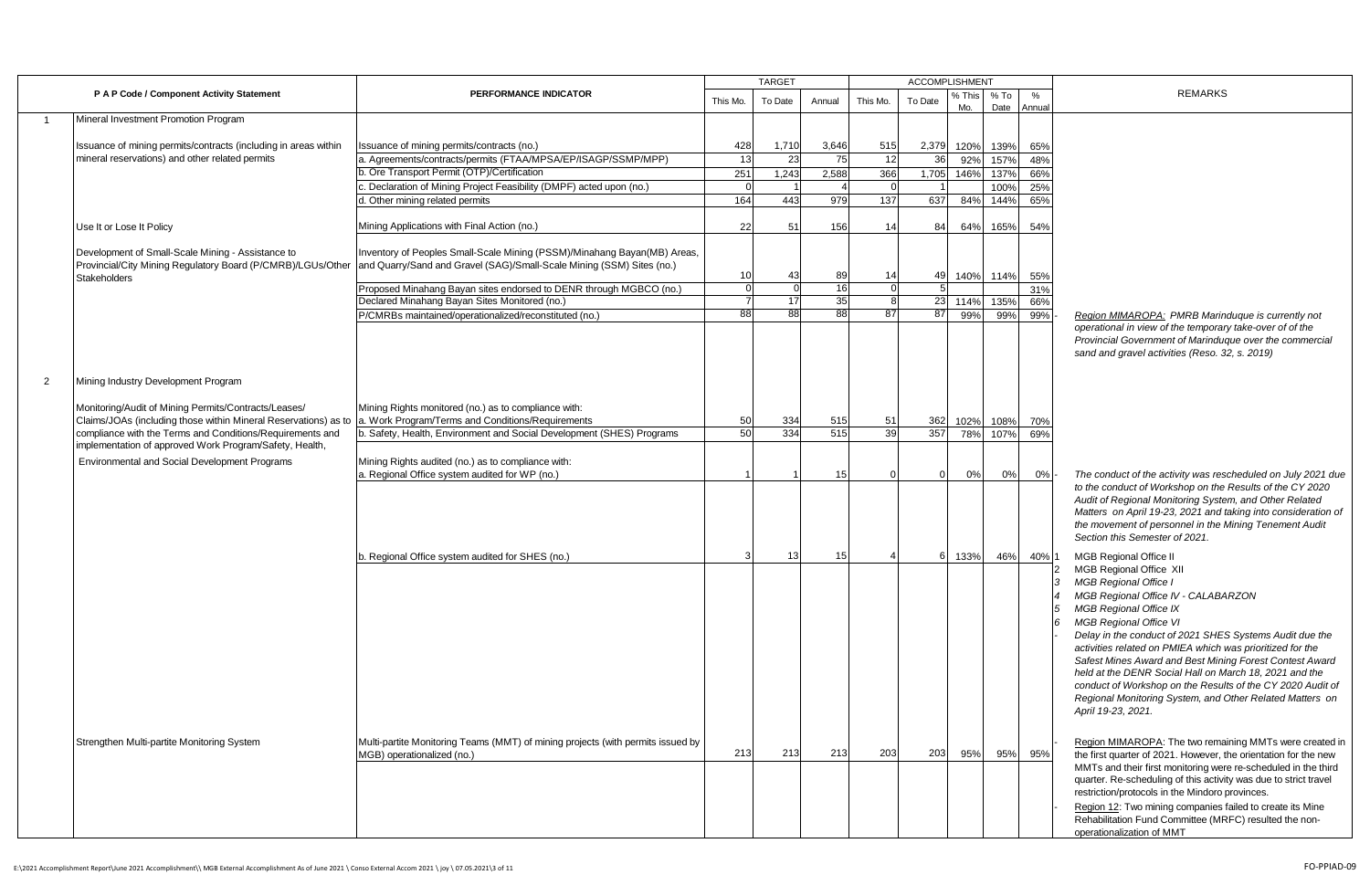|                |                                                     |                                                    |          | <b>TARGET</b> |        |          | <b>ACCOMPLISHMENT</b> |               |              |                |                                                                                                                                                                                                                                                                                                                                                                                                                                                                                                                                                                                                                                                                                                                                                                                                                                                                                                                                                                                                                                                             |
|----------------|-----------------------------------------------------|----------------------------------------------------|----------|---------------|--------|----------|-----------------------|---------------|--------------|----------------|-------------------------------------------------------------------------------------------------------------------------------------------------------------------------------------------------------------------------------------------------------------------------------------------------------------------------------------------------------------------------------------------------------------------------------------------------------------------------------------------------------------------------------------------------------------------------------------------------------------------------------------------------------------------------------------------------------------------------------------------------------------------------------------------------------------------------------------------------------------------------------------------------------------------------------------------------------------------------------------------------------------------------------------------------------------|
|                | P A P Code / Component Activity Statement           | PERFORMANCE INDICATOR                              | This Mo. | To Date       | Annual | This Mo. | To Date               | % This<br>Mo. | % To<br>Date | $\%$<br>Annual | <b>REMARKS</b>                                                                                                                                                                                                                                                                                                                                                                                                                                                                                                                                                                                                                                                                                                                                                                                                                                                                                                                                                                                                                                              |
|                |                                                     |                                                    |          |               |        |          |                       |               |              |                | Region 13: MMT inspections for SAG projects were not yet<br>conducted; delayed MMT inspections in PDI due to Covid 19<br>travel restrictions.                                                                                                                                                                                                                                                                                                                                                                                                                                                                                                                                                                                                                                                                                                                                                                                                                                                                                                               |
| 3              | Mine Rehabilitation Program                         |                                                    |          |               |        |          |                       |               |              |                |                                                                                                                                                                                                                                                                                                                                                                                                                                                                                                                                                                                                                                                                                                                                                                                                                                                                                                                                                                                                                                                             |
|                | a. Palawan Quicksilver Mines, Inc. (PQMI)           | Project Monitoring and Supervision Conducted (no.) |          |               |        |          | 0                     | 0%            | 0%           | 0%             | Annual Target from 4 to 3. Previous Target for the ERDB                                                                                                                                                                                                                                                                                                                                                                                                                                                                                                                                                                                                                                                                                                                                                                                                                                                                                                                                                                                                     |
|                |                                                     | Studies conducted (no.)                            |          |               |        |          | $\mathbf{R}$          | 100%          | 100%         | 100%           | project was based on the WFP submitted by the ERDB on                                                                                                                                                                                                                                                                                                                                                                                                                                                                                                                                                                                                                                                                                                                                                                                                                                                                                                                                                                                                       |
|                |                                                     |                                                    |          |               |        |          |                       |               |              |                | March 4, 2021. However, due to insufficient funds released by<br>the DBM for the said project, ERDB was requested to submit a<br>new 2021 WFP.                                                                                                                                                                                                                                                                                                                                                                                                                                                                                                                                                                                                                                                                                                                                                                                                                                                                                                              |
|                | b. Other Abandoned/Inactive/Closed Mines            | Other Abandoned Mines monitored (no.)              |          |               | 10     |          |                       |               | 0%           | 0%             | Downloading of funds to the MGB ROs was behind the<br>schedule due to the revision of WFP 2021 including realignment                                                                                                                                                                                                                                                                                                                                                                                                                                                                                                                                                                                                                                                                                                                                                                                                                                                                                                                                        |
|                | c. Marcopper                                        | Monitoring reports submitted to MGBCO (no.)        |          |               |        |          | $\Omega$              | 0%            | 0%           | 0%             | of budget for the activities of Mine Rehabilitation Program                                                                                                                                                                                                                                                                                                                                                                                                                                                                                                                                                                                                                                                                                                                                                                                                                                                                                                                                                                                                 |
| $\overline{4}$ | Resolution of Complaints/Cases/Conflicts            |                                                    |          |               |        |          |                       |               |              |                |                                                                                                                                                                                                                                                                                                                                                                                                                                                                                                                                                                                                                                                                                                                                                                                                                                                                                                                                                                                                                                                             |
|                | a. Complaints/cases/conflicts investigated/resolved | MGB                                                | 21       | 75            | 155    | 15       | 91                    |               | 71% 121%     | 59%            |                                                                                                                                                                                                                                                                                                                                                                                                                                                                                                                                                                                                                                                                                                                                                                                                                                                                                                                                                                                                                                                             |
|                |                                                     | Panel of Arbitrators Decided (no.)                 |          |               | 17     |          |                       | 0%            | 200%         | 12%            |                                                                                                                                                                                                                                                                                                                                                                                                                                                                                                                                                                                                                                                                                                                                                                                                                                                                                                                                                                                                                                                             |
|                |                                                     | Panel of Arbitrators Resolved (no.)                |          |               | 17     |          | $\overline{2}$        | 0%            | 200%         | 12%            |                                                                                                                                                                                                                                                                                                                                                                                                                                                                                                                                                                                                                                                                                                                                                                                                                                                                                                                                                                                                                                                             |
|                |                                                     | Mines Adjudication Board Cases deliberated (no.)   |          |               | 12     |          | 19                    | 200%          | 317%         | 158%           | MAB Case No. 0210-19 Carolina A. Francisco vs. MCG<br>Aggregates and Crushing Plant<br>MAB Case No. 0116-00 Valley Mining and Dev.Corp. vs.<br>Camarin Mining Corp.<br>MAB Case No. 0166-08 Provident Tree Farms Inc. vs. Makilala<br>Mining Corp.<br>MAB Case No. 0154-07 San Juanico Resources Corp. vs.<br>Heirs of Pabilona Jr.<br>MAB Case No. 0202-16 Long Fong vs. Severino Discartin and<br>dolanson dolan dolan<br>MAB Case No. 0211-19 Rogelio V. Llonillo vs. Central Cement<br>Corp.<br>MAB Case No. 0199-15 Nationwide Dev. Corp. vs. Lionshare<br>Dev.Corp.<br>MAB Case No. 0174-08 Mt. Franz Mining Corp. vs. Balatoc<br>Resources Exploration Corp.<br>MAB Case No. 0200-15 Picop Resources Inc. vs. Monkayo<br>Consolidated Mining Corp.<br>10 MAB Case No. 0203-16 Picop Resources vs. Alberto Mining<br>Corp.<br>11 MAB Case No. 0204-16 Picop Resources Inc. vs. Pensons<br>Mining Corp.<br>12 MAB Case No. 0208-18 Picop Resources Inc. vs. Mina Del<br>Oriente Inc.<br>13 MAB Case No. 0209-19 Picop Resources Inc. vs. Boston Tribal |
|                |                                                     |                                                    |          |               |        |          |                       |               |              |                | Multi-purpose Cooperative<br>14 MAB Case No. 0149-06 (formerly DENR Case No. IV-2005-<br>04) Aspen Commercial Corporation, represented by Enrico L.<br>Borja and Manuel D. Tanglao VS. Raul D. Navarro<br>15 MAB Case Nos. 0188-11 Green Valley Company vs.<br><b>Earthmovers Mining Corporation</b><br>16 MAB Case No. 189-11 CAMALCA Mining Company vs.<br><b>EARTHMOVERS Mining Corporation</b>                                                                                                                                                                                                                                                                                                                                                                                                                                                                                                                                                                                                                                                          |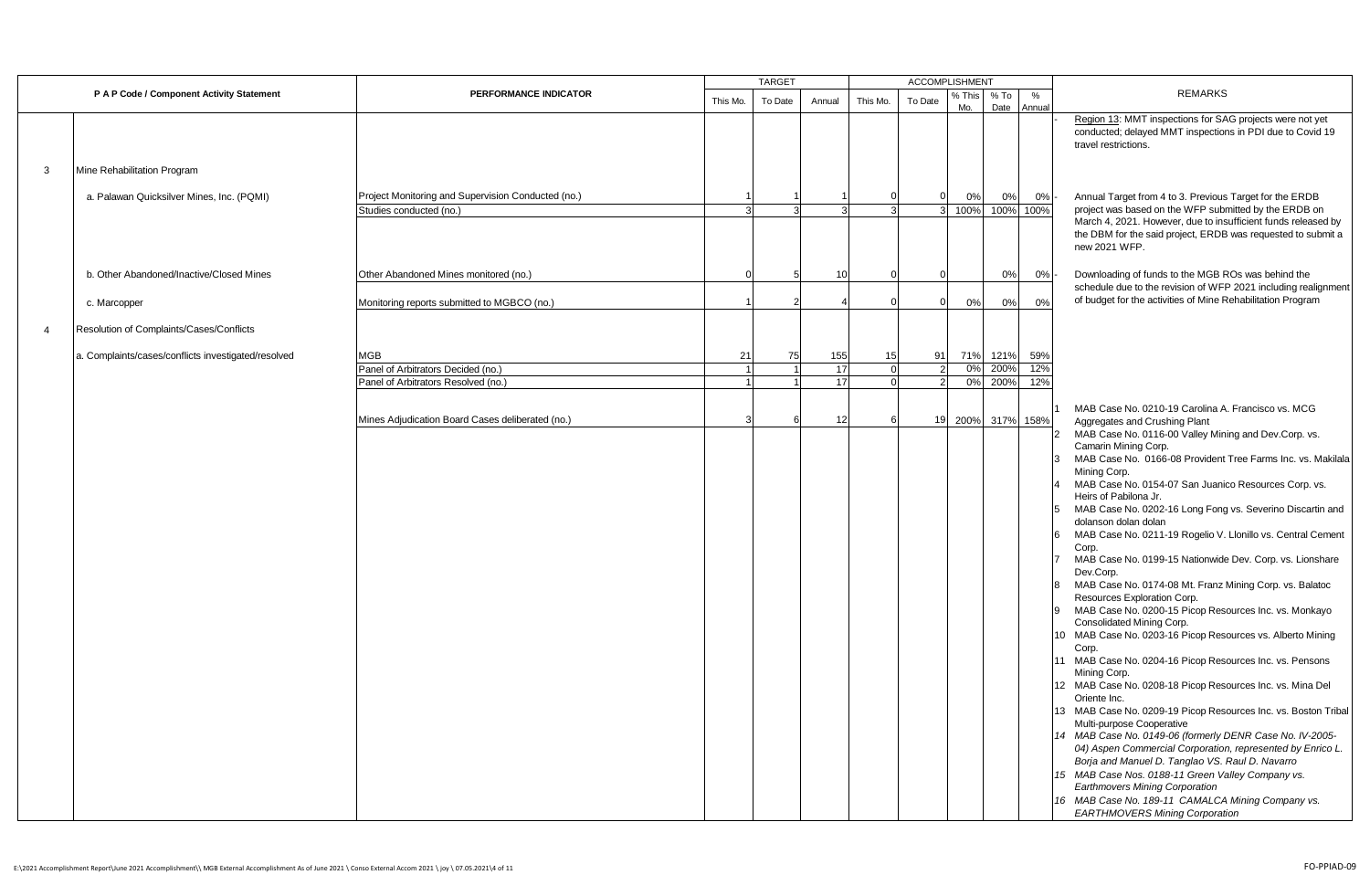|                                                    |                                                                       | <b>TARGET</b> |         | <b>ACCOMPLISHMENT</b> |          |                |               |              |                   |                                                                                                                                                                                                                                                                                                                                                                                                                                                                                                                                                                                                                                                                                                                                                                                                                                                                                                                                                                                                                                                                                                                                       |
|----------------------------------------------------|-----------------------------------------------------------------------|---------------|---------|-----------------------|----------|----------------|---------------|--------------|-------------------|---------------------------------------------------------------------------------------------------------------------------------------------------------------------------------------------------------------------------------------------------------------------------------------------------------------------------------------------------------------------------------------------------------------------------------------------------------------------------------------------------------------------------------------------------------------------------------------------------------------------------------------------------------------------------------------------------------------------------------------------------------------------------------------------------------------------------------------------------------------------------------------------------------------------------------------------------------------------------------------------------------------------------------------------------------------------------------------------------------------------------------------|
| P A P Code / Component Activity Statement          | PERFORMANCE INDICATOR                                                 | This Mo.      | To Date | Annual                | This Mo. | To Date        | % This<br>Mo. | % To<br>Date | %<br>Annual       | <b>REMARKS</b>                                                                                                                                                                                                                                                                                                                                                                                                                                                                                                                                                                                                                                                                                                                                                                                                                                                                                                                                                                                                                                                                                                                        |
|                                                    |                                                                       |               |         |                       |          |                |               |              |                   | 17 MAB Case No. 0206-16 (formerly MAC case No.-VI-16-2011)<br>Maricalum Mining Corporation vs. Philex Mining Corporation<br>and Sta. Barbara Development Corporation<br>18 MAB case No. 0173-08 (formerly MGB-CAR Case No. 07-08)<br>Philippine Mining Development Corporation (PMDC) vs.<br><b>Balatoc Resources Exploration Corporation</b><br>19 MAB case No. 0187-11 (formerly MGB-CAR Case No. 10-03)<br>Olpaten Resources Corporation, vs. Pacific Metals Canada<br>Phil., Inc.                                                                                                                                                                                                                                                                                                                                                                                                                                                                                                                                                                                                                                                 |
|                                                    | Mines Adjudication Board Cases decided-Original Appeal (no.)          |               |         | 12                    |          |                |               |              | 12 500% 200% 100% | MAB Case No. 0210-19 Carolina A. Francisco vs. MCG<br>Aggregates and Crushing Plant                                                                                                                                                                                                                                                                                                                                                                                                                                                                                                                                                                                                                                                                                                                                                                                                                                                                                                                                                                                                                                                   |
|                                                    |                                                                       |               |         |                       |          |                |               |              |                   | MAB Case No. 0116-00 Valley Mining and Dev.Corp. vs.<br>Camarin Mining Corp.<br>MAB Case No. 0166-08 Provident Tree Farms Inc. vs. Makilala<br>Mining Corp.<br>MAB Case No. 0154-07 San Juanico Resources Corp. vs.<br>Heirs of Pabilona Jr.<br>MAB Case No. 0202-16 Long Fong vs. Severino Discartin and<br>dolanson dolan dolan<br>MAB Case No. 0211-19 Rogelio V. Llonillo vs. Central Cement<br>Corp.<br>MAB Case No. 0174-08 Mt. Franz Mining Corp. vs. Balatoc<br>Resources Exploration Corp.<br>MAB Case No. 0178-09_Cesar Ventura, represented by Alice<br>Ventura vs. Romulo D. Aquinaldo<br>9 MAB Case No. 0175-09_Asia Pacific Basin and Mining Corp.,<br>and Facets Minerals, Inc. vs. Balatoc Resources Exploration<br>Corp.<br>10 MAB Case No. 0115-00_ Yolanda Vidal-Laurel vs. VTN-Agno<br>River Gold Mining, Inc., and Precious Metals Mining and<br><b>Development Corporation</b><br>11 MAB Case No. 0185-10_La Concepcion Development<br>Corporation, represented by Engr. Pedro M. Robles vs.<br>Compania Minera Del Grande, Inc.<br>12 MAB Case No. 043-97_Benguet Corporation vs. Marsman<br>and Company, Inc. |
|                                                    | Mines Adjudication Board Case Resolved - Motions (no.)                |               |         |                       |          | $\overline{2}$ | 33%           | 67%          | 67% 1             | MAB Case No. 0171-08 Holcim vs. Neutron<br>MAB Case No. 0164-08_Suncorp Mines and Development<br>Corporation vs. Bethlehem Nickel Corporation<br>To date, The Secretariat has presented to the Board last<br>March 25, 2021 MAB Deliberation the Motion for Early<br>Resolution in MAB Case No. 052-97 Vulcan Industrial and<br>Mining Corporation, vs. Romeo Bagarino and The Panel of<br>Arbitrators, MGB Regional Office No. II.<br>The MAB Secretariat recommended that instead of an Order<br>or Resolution, a Letter-Reply instead shall be issued, hence a<br>draft Letter has been prepared with the inclusion of the<br>suggestion/s of the Board. The said Letter-Reply shall be<br>issued this month of July, 2021.                                                                                                                                                                                                                                                                                                                                                                                                        |
| b. Assistance to PENRO/CENRO by embedded personnel | Preliminary Investigation conducted with report submitted to RD (no.) | 24            | 88      | 186                   | 20       | 107            |               | 83% 122%     | 58%               |                                                                                                                                                                                                                                                                                                                                                                                                                                                                                                                                                                                                                                                                                                                                                                                                                                                                                                                                                                                                                                                                                                                                       |
| c. Anti-Illegal Mining Campaign                    | Cease and Desist Orders issued/implemented (no.)                      | 12            | 25      | 59                    |          | 56             |               | 100% 224%    | 95%               |                                                                                                                                                                                                                                                                                                                                                                                                                                                                                                                                                                                                                                                                                                                                                                                                                                                                                                                                                                                                                                                                                                                                       |
|                                                    | Charges filed with the Provincial/City Prosecutors Office (no.)       |               |         | 29                    |          | 9              |               | 100% 450%    | 31%               |                                                                                                                                                                                                                                                                                                                                                                                                                                                                                                                                                                                                                                                                                                                                                                                                                                                                                                                                                                                                                                                                                                                                       |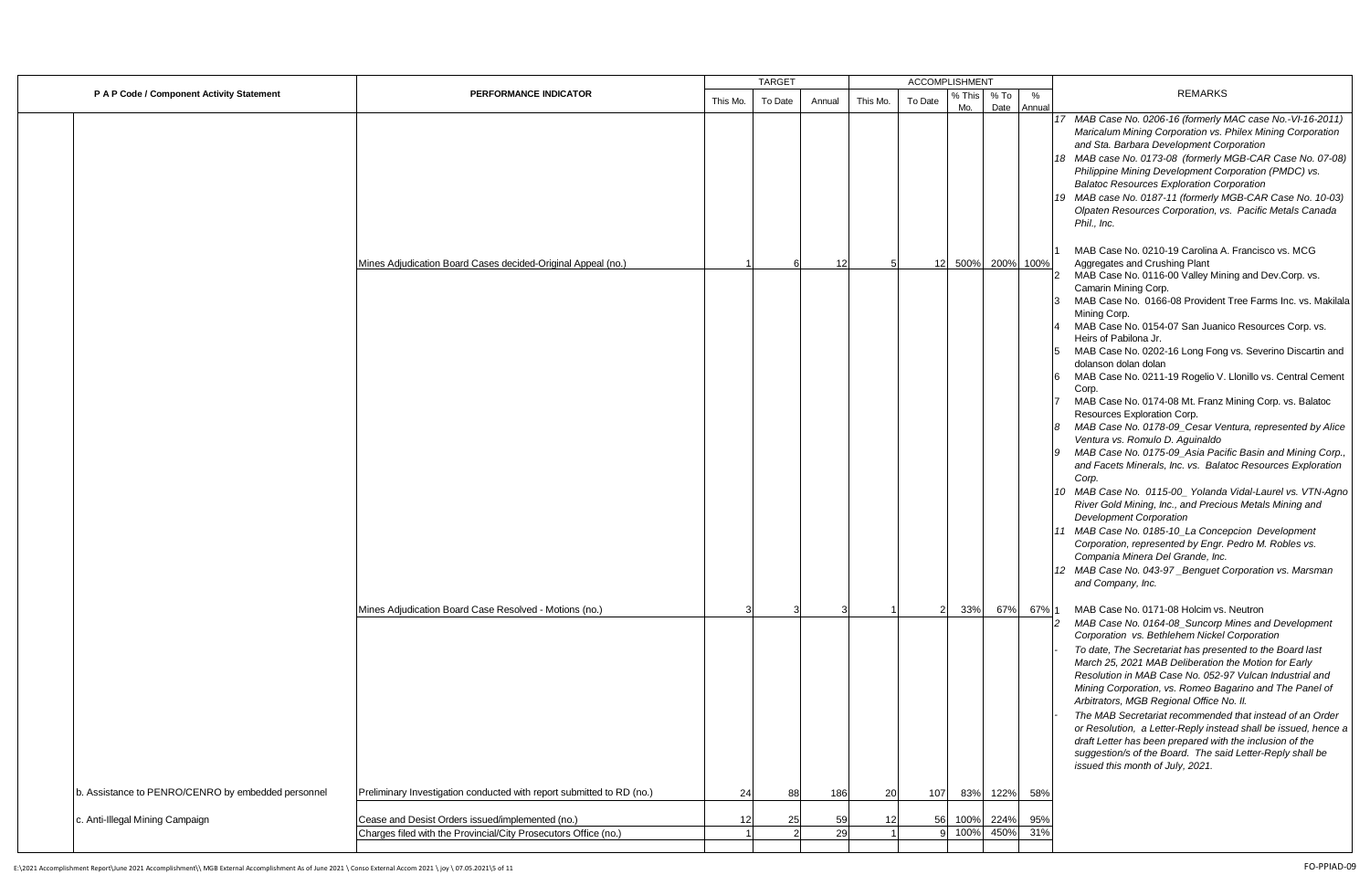|                           |                                                                                                              |                                                                                                               |          | <b>TARGET</b> |        |          | <b>ACCOMPLISHMENT</b> |               |                |             |                                                                                                                                                                                              |
|---------------------------|--------------------------------------------------------------------------------------------------------------|---------------------------------------------------------------------------------------------------------------|----------|---------------|--------|----------|-----------------------|---------------|----------------|-------------|----------------------------------------------------------------------------------------------------------------------------------------------------------------------------------------------|
|                           | P A P Code / Component Activity Statement                                                                    | PERFORMANCE INDICATOR                                                                                         | This Mo. | To Date       | Annual | This Mo. | To Date               | % This<br>Mo. | $%$ To<br>Date | %<br>Annual | <b>REMARKS</b>                                                                                                                                                                               |
|                           |                                                                                                              | 001: NATURAL RESOURCES SUSTAINABLY MANAGED - PROGRAM 2: MINERAL RESOURCES AND GEOSCIENCES DEVELOPMENT PROGRAM |          |               |        |          |                       |               |                |             |                                                                                                                                                                                              |
|                           | <b>OUTCOME INDICATOR 1</b>                                                                                   |                                                                                                               |          |               |        |          |                       |               |                |             |                                                                                                                                                                                              |
|                           | Number of LGUs informed of the geology and mineral potential                                                 |                                                                                                               |          |               |        |          |                       |               |                |             |                                                                                                                                                                                              |
| <b>OUTPUT INDICATOR 1</b> |                                                                                                              |                                                                                                               |          |               |        |          |                       |               |                |             |                                                                                                                                                                                              |
|                           | Percentage of Total Philippine area surveyed for geology and<br>mineral potential                            |                                                                                                               | 1.20%    | 4.20%         | 6.40%  | 0.90%    | 3.40%                 | 75%           | 81%            | 53%         |                                                                                                                                                                                              |
| <b>OUTPUT INDICATOR 2</b> |                                                                                                              |                                                                                                               |          |               |        |          |                       |               |                |             |                                                                                                                                                                                              |
|                           | Number of new mineral reservation areas assessed/endorsed for                                                |                                                                                                               |          |               |        |          |                       |               |                |             |                                                                                                                                                                                              |
|                           | declaration                                                                                                  |                                                                                                               |          |               |        |          |                       |               |                |             |                                                                                                                                                                                              |
|                           | Program 2 Mineral Resources and Geosciences Development                                                      |                                                                                                               |          |               |        |          |                       |               |                |             |                                                                                                                                                                                              |
|                           | Communication Plan For Mineral Resources and Geoscience<br>Development                                       |                                                                                                               |          |               |        |          |                       |               |                |             |                                                                                                                                                                                              |
|                           | Conduct of Awareness and Advocacy on Mineral Resources and LGUs and other stakeholders forum conducted (no.) |                                                                                                               |          | $\cdot$       | 16     |          | 23                    |               | 100% 209% 144% |             |                                                                                                                                                                                              |
|                           | Geosciences Development (MRGD)                                                                               | Radio/TV Guestings (no.)                                                                                      |          | 17            | 30     |          | 44                    | 100%          | 259%           | 147%        |                                                                                                                                                                                              |
|                           |                                                                                                              | Press Releases/Photo Releases/Feature Stories (no.)                                                           | 30       | 180           | 360    | 34       |                       | 201 113% 112% |                | 56%         |                                                                                                                                                                                              |
|                           |                                                                                                              |                                                                                                               |          |               |        |          |                       |               |                |             |                                                                                                                                                                                              |
|                           | Generate/Publish/Disseminate Information, Education and<br>Communication (IEC) Materials                     | Website and Social Media (Facebook/Youtube/Twitter/Instagram) maintained/<br>monitored (no.)                  | 30       | 30            | 30     | 31       | 31                    | 103%          | 103% 103%      |             |                                                                                                                                                                                              |
|                           |                                                                                                              | IEC materials/collaterals (caps, t-shirts, masks, etc.) produced/reproduced/                                  |          |               |        |          |                       |               |                |             |                                                                                                                                                                                              |
|                           |                                                                                                              | distributed (including climate change) (no.)                                                                  | 1,850    | 3,925         | 7,500  | 2,158    | 4,644                 | 117%          | 118%           | 62%         |                                                                                                                                                                                              |
|                           |                                                                                                              | Statistics Reports submitted to MGBCO (no.)                                                                   |          | 285           | 495    |          | 288                   |               | 101%           | 58%         |                                                                                                                                                                                              |
|                           |                                                                                                              |                                                                                                               |          |               |        |          |                       |               |                |             |                                                                                                                                                                                              |
|                           | Capacity Building Program on MRGD Laws, Rules and                                                            | Trainings conducted/coordinated/participated on (no.)                                                         |          |               |        |          |                       |               |                |             |                                                                                                                                                                                              |
|                           | Regulations                                                                                                  | a. For LGUs and other stakeholders (NGAs, CSOs, etc.)                                                         |          | 10            | 18     |          | 25                    |               | 250%           | 139%        |                                                                                                                                                                                              |
|                           |                                                                                                              | b. For Small-Scale Miners                                                                                     |          | 12            | 29     |          |                       | 13 250%       | 108%           | 45%         |                                                                                                                                                                                              |
|                           | National and International Linkages                                                                          | Linkages coordinated (no.)                                                                                    | 15       | 90            | 180    | 31       | 91                    | 207%          | 101%           | 51%         |                                                                                                                                                                                              |
| $\overline{2}$            | National Mineral Reservation Program                                                                         |                                                                                                               |          |               |        |          |                       |               |                |             |                                                                                                                                                                                              |
|                           | Upgrading and Development of Existing Mineral Reservation<br>Areas                                           | Existing Mineral Reservation areas monitored and upgraded (no.)                                               |          |               |        |          |                       |               | 100%           | 13%         |                                                                                                                                                                                              |
|                           |                                                                                                              |                                                                                                               |          |               |        |          |                       |               |                |             |                                                                                                                                                                                              |
|                           | Establishment of New Mineral Reservations                                                                    | New mineral reservation areas assessed/endorsed for declaration (no.)                                         |          |               |        |          |                       |               |                | 0%          |                                                                                                                                                                                              |
|                           |                                                                                                              |                                                                                                               |          |               |        |          |                       | 0%            | 0%             | 0%          |                                                                                                                                                                                              |
|                           | Research and Development/Special Projects                                                                    | Areas assessed and studied for REE (no.)                                                                      |          |               |        |          |                       |               |                |             | Rescheduled to August to prioritize the conduct of mineral<br>resource validation of mining projects, which is one of the<br>requirements for the application of Declaration of Mine Project |
|                           |                                                                                                              |                                                                                                               |          |               |        |          |                       |               |                |             | Feasibility (DMPF) of mining companies.                                                                                                                                                      |
|                           |                                                                                                              | Major river systems assessed (line km.)                                                                       | 25       | 40            | 125    | 36       | 46                    | 144% 115%     |                | 37%         |                                                                                                                                                                                              |
|                           |                                                                                                              | <b>Capacity Building</b>                                                                                      |          |               |        |          |                       |               |                | 0%          |                                                                                                                                                                                              |
| 3                         | Geologic Mapping                                                                                             |                                                                                                               |          |               |        |          |                       |               |                |             |                                                                                                                                                                                              |
|                           |                                                                                                              |                                                                                                               |          |               |        |          |                       |               |                |             |                                                                                                                                                                                              |
|                           | Geological Mapping and Surveys - Quadrangle Mapping                                                          |                                                                                                               |          |               |        |          |                       |               |                |             |                                                                                                                                                                                              |
|                           |                                                                                                              | Quadrangles assessed/surveyed (no.)                                                                           | 12       | 42            | 64     |          | 34                    | 75%           | 81%            | 53% 1       | Lubuagan (3272-III)                                                                                                                                                                          |
|                           |                                                                                                              |                                                                                                               |          |               |        |          |                       |               |                |             | Jaguimitan (4243-IV)                                                                                                                                                                         |
|                           |                                                                                                              |                                                                                                               |          |               |        |          |                       |               |                | 13          | Lambunao (3453-II)                                                                                                                                                                           |
|                           |                                                                                                              |                                                                                                               |          |               |        |          |                       |               |                |             | San Francisco (4050-III)                                                                                                                                                                     |
|                           |                                                                                                              |                                                                                                               |          |               |        |          |                       |               |                |             | Madalang Point (3545-II)                                                                                                                                                                     |
|                           |                                                                                                              |                                                                                                               |          |               |        |          |                       |               |                |             | Compostela (4243-III)<br>Kraan (3838-II)                                                                                                                                                     |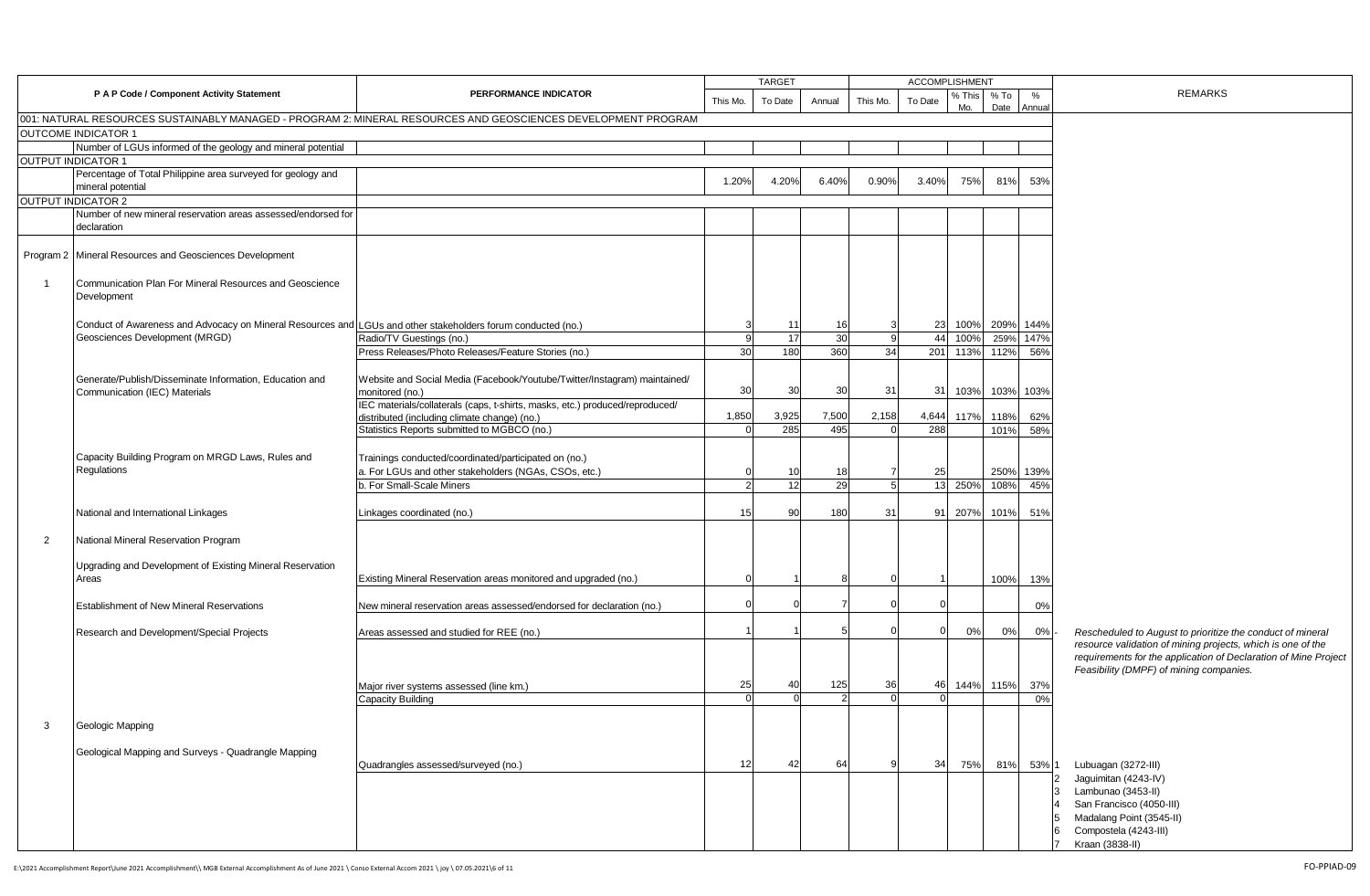|                                           |                                                                 |               | <b>TARGET</b>    |                  |               | ACCOMPLISHMENT   |               |                |             |                                                                                                                                                                                                                                                                                                                                                                                                                                                                                                                                                                                                                                                                                                                                                                                                                                                                                                                                                                                                                                                                                                                                                                                                              |
|-------------------------------------------|-----------------------------------------------------------------|---------------|------------------|------------------|---------------|------------------|---------------|----------------|-------------|--------------------------------------------------------------------------------------------------------------------------------------------------------------------------------------------------------------------------------------------------------------------------------------------------------------------------------------------------------------------------------------------------------------------------------------------------------------------------------------------------------------------------------------------------------------------------------------------------------------------------------------------------------------------------------------------------------------------------------------------------------------------------------------------------------------------------------------------------------------------------------------------------------------------------------------------------------------------------------------------------------------------------------------------------------------------------------------------------------------------------------------------------------------------------------------------------------------|
| P A P Code / Component Activity Statement | <b>PERFORMANCE INDICATOR</b>                                    | This Mo.      | To Date          | Annual           | This Mo.      | To Date          | % This<br>Mo. | $%$ To<br>Date | %<br>Annual | <b>REMARKS</b>                                                                                                                                                                                                                                                                                                                                                                                                                                                                                                                                                                                                                                                                                                                                                                                                                                                                                                                                                                                                                                                                                                                                                                                               |
|                                           | Advance Exploration area assessed (no.)                         |               |                  |                  |               |                  |               | 0%             | 0%          | Bolo-bolo (4048-II)<br>8<br>Bayawan (3548-III)<br>9<br>10 Catbalogan (3955-II)<br>11 Mandih (3644-IV)<br>12 Tampolo (3944-III)<br>13 Basiawan (4139-IV)<br>14 Malita (4139-III)<br>15 Kraan River (3838-I)<br>16 Carrascal (4148-II)<br>17 Madrid (4147-I)<br>18 Kabugao (3274-III)<br>19 Karagawan (3273-IV)<br>20 Canipan (2445-I)<br>21 Tarusan (2545-IV)<br>22 Molave (3644-II)<br>23 Mt. Katanglad (3944-II)<br>24 Padada (4039-I)<br>25 Lebe (3938-III)<br>26 Lapigue (3471-III)<br>27 Lukban Point (3470-II<br>28 Mount Rocky (3469-I)<br>29 Mt. Abriringan (3474-I)<br>30 Patunungan Bay (3475-II)<br>31 Hilangos (3951-III)<br>32 Manat (4242-IV)<br>33 Kling (3937-IV)<br>34 Prosperidad (4145-I)<br>CAR: Fieldwork was rescheduled next month (July) due to the<br>numerous requests of LGUS & Other NGAs for the geological<br>inspections on their proposed building sites<br>Region 6: Delay caused by COVID-19 restrictions and<br>quarantine protocols, and intervening activities in Boracay<br>Island.<br>Region 7: Due to the travel restrictions imposed by the<br>different LGUs brought about by the COVID-19 pandemic<br>The target was rescheduled to prioritize the urgent requests |
|                                           |                                                                 | 16            |                  |                  |               |                  |               |                |             | for Mineral Resource Validation, as part of the requirements<br>for the Declaration of Mining Project Feasibility.                                                                                                                                                                                                                                                                                                                                                                                                                                                                                                                                                                                                                                                                                                                                                                                                                                                                                                                                                                                                                                                                                           |
|                                           | Existing 1:50,000 scale geologic maps upgraded (no.)            |               | 89               | 139              | 18            | 89               |               | 113% 100%      | 64%         |                                                                                                                                                                                                                                                                                                                                                                                                                                                                                                                                                                                                                                                                                                                                                                                                                                                                                                                                                                                                                                                                                                                                                                                                              |
| Provision of Laboratory Services          | Samples analyzed (no.)                                          | 642           | 3,628<br>292,900 | 7,268            | 997           | 5,256<br>348,328 | 155%          | 145%           | 72%<br>59%  |                                                                                                                                                                                                                                                                                                                                                                                                                                                                                                                                                                                                                                                                                                                                                                                                                                                                                                                                                                                                                                                                                                                                                                                                              |
|                                           | Determinations made (no.)<br>Metallurgical Test conducted (no.) | 49,878<br>210 | 1,260            | 587,360<br>2,600 | 74,098<br>484 | 2,590            | 149%<br>230%  | 119%<br>206%   | 100%        |                                                                                                                                                                                                                                                                                                                                                                                                                                                                                                                                                                                                                                                                                                                                                                                                                                                                                                                                                                                                                                                                                                                                                                                                              |
|                                           |                                                                 |               |                  |                  |               |                  |               |                |             |                                                                                                                                                                                                                                                                                                                                                                                                                                                                                                                                                                                                                                                                                                                                                                                                                                                                                                                                                                                                                                                                                                                                                                                                              |
| Mineral Resource Inventory                | Provincial Resource Maps updated and submitted to MGBCO (no.)   | $\Omega$      |                  | 15               | $\Omega$      |                  |               | 100%           | 7%          |                                                                                                                                                                                                                                                                                                                                                                                                                                                                                                                                                                                                                                                                                                                                                                                                                                                                                                                                                                                                                                                                                                                                                                                                              |
| Offshore Exploration<br>$\overline{4}$    | Geophysical and Geological assessment (no.)                     |               |                  |                  |               |                  |               | 100%           | 50%         | Philippine Rise (Bicol Shelf): Assessed 898 line-kms from<br>Capalonga eastward to Mercedes passing Jose Panganiban,<br>Paracale, Vinzons in Camarines Norte.                                                                                                                                                                                                                                                                                                                                                                                                                                                                                                                                                                                                                                                                                                                                                                                                                                                                                                                                                                                                                                                |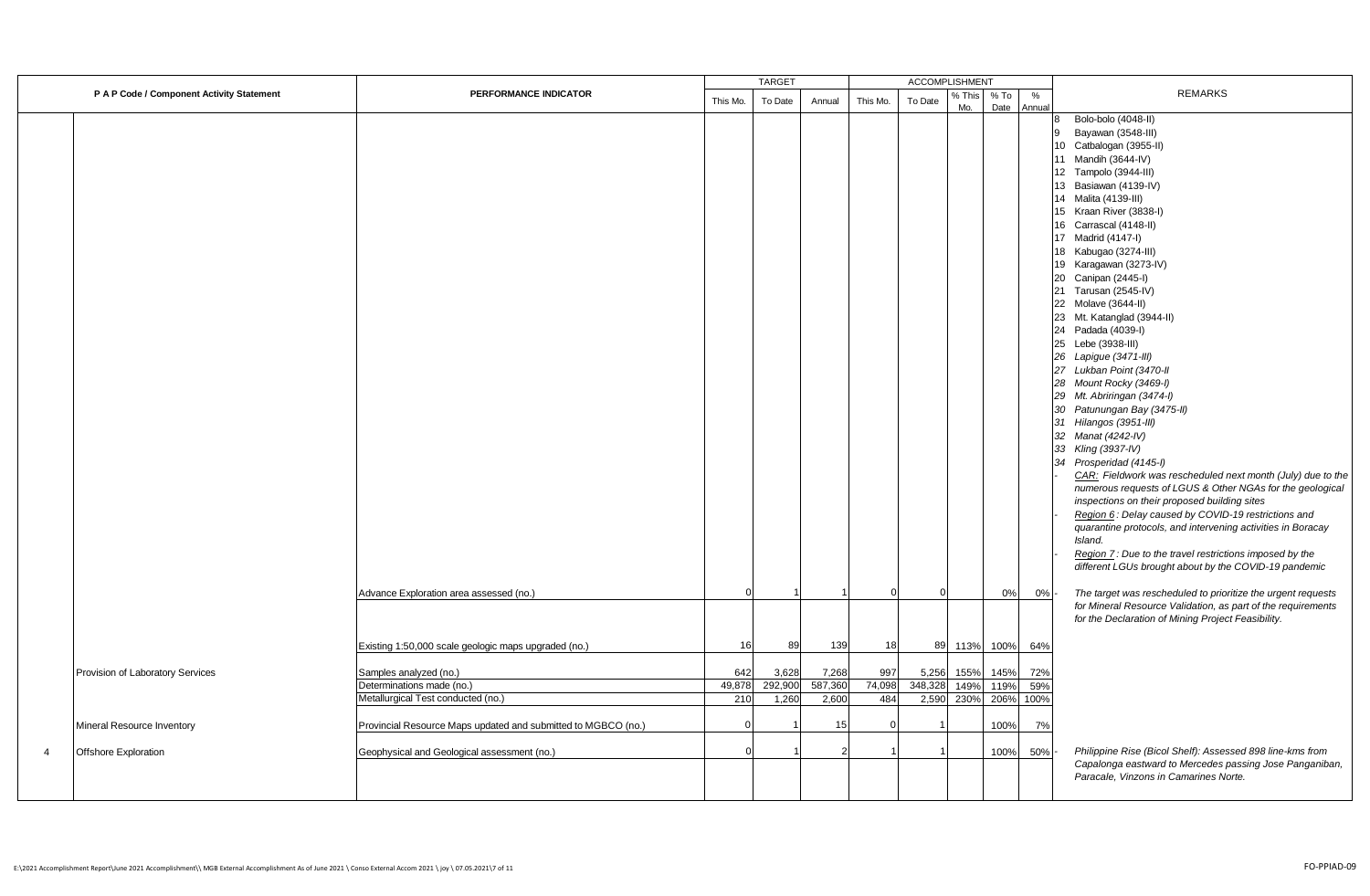|                                                                                                                                                                          |                                             |          | <b>TARGET</b> |        |          | <b>ACCOMPLISHMENT</b> |               |              |                   |                                                                                                                                                                                                                                                                                                                                                                                                                                                                                                                                                                                                                                                                                     |
|--------------------------------------------------------------------------------------------------------------------------------------------------------------------------|---------------------------------------------|----------|---------------|--------|----------|-----------------------|---------------|--------------|-------------------|-------------------------------------------------------------------------------------------------------------------------------------------------------------------------------------------------------------------------------------------------------------------------------------------------------------------------------------------------------------------------------------------------------------------------------------------------------------------------------------------------------------------------------------------------------------------------------------------------------------------------------------------------------------------------------------|
| P A P Code / Component Activity Statement                                                                                                                                | PERFORMANCE INDICATOR                       | This Mo. | To Date       | Annual | This Mo. | To Date               | % This<br>Mo. | % To<br>Date | %<br>Annual       | <b>REMARKS</b>                                                                                                                                                                                                                                                                                                                                                                                                                                                                                                                                                                                                                                                                      |
| 003: ADAPTIVE CAPACITIES OF HUMAN COMMUNITIES AND NATURAL SYSTEMS IMPROVED - PROGRAM 1: GEOLOGICAL RISK REDUCTION<br>AND RESILIENCY PROGRAM                              |                                             |          |               |        |          |                       |               |              |                   |                                                                                                                                                                                                                                                                                                                                                                                                                                                                                                                                                                                                                                                                                     |
| <b>OUTCOME INDICATOR 1:</b>                                                                                                                                              |                                             |          |               |        |          |                       |               |              |                   |                                                                                                                                                                                                                                                                                                                                                                                                                                                                                                                                                                                                                                                                                     |
| Percentage of LGUs that included geohazard information in their<br>Disaster Risk Reduction and Mitigation Plan, Comprehensive<br>Land Use Plan, and/or Development Plans |                                             |          |               | 50%    |          |                       |               |              | 0%                |                                                                                                                                                                                                                                                                                                                                                                                                                                                                                                                                                                                                                                                                                     |
| <b>OUTCOME INDICATOR 1:</b>                                                                                                                                              |                                             |          |               |        |          |                       |               |              |                   |                                                                                                                                                                                                                                                                                                                                                                                                                                                                                                                                                                                                                                                                                     |
| Number of cities and municipalities where vulnerability and risk<br>assessment was conducted                                                                             |                                             |          | 54            | 80     | 12       | 54                    | 133%          | 100%         | 68%               |                                                                                                                                                                                                                                                                                                                                                                                                                                                                                                                                                                                                                                                                                     |
| <b>OUTCOME INDICATOR 2:</b>                                                                                                                                              |                                             |          |               |        |          |                       |               |              |                   |                                                                                                                                                                                                                                                                                                                                                                                                                                                                                                                                                                                                                                                                                     |
| Number of LGUs (cities/municipalities) provided with information,<br>education and communication campaigns on geohazards                                                 |                                             |          | 34            | 90     | 15       | 41                    | 167%          | 121%         | 46%               |                                                                                                                                                                                                                                                                                                                                                                                                                                                                                                                                                                                                                                                                                     |
| <b>OUTCOME INDICATOR 3:</b>                                                                                                                                              |                                             |          |               |        |          |                       |               |              |                   |                                                                                                                                                                                                                                                                                                                                                                                                                                                                                                                                                                                                                                                                                     |
| Number of LGUs assessed for groundwater resources and                                                                                                                    |                                             |          |               |        |          |                       |               |              |                   |                                                                                                                                                                                                                                                                                                                                                                                                                                                                                                                                                                                                                                                                                     |
| vulnerability                                                                                                                                                            |                                             |          | 30            | 50     |          | 30                    | 100%          | 100%         | 60%               |                                                                                                                                                                                                                                                                                                                                                                                                                                                                                                                                                                                                                                                                                     |
| Program 1<br>Geological Assessment for Risk Reduction and Resiliency<br>Program (Geoscience Development Services)                                                        |                                             |          |               |        |          |                       |               |              |                   |                                                                                                                                                                                                                                                                                                                                                                                                                                                                                                                                                                                                                                                                                     |
| $\overline{1}$<br>Geohazard Assessment - Identification and Mapping of<br>Geohazards for Critical Land Areas                                                             |                                             |          |               |        |          |                       |               |              |                   |                                                                                                                                                                                                                                                                                                                                                                                                                                                                                                                                                                                                                                                                                     |
| Land Geological Assessment                                                                                                                                               |                                             |          |               |        |          |                       |               |              |                   |                                                                                                                                                                                                                                                                                                                                                                                                                                                                                                                                                                                                                                                                                     |
| Field Mapping and Survey                                                                                                                                                 |                                             |          |               |        |          |                       |               |              |                   |                                                                                                                                                                                                                                                                                                                                                                                                                                                                                                                                                                                                                                                                                     |
| a. Vulnerability and Risk Assessment (VRA)                                                                                                                               | LGUs (cities/municipalities) assessed (no.) |          | 54            | 80     | 12       | 54                    | 133%          | 100%         | 68% 1             | Boliney, Abra                                                                                                                                                                                                                                                                                                                                                                                                                                                                                                                                                                                                                                                                       |
|                                                                                                                                                                          |                                             |          |               |        |          |                       |               |              | l3<br>5<br>6<br>8 | Abucay, Bataan<br>Rodriguez, Rizal<br>Magdiwang, Romblon<br>Cajidiocan, Romblon<br>San Fernando, Romblon<br>Gigmoto, Catanduanes<br>Bagamanoc, Catanduanes<br>9 Malabuyoc, Cebu<br>10 Sergio Osmeña Sr., Zamboanga del Norte<br>11 Kadingilan, Bukidnon<br>12 Pugo, La Union<br>13 Buguey, Cagayan<br>14 Victoria, Tarlac<br>15 Balete, Batangas<br>16 Alitagtag, Batangas<br>17 Camalig, Albay<br>18 Malinao, Albay<br>19 Bingawan, Iloilo<br>20 Balangkayan, Eastern Samar<br>21 Santa Monica, Surigao del Norte<br>22 Aliaga, Nueva Ecija<br>23 Samboan, Cebu<br>24 Llorente, Eastern Samar<br>25 Aurora, Zamboanga del Sur<br>26 Kitaotao, Bukidnon<br>27 Libjo, Dinagat Island |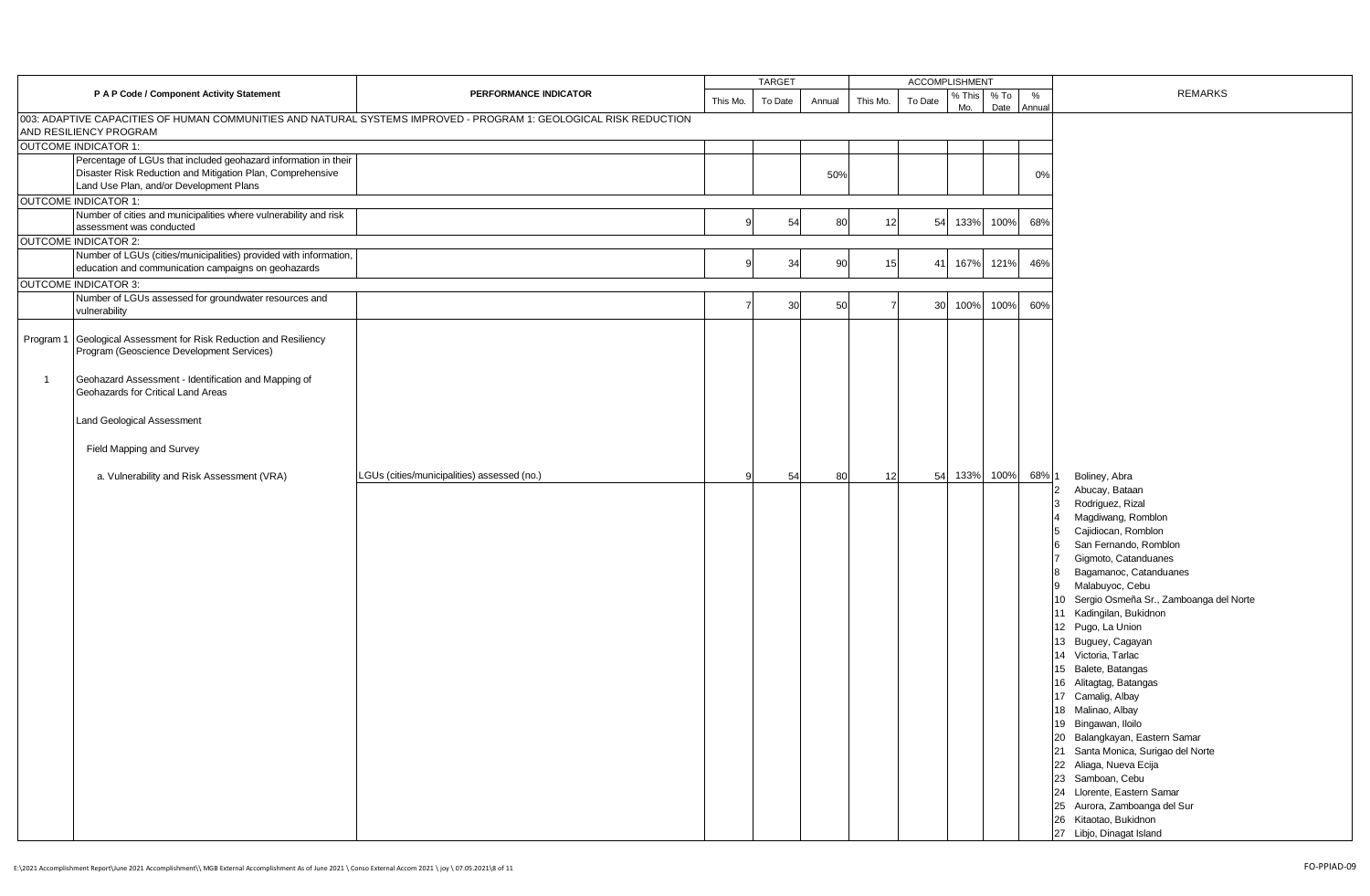|                                                                                     | <b>TARGET</b><br><b>ACCOMPLISHMENT</b>      |          |         |        |          |         |        |           |                                                                                                                                                                                                                                                                                                                                                                                                                                  |  |
|-------------------------------------------------------------------------------------|---------------------------------------------|----------|---------|--------|----------|---------|--------|-----------|----------------------------------------------------------------------------------------------------------------------------------------------------------------------------------------------------------------------------------------------------------------------------------------------------------------------------------------------------------------------------------------------------------------------------------|--|
| P A P Code / Component Activity Statement                                           | PERFORMANCE INDICATOR                       | This Mo. | To Date | Annual | This Mo. | To Date | % This | $%$ To    | <b>REMARKS</b><br>$\%$                                                                                                                                                                                                                                                                                                                                                                                                           |  |
|                                                                                     |                                             |          |         |        |          |         | Mo.    | Date      | Annual<br>28 Tubajon, Dinagat Island<br>29 Barlig, Mountain Province<br>30 Labrador, Pangasinan<br>31 Sual, Pangasinan<br>32 Zaragoza, Nueva Ecija<br>33 Santa Teresita, Batangas<br>34 Dolores, Quezon<br>35 Lambunao, Iloilo<br>36 Guindulman, Bohol<br>37 Ramon Magsaysay, Zamboanga del Sur<br>38 Kadingilan, Bukidnon<br>39 Cagdianao, Dinagat Islands<br>40 Taguig City, Metro Manila<br>41 Mandaluyong City, Metro Manila |  |
| b. Updating of 1:10,000 scale Geohazard Maps                                        | LGUs (cities/municipalities) assessed (no.) | q        | 54      | 80     | 12       | 54      |        | 133% 100% | 42 San Juan City, Metro Manila<br>43 Tubao, La Union<br>44 Tubao, La Union<br>45 Gattaran, Cagayan<br>46 Alcala, Cagayan<br>47 Peñaranda, Nueva Ecija<br>48 El Nido, Palawan<br>49 Linapacan, Palawan<br>50 Ivisan, Capiz<br>51 Ajuy, lloilo<br>52 Calinog, Iloilo<br>53 Hernani, Eastern Samar<br>54 Burgos, Surigao del Norte<br>68%                                                                                           |  |
| c. Karst Subsidence Hazard Mapping and Assessment<br>(Ground Subsidence Assessment) | LGUs (cities/municipalities) assessed (no.) |          |         | 18     |          |         | 400%   | 100%      | 50% 1<br>Dasol, Pangasinan<br>General Tinio, Nueva Ecija<br>San Isidro, Davao del Norte<br>San Jose, Occidental Mindoro<br>Maydolong, Eastern Samar<br>5<br>General Santos City, South Cotabato<br>6<br>Moalboal, Cebu<br>$\overline{7}$<br>Alabel, Sarangani<br>8<br>Burgos, Surigao del Norte<br>9                                                                                                                             |  |
| Conduct of IEC to LGUs<br>(Intensive IEC Campaign on geohazard and VRA)             | Seminars/Workshops conducted (no.)          | 9        | 34      | 90     | 15       | 41      |        | 167% 121% | 46% 1<br>Carmona, Cavite<br>San Pedro, Laguna<br>Santa Rosa, Laguna<br>Malay, Aklan<br>Nabas, Aklan<br>5<br>Kawayan, Biliran<br>Almeria, Biliran<br>$\overline{7}$<br>Lubuagan, Kalinga<br>8<br>Pasil, Kalinga<br>9<br>10 Binalonan, Pangasinan<br>11 Peñablanca, Cagayan<br>12 Tuao, Cagayan<br>13 Allacapan, Cagayan<br>14 Lasam, Cagayan                                                                                      |  |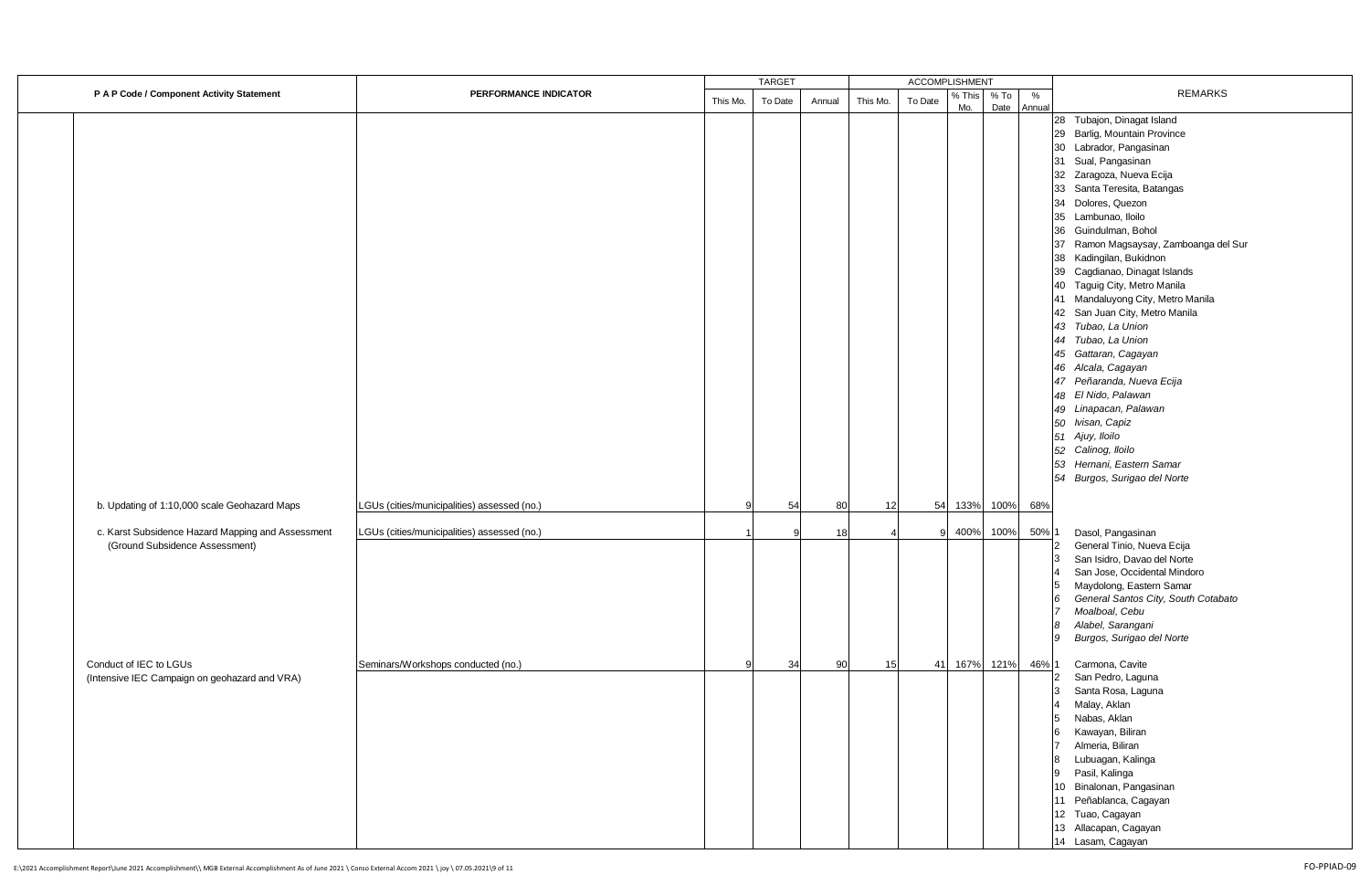|                |                                                                         |                                                                            |          | <b>TARGET</b> |                 |                | <b>ACCOMPLISHMENT</b> |               |              |             |                                                                                                                                                                                                                                                                                                                                                                                                                                                                                                                                                                                                                                                                                                                                                                                          |
|----------------|-------------------------------------------------------------------------|----------------------------------------------------------------------------|----------|---------------|-----------------|----------------|-----------------------|---------------|--------------|-------------|------------------------------------------------------------------------------------------------------------------------------------------------------------------------------------------------------------------------------------------------------------------------------------------------------------------------------------------------------------------------------------------------------------------------------------------------------------------------------------------------------------------------------------------------------------------------------------------------------------------------------------------------------------------------------------------------------------------------------------------------------------------------------------------|
|                | P A P Code / Component Activity Statement                               | PERFORMANCE INDICATOR                                                      | This Mo. | To Date       | Annual          | This Mo.       | To Date               | % This<br>Mo. | % To<br>Date | %<br>Annual | <b>REMARKS</b>                                                                                                                                                                                                                                                                                                                                                                                                                                                                                                                                                                                                                                                                                                                                                                           |
|                |                                                                         |                                                                            |          |               |                 |                |                       |               |              |             | 15 Concepcion, Iloilo<br>16 Cabucgayan, Biliran<br>17 Biliran, Biliran<br>18 Caibiran, Biliran<br>19 Tabina, Zamboanga del Sur;<br>20 Dimataling, Zamboanga del Sur;<br>21 Vincenzo A. Sagun, Zamboanga del Sur<br>22 Baganga, Davao Oriental<br>23 Monkayo, Davao de Oro<br>24 Laak, Davao de Oro<br>25 Pantukan, Davao de Oro<br>26 Maragusan, Davao de Oro<br>27 Burgos, Pangasinan<br>28 Calatrava, Romblon<br>29 Alcantara, Romblon<br>30 San Agustin, Romblon<br>31 Aroroy, Masbate<br>32 Milagros, Masbate<br>33 San Andres, Catanduanes<br>34 San Miguel, Catanduanes<br>35 Capalonga, Camarines Norte<br>36 Sta. Elena, Camarines Norte<br>37 Carles, Iloilo<br>38 Sara, Iloilo<br>39 Bayog, Zamboanga del Sur<br>40 Buug, Zamboanga Sibugay<br>41 Plaridel, Misamis Occidental |
|                | Capacity Building on Geosciences                                        | Training/seminars conducted for/ attended by MGB technical personnel (no.) | 9        | 33            | 81              | $\overline{7}$ | 62                    | 78%           | 188%         | 77%         |                                                                                                                                                                                                                                                                                                                                                                                                                                                                                                                                                                                                                                                                                                                                                                                          |
|                | Geohazards Operation Center                                             | Geohazards Operation Center Maintained (no.)                               | 15       | 15            | 15              | 15             | 15                    | 100%          | 100%         | 100%        |                                                                                                                                                                                                                                                                                                                                                                                                                                                                                                                                                                                                                                                                                                                                                                                          |
|                | Printing of 1:10,000 scale maps                                         | Geohazard maps printed (no.)<br>Geospatial maps maintained (no.)           | 10,737   | 10,737        | 6,325<br>10,737 | 334<br>10,737  | 388<br>10,737         | 100%          | 100%         | 6%<br>100%  |                                                                                                                                                                                                                                                                                                                                                                                                                                                                                                                                                                                                                                                                                                                                                                                          |
| $\overline{2}$ | Coastal Vulnerability Assessment and Impact of Climate Change           |                                                                            |          |               |                 |                |                       |               |              |             |                                                                                                                                                                                                                                                                                                                                                                                                                                                                                                                                                                                                                                                                                                                                                                                          |
|                | Monitoring of Coastal Municipalities/Cities on accretion and<br>erosion | Coastal Municipal LGUs (Cities/Municipalities) monitored (no.)             | $\Omega$ | 6             | 20              | 9              | 14                    |               | 233%         | 70% 1       | Jose Dalman, Zamboanga Del Norte<br>Manukan, Zamboanga del Norte<br>2<br>Bantayan, Cebu<br>3<br>Madridejos, Cebu<br>$\overline{4}$<br>Santa Cruz, Davao Del Sur<br>5<br>Capalonga, Camarines Norte<br>6<br>Jose Panganiban, Camarines Norte<br>7<br>Mercedes, Camarines Norte<br>8<br>9<br>Paracale, Camarines Norte<br>10 Daet, Camarines Norte<br>11 Vinzons, Camarines Norte<br>12 Talisay, Camarines Norte<br>13 Del Gallego, Camarines Sur<br>14 Ragay, Camarines Sur                                                                                                                                                                                                                                                                                                               |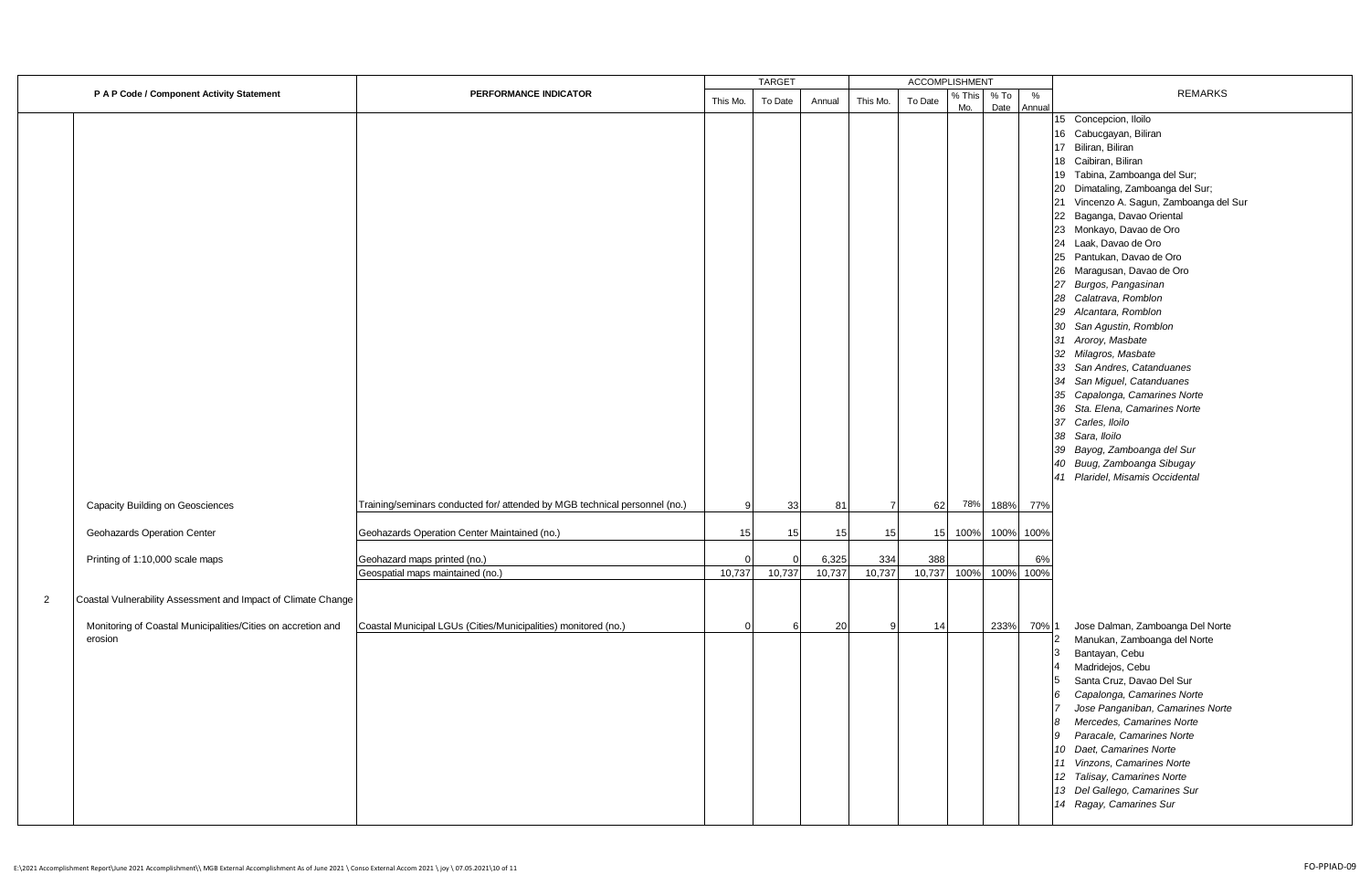|   |                                                   |                                             | <b>TARGET</b> |                 |        | <b>ACCOMPLISHMENT</b> |         |        |           |        |                                     |  |
|---|---------------------------------------------------|---------------------------------------------|---------------|-----------------|--------|-----------------------|---------|--------|-----------|--------|-------------------------------------|--|
|   | P A P Code / Component Activity Statement         | PERFORMANCE INDICATOR                       | This Mo.      | To Date         | Annual | This Mo.              | To Date | % This | $%$ To    | %      | <b>REMARKS</b>                      |  |
|   |                                                   |                                             |               |                 |        |                       |         | Mo.    | Date      | Annual |                                     |  |
| 3 | Groundwater Resource and Vulnerability Assessment |                                             |               |                 |        |                       |         |        |           |        |                                     |  |
|   | <b>Groundwater Resource Assessment</b>            | LGUs (cities/municipalities) assessed (no.) |               | 30 <sup>1</sup> | 50     |                       | 30      |        | 100% 100% | 60% 1  | Lubuagan, Kalinga                   |  |
|   |                                                   |                                             |               |                 |        |                       |         |        |           |        | Castillejos, Zambales               |  |
|   |                                                   |                                             |               |                 |        |                       |         |        |           |        | Nagcarlan, Laguna<br>3              |  |
|   |                                                   |                                             |               |                 |        |                       |         |        |           |        | Medina, Misamis Oriental            |  |
|   |                                                   |                                             |               |                 |        |                       |         |        |           |        | Digos City, Davao del Sur<br>5      |  |
|   |                                                   |                                             |               |                 |        |                       |         |        |           |        | 6 San Marcelino, Zambales           |  |
|   |                                                   |                                             |               |                 |        |                       |         |        |           |        | Malabuyoc, Cebu                     |  |
|   |                                                   |                                             |               |                 |        |                       |         |        |           |        | 8 Tabango, Leyte                    |  |
|   |                                                   |                                             |               |                 |        |                       |         |        |           |        | Diplahan, Zamboanga Sibugay         |  |
|   |                                                   |                                             |               |                 |        |                       |         |        |           |        | 10 Talisayan, Misamis Oriental      |  |
|   |                                                   |                                             |               |                 |        |                       |         |        |           |        | 11 Lake Sebu, South Cotabato        |  |
|   |                                                   |                                             |               |                 |        |                       |         |        |           |        | 12 San Fernando City, La Union      |  |
|   |                                                   |                                             |               |                 |        |                       |         |        |           |        | 13 Rizal, Kalinga                   |  |
|   |                                                   |                                             |               |                 |        |                       |         |        |           |        | 14 San Antonio, Zambales            |  |
|   |                                                   |                                             |               |                 |        |                       |         |        |           |        | 15 Aroroy, Masbate                  |  |
|   |                                                   |                                             |               |                 |        |                       |         |        |           |        | 16 Padada, Davao Del Sur            |  |
|   |                                                   |                                             |               |                 |        |                       |         |        |           |        | 17 Santa Cruz, Laguna               |  |
|   |                                                   |                                             |               |                 |        |                       |         |        |           |        | 18 Baleno, Masbate                  |  |
|   |                                                   |                                             |               |                 |        |                       |         |        |           |        | 19 Alegria, Cebu                    |  |
|   |                                                   |                                             |               |                 |        |                       |         |        |           |        | 20 Villaba, Leyte                   |  |
|   |                                                   |                                             |               |                 |        |                       |         |        |           |        | 21 Buug, Zamboanga Sibugay          |  |
|   |                                                   |                                             |               |                 |        |                       |         |        |           |        | 22 Santa Cruz, Davao del Sur        |  |
|   |                                                   |                                             |               |                 |        |                       |         |        |           |        | 23 Claver, Surigao del Norte        |  |
|   |                                                   |                                             |               |                 |        |                       |         |        |           |        | 24 San Juan, La Union               |  |
|   |                                                   |                                             |               |                 |        |                       |         |        |           |        | 25 Pila, Laguna                     |  |
|   |                                                   |                                             |               |                 |        |                       |         |        |           |        | 26 Abra De Ilog, Occidental Mindoro |  |
|   |                                                   |                                             |               |                 |        |                       |         |        |           |        | 27 Mamburao, Occidental Mindoro     |  |
|   |                                                   |                                             |               |                 |        |                       |         |        |           |        | 28 Dumangas, Iloilo                 |  |
|   |                                                   |                                             |               |                 |        |                       |         |        |           |        | 29 Balingoan, Misamis Oriental      |  |
|   |                                                   |                                             |               |                 |        |                       |         |        |           |        | 30 Surallah, South Cotabato         |  |
|   |                                                   |                                             |               |                 |        |                       |         |        |           |        |                                     |  |

**RIZALYN C. DELA CRUZ**

OIC, Planning, Policy and International Affairs Division

Prepared by: Approved by:

**ATTY. WILFREDO G. MONCANO Director**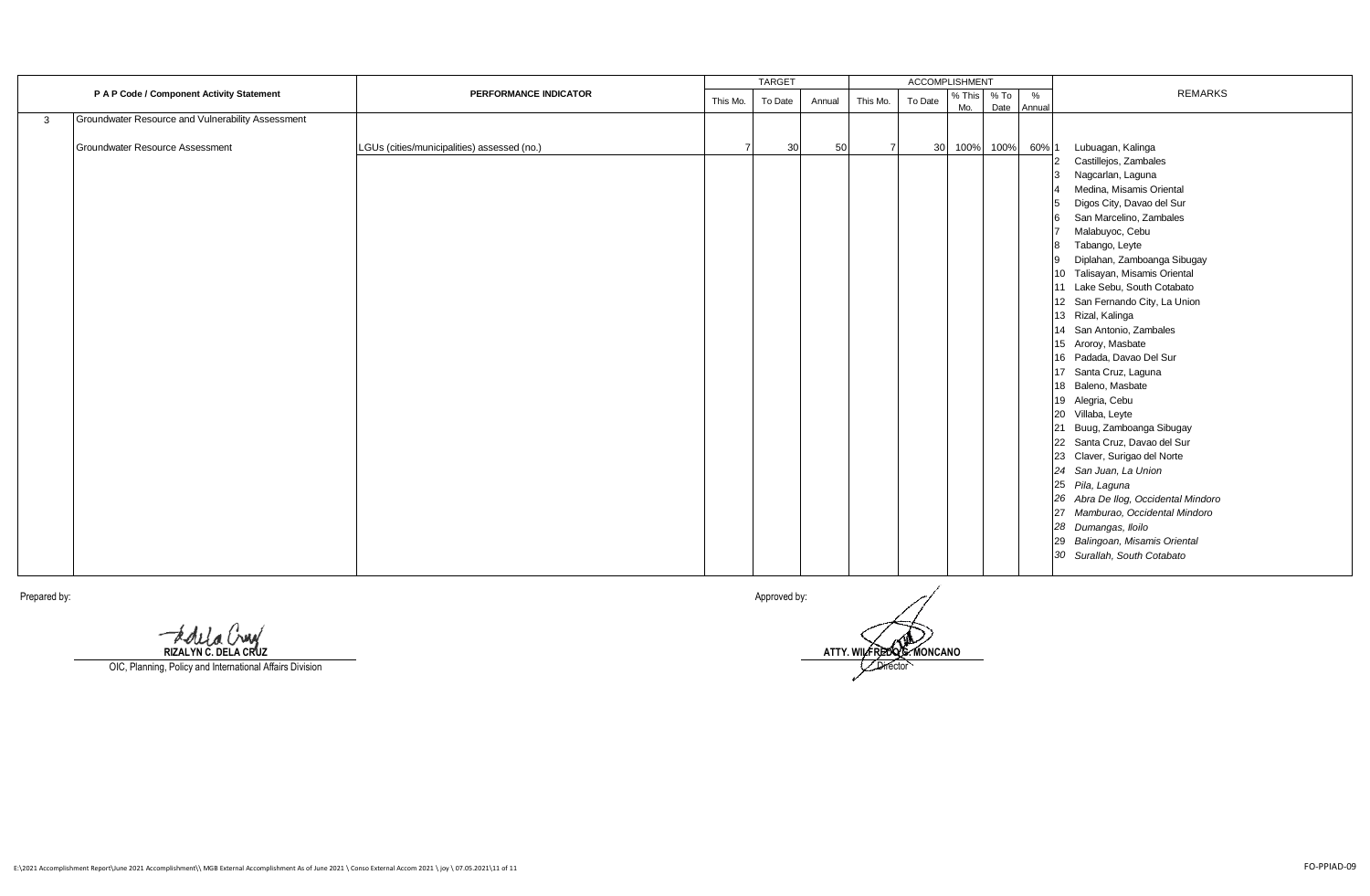#### **CY 2021 EXTERNAL ACCOMPLISHMENT REPORT Mines and Geosciences Bureau - Central Office June 30, 2021**

# **FO-PPIAD-09A**

|                |                                                                                                                      |                                                                                                    | <b>TARGET</b> |         | <b>ACCOMPLISHMENT</b> |          |         |              |                   |             |                                                                                                                                                                                                                                                                                                                                                                                                                                                                                                     |
|----------------|----------------------------------------------------------------------------------------------------------------------|----------------------------------------------------------------------------------------------------|---------------|---------|-----------------------|----------|---------|--------------|-------------------|-------------|-----------------------------------------------------------------------------------------------------------------------------------------------------------------------------------------------------------------------------------------------------------------------------------------------------------------------------------------------------------------------------------------------------------------------------------------------------------------------------------------------------|
|                | P A P Code / Component Activity Statement                                                                            | PERFORMANCE INDICATOR                                                                              | This Mo.      | To Date | Annual                | This Mo. | To Date | ,This<br>Mo. | $%$ To<br>Date    | %<br>Annual | <b>REMARKS</b>                                                                                                                                                                                                                                                                                                                                                                                                                                                                                      |
|                | <b>A.01 - GENERAL ADMINISTRATION AND SUPPORT SERVICES</b>                                                            |                                                                                                    |               |         |                       |          |         |              |                   |             |                                                                                                                                                                                                                                                                                                                                                                                                                                                                                                     |
|                |                                                                                                                      |                                                                                                    |               |         |                       |          |         |              |                   |             |                                                                                                                                                                                                                                                                                                                                                                                                                                                                                                     |
| A.01.a         | General Management and Supervision                                                                                   |                                                                                                    |               |         |                       |          |         |              |                   |             |                                                                                                                                                                                                                                                                                                                                                                                                                                                                                                     |
| $\overline{1}$ | Administrative                                                                                                       | Program Implementation Report (no.)                                                                |               |         | 12                    |          |         | 100%         | 100%              | 50%         |                                                                                                                                                                                                                                                                                                                                                                                                                                                                                                     |
| $\overline{2}$ | <b>Financial Management Services</b>                                                                                 | Program Implementation Report (no.)                                                                |               |         | 12                    |          |         | 100%         | 100%              | 50%         |                                                                                                                                                                                                                                                                                                                                                                                                                                                                                                     |
| A.01.b         | Human Resource Development                                                                                           |                                                                                                    |               |         |                       |          |         |              |                   |             |                                                                                                                                                                                                                                                                                                                                                                                                                                                                                                     |
| $\overline{1}$ | Human Resource Development Service                                                                                   |                                                                                                    |               |         |                       |          |         |              |                   |             |                                                                                                                                                                                                                                                                                                                                                                                                                                                                                                     |
|                | a. Program Monitoring and Evaluation                                                                                 | Program Implementation Report (no.)                                                                |               |         | 12                    |          |         | 100%         | 100%              | 50%         |                                                                                                                                                                                                                                                                                                                                                                                                                                                                                                     |
|                | b. Training and Career Development Program                                                                           | Learning Events conducted (no.)                                                                    |               |         |                       |          |         |              | 80%               | 57%         | Prime HRM Focus Group Discussion & Workshop                                                                                                                                                                                                                                                                                                                                                                                                                                                         |
|                |                                                                                                                      |                                                                                                    |               |         |                       |          |         |              |                   |             | Administrative Workshop<br>Basic Occupational Safety and Health Training<br>Training on Behavioral Event Interview<br>One (1) training was moved to July due to unavailability of<br>Speaker                                                                                                                                                                                                                                                                                                        |
|                | c. Local Scholarship Program                                                                                         | Scholars monitored and managed (no.)                                                               | 10            | 10      | 10                    |          |         | 0%           | 0%                | 0%          | To date, two (2) applicants submitted their interest and<br>requirements for deliberation                                                                                                                                                                                                                                                                                                                                                                                                           |
|                | <b>A.02 - SUPPORT TO OPERATIONS</b>                                                                                  |                                                                                                    |               |         |                       |          |         |              |                   |             |                                                                                                                                                                                                                                                                                                                                                                                                                                                                                                     |
|                |                                                                                                                      |                                                                                                    |               |         |                       |          |         |              |                   |             |                                                                                                                                                                                                                                                                                                                                                                                                                                                                                                     |
| A.02.a         | Planning and Policy Formulation                                                                                      |                                                                                                    |               |         |                       |          |         |              |                   |             |                                                                                                                                                                                                                                                                                                                                                                                                                                                                                                     |
|                | Prepare/review/update/revise/monitor and evaluate Short-Term                                                         | Plans prepared(no.)                                                                                |               |         |                       |          |         |              | 100%              | 33%         |                                                                                                                                                                                                                                                                                                                                                                                                                                                                                                     |
|                | to Long-Term plans for MRGS programs/projects                                                                        | Program implemented/monitored (no.)                                                                |               |         | 12                    |          | 6       | 100%         | 100%              | 50%         |                                                                                                                                                                                                                                                                                                                                                                                                                                                                                                     |
| $\overline{2}$ | Formulate, review/revise, develop and implement mineral policies Policies/Guidelines reviewed/endorsed to DENR (no.) |                                                                                                    |               |         |                       |          |         | 200%         | 100%              | 63%         | Clarificatory Guidelines on the Grounds for Revision of the                                                                                                                                                                                                                                                                                                                                                                                                                                         |
|                | and guidelines                                                                                                       |                                                                                                    |               |         |                       |          |         |              |                   |             | Environmental Protection and Enhancement Program/Final<br>Mine Rehabilitation/Decommissioning Plan (FMRDP)<br>Expanding the Coverage of Project Implementation under<br>Section III of Environmental Management Bureau (EMB)<br>Memorandum Circular (MC) No. 2020-31<br>An Act on Promoting the Development of Minerals Processing<br>and Value-Adding (Draft Bill)<br>Implementing Rules and Regulations of Executive Order No.<br>130<br>Proposed Guidelines on the Qualifications of MEPEOs<br>5 |
| -3             | Coordinate with National and International Linkages                                                                  | Linkages with NGAs/LGUs/stakeholders/International Organizations<br>coordinated/participated (no.) | 13            | 24      | 34                    | 23       |         |              | 53 177% 221% 156% |             |                                                                                                                                                                                                                                                                                                                                                                                                                                                                                                     |
| $\overline{4}$ | Conduct investigation, provide legal assistance and resolve mine<br>related cases                                    | Decision/Resolution/Order Issued (no)                                                              |               |         |                       |          |         | 0%           | 0%                | 0%          | Parties are still submitting their respective necessary Pleading                                                                                                                                                                                                                                                                                                                                                                                                                                    |
|                |                                                                                                                      | ENR-Related Complaints Investigated (no.)                                                          |               |         |                       |          |         |              | 0%                | 0%          | No mining-related complaint for investigation was referred to<br>Legal Servives Division covering 1st Semester                                                                                                                                                                                                                                                                                                                                                                                      |
|                |                                                                                                                      |                                                                                                    |               |         |                       |          |         |              |                   |             |                                                                                                                                                                                                                                                                                                                                                                                                                                                                                                     |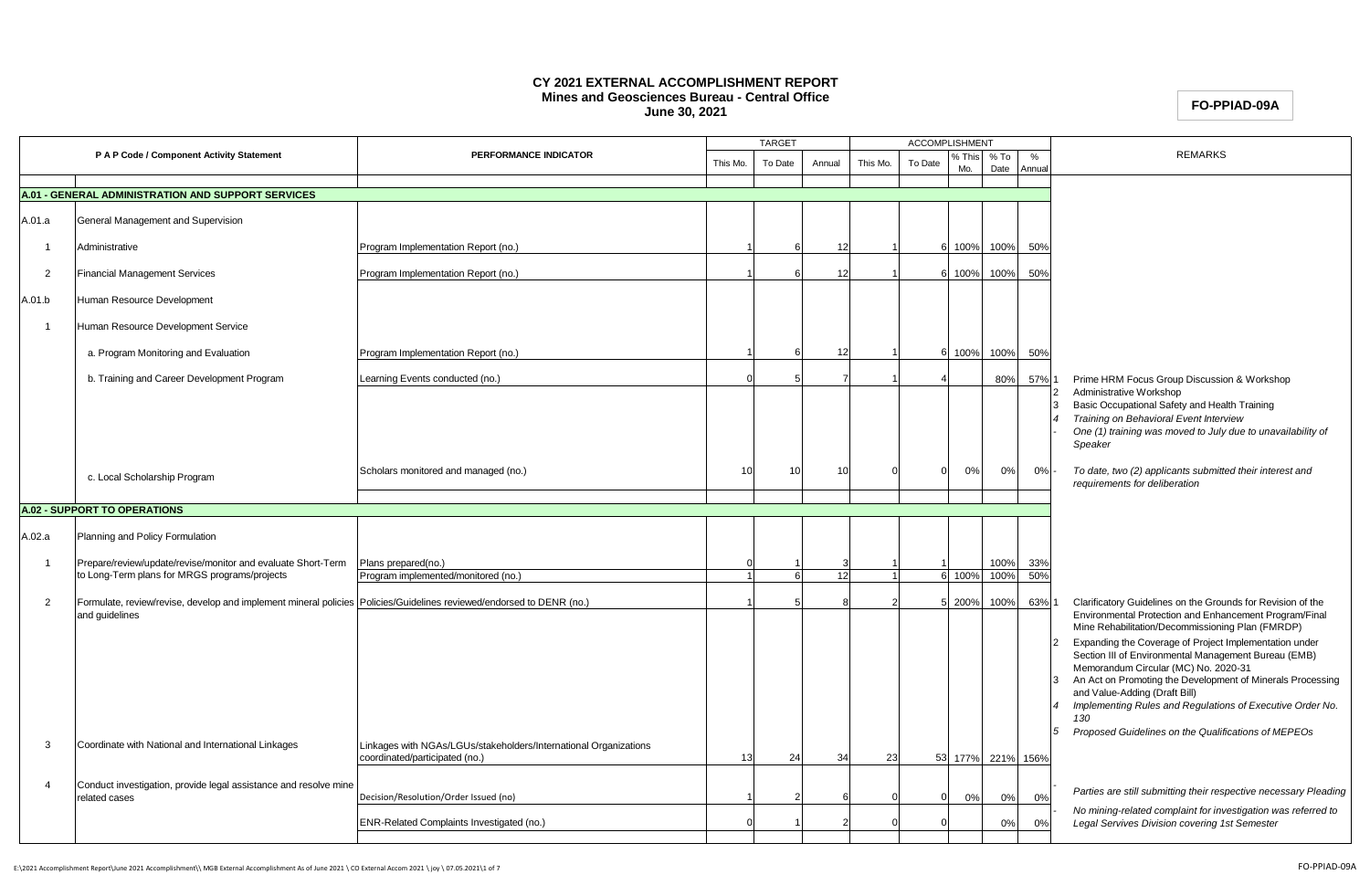|                          |                                                                                                                  |                                                                                                              | <b>TARGET</b> |         |        |          |         | <b>ACCOMPLISHMENT</b> |              |            |                                                                                                                                                                                                                                                                                                                                                                                                                                                                                                                                                                                                                                                                                                                                                                                                                                                                                                                                                                                                                                                                                                                                                                                     |
|--------------------------|------------------------------------------------------------------------------------------------------------------|--------------------------------------------------------------------------------------------------------------|---------------|---------|--------|----------|---------|-----------------------|--------------|------------|-------------------------------------------------------------------------------------------------------------------------------------------------------------------------------------------------------------------------------------------------------------------------------------------------------------------------------------------------------------------------------------------------------------------------------------------------------------------------------------------------------------------------------------------------------------------------------------------------------------------------------------------------------------------------------------------------------------------------------------------------------------------------------------------------------------------------------------------------------------------------------------------------------------------------------------------------------------------------------------------------------------------------------------------------------------------------------------------------------------------------------------------------------------------------------------|
|                          | P A P Code / Component Activity Statement                                                                        | PERFORMANCE INDICATOR                                                                                        | This Mo.      | To Date | Annual | This Mo. | To Date | % This<br>Mo.         | % To<br>Date | %<br>Annua | <b>REMARKS</b>                                                                                                                                                                                                                                                                                                                                                                                                                                                                                                                                                                                                                                                                                                                                                                                                                                                                                                                                                                                                                                                                                                                                                                      |
| A.02.b                   | Mineral Economics, Information and Publication                                                                   |                                                                                                              |               |         |        |          |         |                       |              |            |                                                                                                                                                                                                                                                                                                                                                                                                                                                                                                                                                                                                                                                                                                                                                                                                                                                                                                                                                                                                                                                                                                                                                                                     |
| $\overline{1}$           | Conduct Awareness and Advocacy on Mineral Resources and                                                          |                                                                                                              |               |         | 14     |          |         | 10 200%               | 125%         | 71%        |                                                                                                                                                                                                                                                                                                                                                                                                                                                                                                                                                                                                                                                                                                                                                                                                                                                                                                                                                                                                                                                                                                                                                                                     |
|                          | Geosciences Development (MRGD)                                                                                   | IEC conducted/organized/participated (no.)<br>Press releases/ conferences/ media interviews conducted (no.)  |               |         | 6      |          | 13      | 300%                  | 433% 217%    |            |                                                                                                                                                                                                                                                                                                                                                                                                                                                                                                                                                                                                                                                                                                                                                                                                                                                                                                                                                                                                                                                                                                                                                                                     |
|                          |                                                                                                                  | Training/workshop/seminar conducted/attended/organized/coordinated (no.)                                     |               | 19      | 45     | 11       | 51      | 275%                  | 268%         | 113%       |                                                                                                                                                                                                                                                                                                                                                                                                                                                                                                                                                                                                                                                                                                                                                                                                                                                                                                                                                                                                                                                                                                                                                                                     |
|                          |                                                                                                                  |                                                                                                              |               |         |        |          |         |                       |              |            |                                                                                                                                                                                                                                                                                                                                                                                                                                                                                                                                                                                                                                                                                                                                                                                                                                                                                                                                                                                                                                                                                                                                                                                     |
| $\overline{2}$           | Generate Mineral Economics information/Publish and                                                               | Statistics reports generated/monitored/validated (no.)                                                       |               |         | 13     |          |         | 0%                    | 129%         | 69%        |                                                                                                                                                                                                                                                                                                                                                                                                                                                                                                                                                                                                                                                                                                                                                                                                                                                                                                                                                                                                                                                                                                                                                                                     |
|                          | disseminate IEC materials                                                                                        | Strategic Mineral Information Systems managed/developed/maintained (no.)                                     |               |         |        |          |         | 100%                  | 100%         | 100%       |                                                                                                                                                                                                                                                                                                                                                                                                                                                                                                                                                                                                                                                                                                                                                                                                                                                                                                                                                                                                                                                                                                                                                                                     |
|                          |                                                                                                                  | Information materials generated/published/disseminated (no.)                                                 | 526           | 3.087   | 6,212  | 530      | 3,091   | 101%                  | 100%         | 50%        | 500 copies of Primer on MGB Profile                                                                                                                                                                                                                                                                                                                                                                                                                                                                                                                                                                                                                                                                                                                                                                                                                                                                                                                                                                                                                                                                                                                                                 |
| A.02.c<br>$\overline{1}$ | Research and Development<br>Research Studies on Mineral Resources and Geosciences<br>Development (MRGD) Programs | Research/studies conducted (no.)                                                                             |               |         |        |          |         | 6 100%                | 100%         | 67% 1      | 500 copies of Primer on FTAA<br>500 copies of Gold Commodity Profile; 20 Info kits<br>500 copies of Nickel Commodity Profile; 20 Info kits<br>501 copies of Silver Commodity Profile; 20 Info kits; 1 Short<br>Video on the Uses/Importance of Minerals<br>500 Copies of Information Materials (Digital Copy) provided to<br>the participants of the "Stakeholder's Forum on Understanding<br>Recent Policy Issuances relating to mining"; 1 Mineral Gazette;<br>1 Mining Facts & Figures updated; 3 Commodity profiles<br>updated (Nickel, Copper and Limestone); 25 Mineral Industry<br>Information<br>Recovery of Nickel, Cobalt, Iron and Rare Earth Elements<br>from Low Grade Philppine Laterite Ores using Atmospheric<br>Leaching with Reduction Pre-treatment<br>Extraction of Vanadium from Iron Sand Deposits<br>Technical Study on the use Synthesized Laterite Iron Sand as<br>3<br>Feeds Material Shaft Furnace Iron Making Technology<br>Recovery of Scandium from Laterite-based Pig Iron Slag by<br>Dry Digestion and Precipitation Methods<br>Research on the Cenozoic Stratigraphy of the Philippines<br>Ground and Sediment Control in Nickel Mining Operations |
|                          |                                                                                                                  |                                                                                                              |               |         |        |          |         |                       |              |            |                                                                                                                                                                                                                                                                                                                                                                                                                                                                                                                                                                                                                                                                                                                                                                                                                                                                                                                                                                                                                                                                                                                                                                                     |
| <b>A.03 - OPERATIONS</b> |                                                                                                                  |                                                                                                              |               |         |        |          |         |                       |              |            |                                                                                                                                                                                                                                                                                                                                                                                                                                                                                                                                                                                                                                                                                                                                                                                                                                                                                                                                                                                                                                                                                                                                                                                     |
|                          |                                                                                                                  | 001: NATURAL RESOURCES SUSTAINABLY MANAGED - PROGRAM 1: MINERAL RESOURCES ENFORCEMENT AND REGULATORY PROGRAM |               |         |        |          |         |                       |              |            |                                                                                                                                                                                                                                                                                                                                                                                                                                                                                                                                                                                                                                                                                                                                                                                                                                                                                                                                                                                                                                                                                                                                                                                     |
|                          | <b>OUTCOME INDICATOR 1</b>                                                                                       |                                                                                                              |               |         |        |          |         |                       |              |            |                                                                                                                                                                                                                                                                                                                                                                                                                                                                                                                                                                                                                                                                                                                                                                                                                                                                                                                                                                                                                                                                                                                                                                                     |
|                          | Percentage increase in the revenues of government from mineral<br>resources development                          |                                                                                                              |               |         | 10%    |          |         |                       |              |            |                                                                                                                                                                                                                                                                                                                                                                                                                                                                                                                                                                                                                                                                                                                                                                                                                                                                                                                                                                                                                                                                                                                                                                                     |
|                          | <b>OUTCOME INDICATOR 2</b>                                                                                       |                                                                                                              |               |         |        |          |         |                       |              |            |                                                                                                                                                                                                                                                                                                                                                                                                                                                                                                                                                                                                                                                                                                                                                                                                                                                                                                                                                                                                                                                                                                                                                                                     |
|                          | Percentage of monitored mining permits/contracts complying with<br>laws, rules and regulations                   |                                                                                                              |               |         |        |          |         |                       |              |            |                                                                                                                                                                                                                                                                                                                                                                                                                                                                                                                                                                                                                                                                                                                                                                                                                                                                                                                                                                                                                                                                                                                                                                                     |
|                          | <b>OUTPUT INDICATOR 1</b>                                                                                        |                                                                                                              |               |         |        |          |         |                       |              |            |                                                                                                                                                                                                                                                                                                                                                                                                                                                                                                                                                                                                                                                                                                                                                                                                                                                                                                                                                                                                                                                                                                                                                                                     |
|                          | Mining applications (including other mining rights related                                                       |                                                                                                              |               |         |        |          |         |                       |              |            |                                                                                                                                                                                                                                                                                                                                                                                                                                                                                                                                                                                                                                                                                                                                                                                                                                                                                                                                                                                                                                                                                                                                                                                     |
|                          | applications) approved/denied/endorsed within the prescribed                                                     |                                                                                                              |               |         |        |          |         |                       |              |            |                                                                                                                                                                                                                                                                                                                                                                                                                                                                                                                                                                                                                                                                                                                                                                                                                                                                                                                                                                                                                                                                                                                                                                                     |
|                          | period                                                                                                           |                                                                                                              |               |         |        |          |         |                       |              |            |                                                                                                                                                                                                                                                                                                                                                                                                                                                                                                                                                                                                                                                                                                                                                                                                                                                                                                                                                                                                                                                                                                                                                                                     |
|                          | <b>OUTPUT INDICATOR 2</b>                                                                                        |                                                                                                              |               |         |        |          |         |                       |              |            |                                                                                                                                                                                                                                                                                                                                                                                                                                                                                                                                                                                                                                                                                                                                                                                                                                                                                                                                                                                                                                                                                                                                                                                     |
|                          | Number of mining permits/contracts monitored                                                                     |                                                                                                              |               |         |        |          |         |                       |              |            |                                                                                                                                                                                                                                                                                                                                                                                                                                                                                                                                                                                                                                                                                                                                                                                                                                                                                                                                                                                                                                                                                                                                                                                     |
|                          | Program 1 Mineral Resources Enforcement and Regulatory Program                                                   |                                                                                                              |               |         |        |          |         |                       |              |            |                                                                                                                                                                                                                                                                                                                                                                                                                                                                                                                                                                                                                                                                                                                                                                                                                                                                                                                                                                                                                                                                                                                                                                                     |
|                          | Mineral Investment Promotion Program                                                                             |                                                                                                              |               |         |        |          |         |                       |              |            |                                                                                                                                                                                                                                                                                                                                                                                                                                                                                                                                                                                                                                                                                                                                                                                                                                                                                                                                                                                                                                                                                                                                                                                     |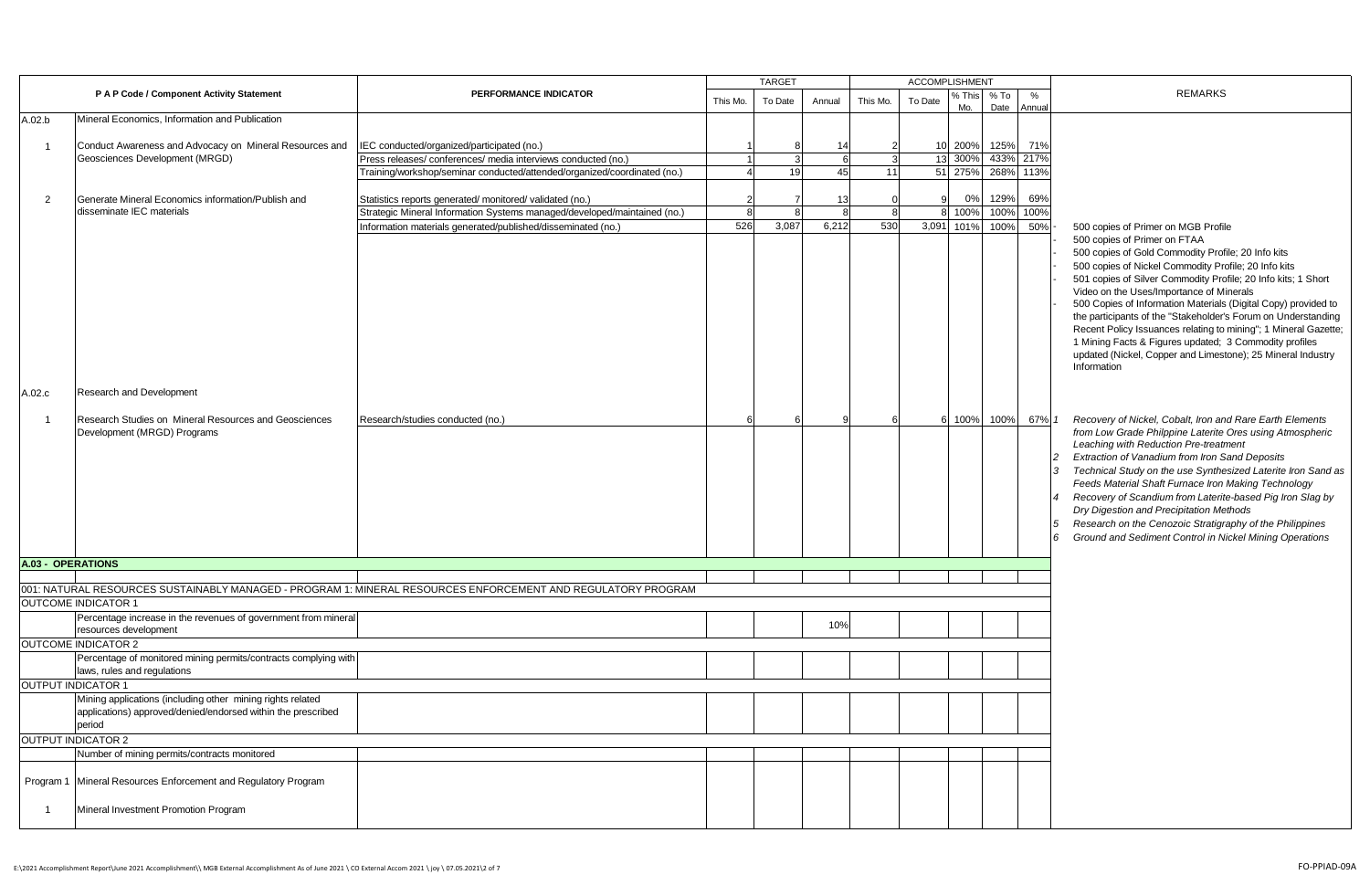|                |                                                                                                                         |                                                                                                                                                                                                                                 |          | <b>TARGET</b> |                 |          | <b>ACCOMPLISHMENT</b> |               |                        |            |                                                                                                                                                                                                                                                                                                                                                                                                                                                                                                                                                                                                       |
|----------------|-------------------------------------------------------------------------------------------------------------------------|---------------------------------------------------------------------------------------------------------------------------------------------------------------------------------------------------------------------------------|----------|---------------|-----------------|----------|-----------------------|---------------|------------------------|------------|-------------------------------------------------------------------------------------------------------------------------------------------------------------------------------------------------------------------------------------------------------------------------------------------------------------------------------------------------------------------------------------------------------------------------------------------------------------------------------------------------------------------------------------------------------------------------------------------------------|
|                | P A P Code / Component Activity Statement                                                                               | PERFORMANCE INDICATOR                                                                                                                                                                                                           | This Mo. | To Date       | Annual          | This Mo. | To Date               | 6 This<br>Mo. | % To<br>Date           | %<br>Annua | <b>REMARKS</b>                                                                                                                                                                                                                                                                                                                                                                                                                                                                                                                                                                                        |
|                | Issuance of mining permits/contracts (including in areas within<br>mineral reservations) and other related permits      | Issuance of mining permits/contracts (no.)<br>a. Agreements/contracts/permits (FTAA/MPSA/EP/ISAGP/SSMP/MPP)<br>b. Ore Transport Permit (OTP)/Certification<br>Declaration of Mining Project Feasibility (DMPF) acted upon (no.) |          |               |                 |          |                       |               | 150%                   | 75%        |                                                                                                                                                                                                                                                                                                                                                                                                                                                                                                                                                                                                       |
|                |                                                                                                                         |                                                                                                                                                                                                                                 |          |               |                 |          |                       |               |                        |            |                                                                                                                                                                                                                                                                                                                                                                                                                                                                                                                                                                                                       |
|                |                                                                                                                         | Other mining related permits                                                                                                                                                                                                    |          | 36            | 71              | 14       |                       | 47 233%       | 131%                   | 66%        |                                                                                                                                                                                                                                                                                                                                                                                                                                                                                                                                                                                                       |
|                | Use It or Lose It Policy                                                                                                | Mining Applications with Final Action (no.)                                                                                                                                                                                     |          |               |                 |          |                       |               |                        |            |                                                                                                                                                                                                                                                                                                                                                                                                                                                                                                                                                                                                       |
| $\overline{2}$ | Mining Industry Development Program                                                                                     |                                                                                                                                                                                                                                 |          |               |                 |          |                       |               |                        |            |                                                                                                                                                                                                                                                                                                                                                                                                                                                                                                                                                                                                       |
|                | Monitoring/Audit of Mining Permits/Contracts/Leases/<br>Claims/JOAs (including those within Mineral Reservations) as to | Mining Rights audited (no.) as to compliance with:<br>a. Work Program/Terms and Conditions/Requirements                                                                                                                         |          |               |                 |          |                       |               |                        |            |                                                                                                                                                                                                                                                                                                                                                                                                                                                                                                                                                                                                       |
|                | compliance with the Terms and Conditions/Requirements and                                                               | Regional Office system audited for WP (no.)                                                                                                                                                                                     |          |               | 15              |          | $\Omega$              | 0%            | 0%                     | 0%         | The conduct of the activity was rescheduled on July 2021 due                                                                                                                                                                                                                                                                                                                                                                                                                                                                                                                                          |
|                | implementation of approved Work Program/Safety, Health,<br>Environmental and Social Development Programs                | MPP Compliance audited (no.)                                                                                                                                                                                                    |          |               | 20              |          | 12                    |               | 240%                   | 60% 1      | to the conduct of Workshop on the Results of the CY 2020<br>Audit of Regional Monitoring System, and Other Related<br>Matters on April 19-23, 2021 and taking into consideration of<br>the movement of personnel in the Mining Tenement Audit<br>Section this Semester of 2021.<br>Animas Brother Construction Corp. (MPP-2019-05-X)                                                                                                                                                                                                                                                                  |
|                |                                                                                                                         |                                                                                                                                                                                                                                 |          |               |                 |          |                       |               |                        |            | E & K Ventures Corp. (MPP-2018-04-X)                                                                                                                                                                                                                                                                                                                                                                                                                                                                                                                                                                  |
|                |                                                                                                                         |                                                                                                                                                                                                                                 |          |               |                 |          |                       |               |                        |            | MLE Aggregates (MPP-2018-03-X)<br>WHK Manufacturing & Trading Corp. (MPP-2013-01-X; 1st<br>Renewal)<br>AV Pamatong Trading & Const. Corp. (MPP-2013-02-X;1st<br>Renewal)<br>BAI Aggregates (MPP-2019-09-X)<br>Basoy Minerocks Corp. (MPP-2019-07-X)<br>Epics Motor & Gen. Merchandise (MPP-2019-06-X)<br>G & P Builders, Inc. (MPP-2019-11-X)<br>10 Mindanao Rock (MPP-2019-10-X)<br>11 Socor Construction Corp. (MPP-2019-12-X)<br>12 Treasure Steelworks Corp. (MPP-2019-08-X)                                                                                                                      |
|                |                                                                                                                         | b. Safety, Health, Environment and Social Development (SHES) Programs                                                                                                                                                           |          |               |                 |          |                       |               |                        |            |                                                                                                                                                                                                                                                                                                                                                                                                                                                                                                                                                                                                       |
|                |                                                                                                                         | Regional Office system audited for SHES (no.)                                                                                                                                                                                   |          | 13            | 15 <sup>1</sup> |          |                       | 6 133%        | 46%                    | 40%        | <b>MGB Regional Office II</b><br><b>MGB Regional Office XII</b><br><b>MGB Regional Office I</b><br>MGB Regional Office IV - CALABARZON<br><b>MGB Regional Office IX</b><br><b>MGB Regional Office VI</b><br>Delay in the conduct of 2021 SHES Systems Audit due the<br>activities related on PMIEA which was prioritized for the<br>Safest Mines Award and Best Mining Forest Contest Award<br>held at the DENR Social Hall on March 18, 2021 and the<br>conduct of Workshop on the Results of the CY 2020 Audit of<br>Regional Monitoring System, and Other Related Matters on<br>April 19-23, 2021. |
| 3              | Mine Rehabilitation Program                                                                                             |                                                                                                                                                                                                                                 |          |               |                 |          |                       |               |                        |            |                                                                                                                                                                                                                                                                                                                                                                                                                                                                                                                                                                                                       |
|                | a. Palawan Quicksilver Mines, Inc. (PQMI)                                                                               | Project Monitoring and Supervision Conducted (no.)<br>Studies conducted (no.)                                                                                                                                                   |          |               |                 |          | $\Omega$              | 0%            | 0%<br>3 100% 100% 100% | 0%         | Annual Target from 4 to 3. Previous Target for the ERDB<br>project was based on the WFP submitted by the ERDB on<br>March 4, 2021. However, due to insufficient funds released by<br>the DBM for the said project, ERDB was requested to submit a<br>new 2021 WFP.                                                                                                                                                                                                                                                                                                                                    |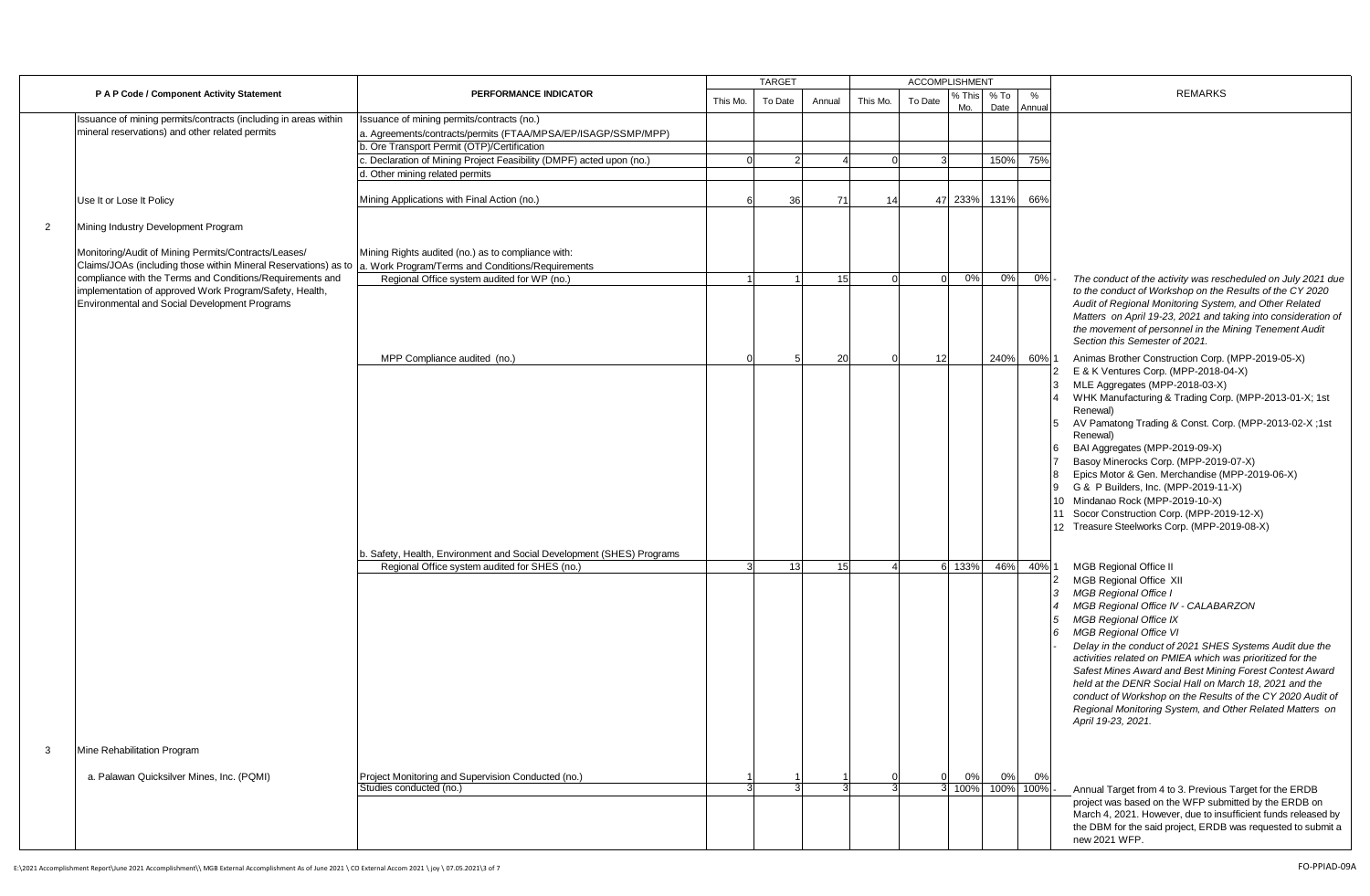|                |                                                     |                                                              |          | <b>TARGET</b> |        |          | <b>ACCOMPLISHMENT</b> |               |                   |             |                                                                                                                                      |
|----------------|-----------------------------------------------------|--------------------------------------------------------------|----------|---------------|--------|----------|-----------------------|---------------|-------------------|-------------|--------------------------------------------------------------------------------------------------------------------------------------|
|                | P A P Code / Component Activity Statement           | PERFORMANCE INDICATOR                                        | This Mo. | To Date       | Annual | This Mo. | To Date               | % This<br>Mo. | % To<br>Date      | %<br>Annual | <b>REMARKS</b>                                                                                                                       |
|                | b. Other Abandoned/Inactive/Closed Mines            | Other Abandoned Mines monitored (no.)                        |          |               | 10     |          |                       |               | 0%                | 0%          | Downloading of funds to the MGB ROs was behind the                                                                                   |
|                | c. Marcopper                                        | Monitoring reports submitted (no.)                           |          |               |        |          |                       | 0%            | 0%                | 0%          | schedule due to the revision of WFP 2021 including realignment<br>of budget for the activities of Mine Rehabilitation Program        |
| $\overline{4}$ | Resolution of Complaints/Cases/Conflicts            |                                                              |          |               |        |          |                       |               |                   |             |                                                                                                                                      |
|                | a. Complaints/cases/conflicts investigated/resolved | <b>MGB</b>                                                   |          |               |        |          |                       | 0%            | 25%               | 14%         | No Complaints for investigation were received by the Office                                                                          |
|                |                                                     |                                                              |          |               |        |          |                       |               |                   |             |                                                                                                                                      |
|                |                                                     | Mines Adjudication Board Cases deliberated (no.)             | 3        | 6             | 12     |          |                       |               | 19 200% 317% 158% |             | MAB Case No. 0210-19 Carolina A. Francisco vs. MCG<br>Aggregates and Crushing Plant                                                  |
|                |                                                     |                                                              |          |               |        |          |                       |               |                   |             | MAB Case No. 0116-00 Valley Mining and Dev.Corp. vs.<br>Camarin Mining Corp.                                                         |
|                |                                                     |                                                              |          |               |        |          |                       |               |                   |             | MAB Case No. 0166-08 Provident Tree Farms Inc. vs. Makilala<br>Mining Corp.                                                          |
|                |                                                     |                                                              |          |               |        |          |                       |               |                   |             | MAB Case No. 0154-07 San Juanico Resources Corp. vs.<br>Heirs of Pabilona Jr.                                                        |
|                |                                                     |                                                              |          |               |        |          |                       |               |                   |             | MAB Case No. 0202-16 Long Fong vs. Severino Discartin and<br>dolanson dolan dolan                                                    |
|                |                                                     |                                                              |          |               |        |          |                       |               |                   |             | MAB Case No. 0211-19 Rogelio V. Llonillo vs. Central Cement<br>Corp.<br>MAB Case No. 0199-15 Nationwide Dev. Corp. vs. Lionshare     |
|                |                                                     |                                                              |          |               |        |          |                       |               |                   |             | Dev.Corp.<br>MAB Case No. 0174-08 Mt. Franz Mining Corp. vs. Balatoc                                                                 |
|                |                                                     |                                                              |          |               |        |          |                       |               |                   |             | Resources Exploration Corp.<br>MAB Case No. 0200-15 Picop Resources Inc. vs. Monkayo                                                 |
|                |                                                     |                                                              |          |               |        |          |                       |               |                   |             | Consolidated Mining Corp.<br>10 MAB Case No. 0203-16 Picop Resources vs. Alberto Mining                                              |
|                |                                                     |                                                              |          |               |        |          |                       |               |                   |             | Corp.<br>11 MAB Case No. 0204-16 Picop Resources Inc. vs. Pensons                                                                    |
|                |                                                     |                                                              |          |               |        |          |                       |               |                   |             | Mining Corp.<br>12 MAB Case No. 0208-18 Picop Resources Inc. vs. Mina Del                                                            |
|                |                                                     |                                                              |          |               |        |          |                       |               |                   |             | Oriente Inc.<br>13 MAB Case No. 0209-19 Picop Resources Inc. vs. Boston Tribal                                                       |
|                |                                                     |                                                              |          |               |        |          |                       |               |                   |             | Multi-purpose Cooperative<br>14 MAB Case No. 0149-06 (formerly DENR Case No. IV-2005-                                                |
|                |                                                     |                                                              |          |               |        |          |                       |               |                   |             | 04) Aspen Commercial Corporation, represented by Enrico L.<br>Borja and Manuel D. Tanglao VS. Raul D. Navarro                        |
|                |                                                     |                                                              |          |               |        |          |                       |               |                   |             | 15 MAB Case Nos. 0188-11 Green Valley Company vs.<br><b>Earthmovers Mining Corporation</b>                                           |
|                |                                                     |                                                              |          |               |        |          |                       |               |                   |             | 16 MAB Case No. 189-11 CAMALCA Mining Company vs.<br><b>EARTHMOVERS Mining Corporation</b>                                           |
|                |                                                     |                                                              |          |               |        |          |                       |               |                   |             | 17 MAB Case No. 0206-16 (formerly MAC case No.-VI-16-2011)<br>Maricalum Mining Corporation vs. Philex Mining Corporation             |
|                |                                                     |                                                              |          |               |        |          |                       |               |                   |             | and Sta. Barbara Development Corporation<br>18 MAB case No. 0173-08 (formerly MGB-CAR Case No. 07-08)                                |
|                |                                                     |                                                              |          |               |        |          |                       |               |                   |             | Philippine Mining Development Corporation (PMDC) vs.<br><b>Balatoc Resources Exploration Corporation</b>                             |
|                |                                                     |                                                              |          |               |        |          |                       |               |                   |             | 19 MAB case No. 0187-11 (formerly MGB-CAR Case No. 10-03)<br>Olpaten Resources Corporation, vs. Pacific Metals Canada<br>Phil., Inc. |
|                |                                                     | Mines Adjudication Board Cases decided-Original Appeal (no.) |          |               | 12     |          |                       | 12 500%       | 200% 100%         |             | MAB Case No. 0210-19 Carolina A. Francisco vs. MCG<br>Aggregates and Crushing Plant                                                  |
|                |                                                     |                                                              |          |               |        |          |                       |               |                   |             | MAB Case No. 0116-00 Valley Mining and Dev.Corp. vs.<br>Camarin Mining Corp.                                                         |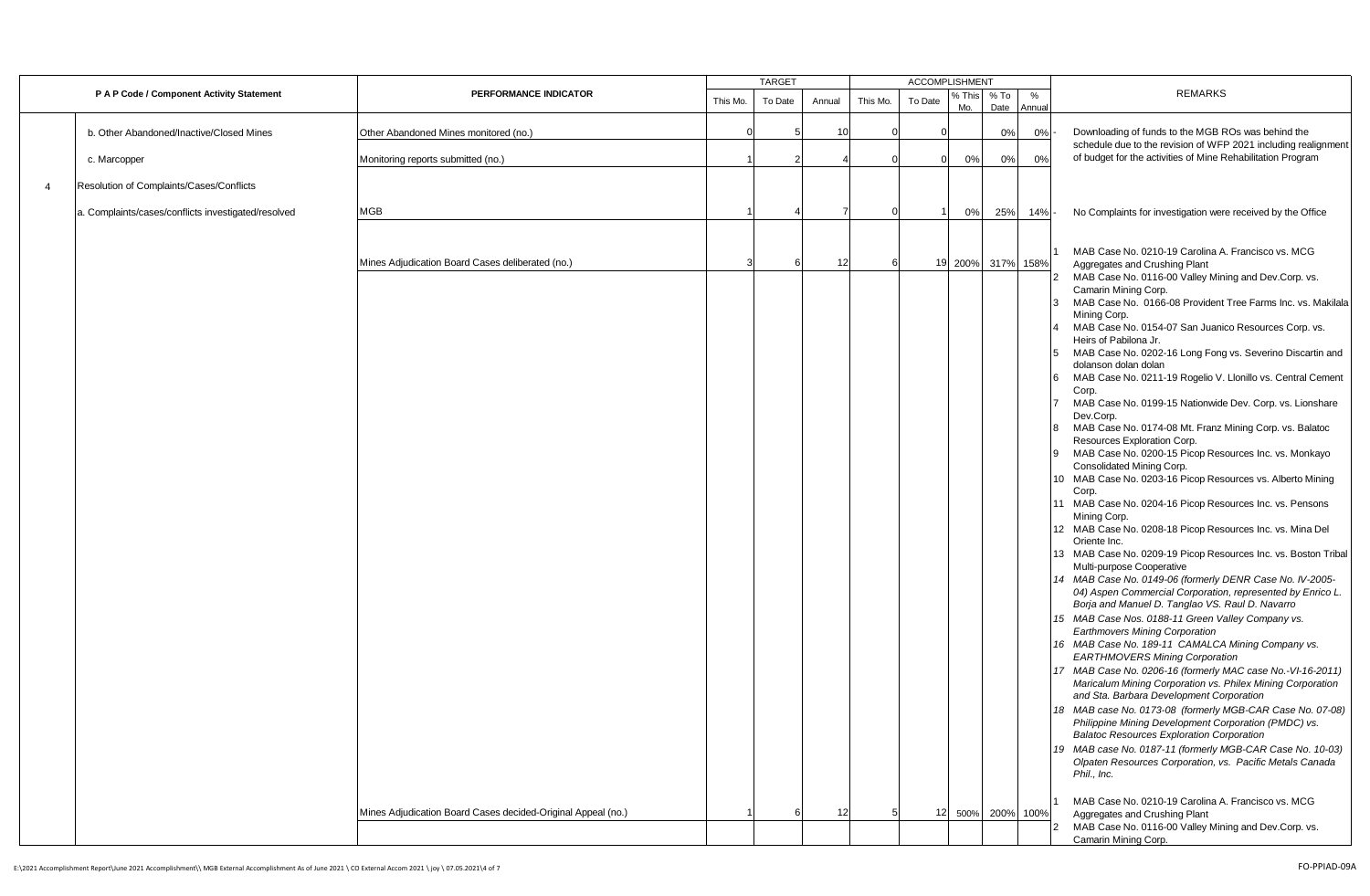|                                                                                   |                                                                                                                     |          | <b>TARGET</b> |        |          | ACCOMPLISHMENT |               |              |             |                                                                                                                                                                                                                                                                                                                                                                                                                                                                                                                                                                                                                                                                                                                                                                                                                                                                                                                                                                                                                                                                                                                                                                                                                                                                                                                                                                                                                                                                                                                 |
|-----------------------------------------------------------------------------------|---------------------------------------------------------------------------------------------------------------------|----------|---------------|--------|----------|----------------|---------------|--------------|-------------|-----------------------------------------------------------------------------------------------------------------------------------------------------------------------------------------------------------------------------------------------------------------------------------------------------------------------------------------------------------------------------------------------------------------------------------------------------------------------------------------------------------------------------------------------------------------------------------------------------------------------------------------------------------------------------------------------------------------------------------------------------------------------------------------------------------------------------------------------------------------------------------------------------------------------------------------------------------------------------------------------------------------------------------------------------------------------------------------------------------------------------------------------------------------------------------------------------------------------------------------------------------------------------------------------------------------------------------------------------------------------------------------------------------------------------------------------------------------------------------------------------------------|
| P A P Code / Component Activity Statement                                         | PERFORMANCE INDICATOR                                                                                               | This Mo. | To Date       | Annual | This Mo. | To Date        | % This<br>Mo. | % To<br>Date | %<br>Annual | <b>REMARKS</b>                                                                                                                                                                                                                                                                                                                                                                                                                                                                                                                                                                                                                                                                                                                                                                                                                                                                                                                                                                                                                                                                                                                                                                                                                                                                                                                                                                                                                                                                                                  |
|                                                                                   | Mines Adjudication Board Case Resolved - Motions (no.)                                                              |          |               |        |          |                | 33%           | 67%          | 67% 1       | MAB Case No. 0166-08 Provident Tree Farms Inc. vs. Makilala<br>Mining Corp.<br>MAB Case No. 0154-07 San Juanico Resources Corp. vs.<br>Heirs of Pabilona Jr.<br>MAB Case No. 0202-16 Long Fong vs. Severino Discartin and<br>5<br>dolanson dolan dolan<br>MAB Case No. 0211-19 Rogelio V. Llonillo vs. Central Cement<br><b>6</b><br>Corp.<br>MAB Case No. 0174-08 Mt. Franz Mining Corp. vs. Balatoc<br>Resources Exploration Corp.<br>8 MAB Case No. 0178-09_Cesar Ventura, represented by Alice<br>Ventura vs. Romulo D. Aguinaldo<br>9 MAB Case No. 0175-09_Asia Pacific Basin and Mining Corp.,<br>and Facets Minerals, Inc. vs. Balatoc Resources Exploration<br>Corp.<br>10 MAB Case No. 0115-00_ Yolanda Vidal-Laurel vs. VTN-Agno<br>River Gold Mining, Inc., and Precious Metals Mining and<br><b>Development Corporation</b><br>11 MAB Case No. 0185-10_La Concepcion Development<br>Corporation, represented by Engr. Pedro M. Robles vs.<br>Compania Minera Del Grande, Inc.<br>12 MAB Case No. 043-97_Benguet Corporation vs. Marsman<br>and Company, Inc.<br>MAB Case No. 0171-08 Holcim vs. Neutron<br>MAB Case No. 0164-08_Suncorp Mines and Development<br>Corporation vs. Bethlehem Nickel Corporation<br>To date, The Secretariat has presented to the Board last<br>March 25, 2021 MAB Deliberation the Motion for Early<br>Resolution in MAB Case No. 052-97 Vulcan Industrial and<br>Mining Corporation, vs. Romeo Bagarino and The Panel of<br>Arbitrators, MGB Regional Office No. II. |
|                                                                                   |                                                                                                                     |          |               |        |          |                |               |              |             | The MAB Secretariat recommended that instead of an Order<br>or Resolution, a Letter-Reply instead shall be issued, hence a<br>draft Letter has been prepared with the inclusion of the<br>suggestion/s of the Board. The said Letter-Reply shall be<br>issued this month of July, 2021.                                                                                                                                                                                                                                                                                                                                                                                                                                                                                                                                                                                                                                                                                                                                                                                                                                                                                                                                                                                                                                                                                                                                                                                                                         |
| b. Assistance to PENRO/CENRO by embedded personnel                                | Preliminary Investigation conducted with report submitted to RD (no.)                                               |          |               |        |          |                |               |              |             |                                                                                                                                                                                                                                                                                                                                                                                                                                                                                                                                                                                                                                                                                                                                                                                                                                                                                                                                                                                                                                                                                                                                                                                                                                                                                                                                                                                                                                                                                                                 |
| c. Anti-Illegal Mining Campaign                                                   | Cease and Desist Orders issued/implemented (no.)<br>Charges filed with the Provincial/City Prosecutors Office (no.) |          |               |        |          |                |               |              |             |                                                                                                                                                                                                                                                                                                                                                                                                                                                                                                                                                                                                                                                                                                                                                                                                                                                                                                                                                                                                                                                                                                                                                                                                                                                                                                                                                                                                                                                                                                                 |
|                                                                                   | 001: NATURAL RESOURCES SUSTAINABLY MANAGED - PROGRAM 2: MINERAL RESOURCES AND GEOSCIENCES DEVELOPMENT PROGRAM       |          |               |        |          |                |               |              |             |                                                                                                                                                                                                                                                                                                                                                                                                                                                                                                                                                                                                                                                                                                                                                                                                                                                                                                                                                                                                                                                                                                                                                                                                                                                                                                                                                                                                                                                                                                                 |
| <b>OUTCOME INDICATOR 1</b>                                                        |                                                                                                                     |          |               |        |          |                |               |              |             |                                                                                                                                                                                                                                                                                                                                                                                                                                                                                                                                                                                                                                                                                                                                                                                                                                                                                                                                                                                                                                                                                                                                                                                                                                                                                                                                                                                                                                                                                                                 |
| Number of LGUs informed of the geology and mineral potential                      |                                                                                                                     |          |               | 12     |          |                |               |              | 0%          |                                                                                                                                                                                                                                                                                                                                                                                                                                                                                                                                                                                                                                                                                                                                                                                                                                                                                                                                                                                                                                                                                                                                                                                                                                                                                                                                                                                                                                                                                                                 |
| <b>OUTPUT INDICATOR 1</b>                                                         |                                                                                                                     |          |               |        |          |                |               |              |             |                                                                                                                                                                                                                                                                                                                                                                                                                                                                                                                                                                                                                                                                                                                                                                                                                                                                                                                                                                                                                                                                                                                                                                                                                                                                                                                                                                                                                                                                                                                 |
| Percentage of Total Philippine area surveyed for geology and<br>mineral potential |                                                                                                                     | 0.30%    | 0.50%         | 1.20%  | 0.30%    | 0.30%          | 100%          | 60%          | 25%         |                                                                                                                                                                                                                                                                                                                                                                                                                                                                                                                                                                                                                                                                                                                                                                                                                                                                                                                                                                                                                                                                                                                                                                                                                                                                                                                                                                                                                                                                                                                 |
| <b>OUTPUT INDICATOR 2</b>                                                         |                                                                                                                     |          |               |        |          |                |               |              |             |                                                                                                                                                                                                                                                                                                                                                                                                                                                                                                                                                                                                                                                                                                                                                                                                                                                                                                                                                                                                                                                                                                                                                                                                                                                                                                                                                                                                                                                                                                                 |
| Number of new mineral reservation areas assessed/endorsed for<br>declaration      |                                                                                                                     |          |               |        |          |                |               |              |             |                                                                                                                                                                                                                                                                                                                                                                                                                                                                                                                                                                                                                                                                                                                                                                                                                                                                                                                                                                                                                                                                                                                                                                                                                                                                                                                                                                                                                                                                                                                 |
| Program 2 Mineral Resources and Geosciences Development                           |                                                                                                                     |          |               |        |          |                |               |              |             |                                                                                                                                                                                                                                                                                                                                                                                                                                                                                                                                                                                                                                                                                                                                                                                                                                                                                                                                                                                                                                                                                                                                                                                                                                                                                                                                                                                                                                                                                                                 |
| Communication Plan For Mineral Resources and Geoscience<br>Development            |                                                                                                                     |          |               |        |          |                |               |              |             |                                                                                                                                                                                                                                                                                                                                                                                                                                                                                                                                                                                                                                                                                                                                                                                                                                                                                                                                                                                                                                                                                                                                                                                                                                                                                                                                                                                                                                                                                                                 |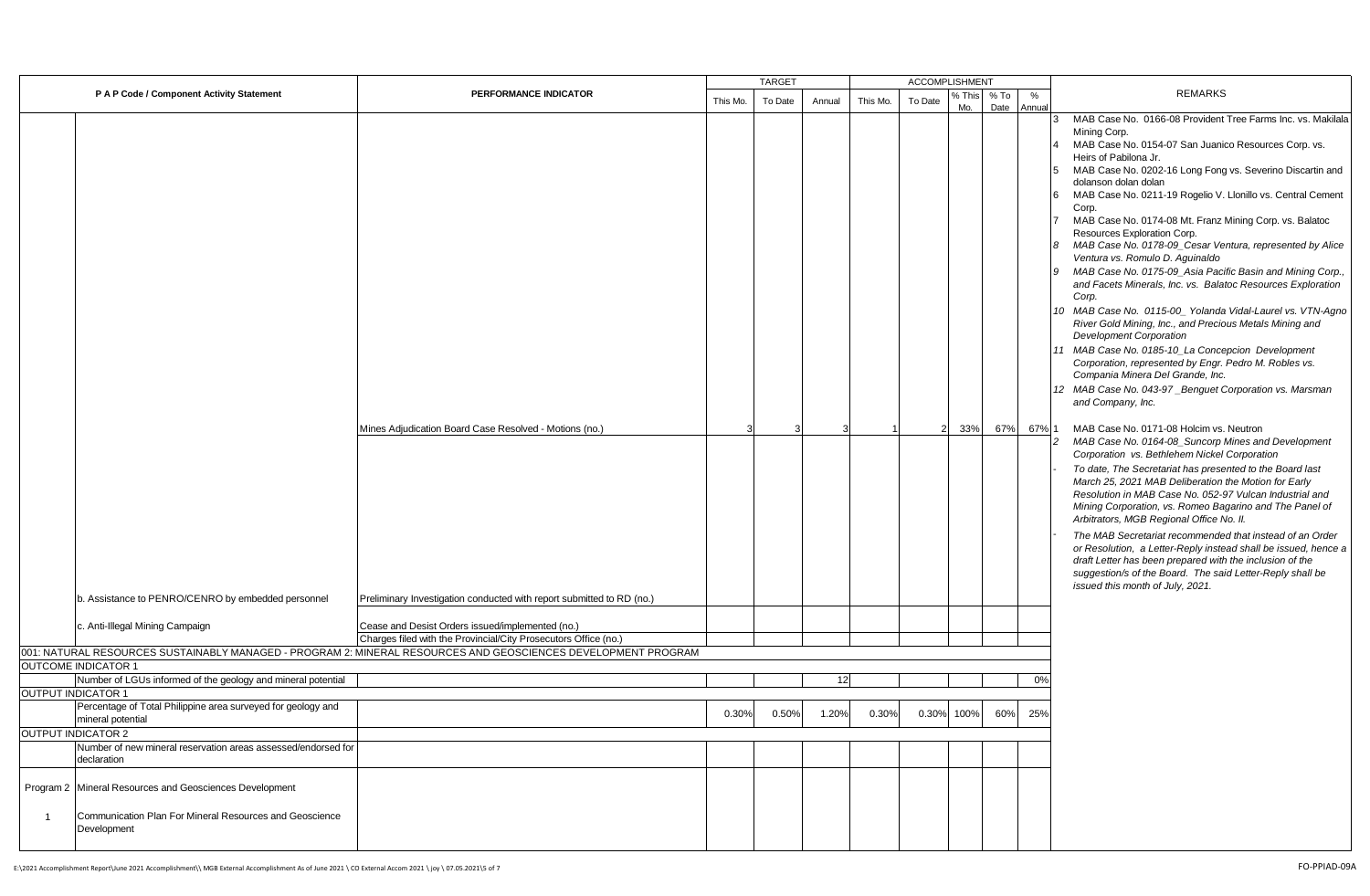|                |                                                                                              |                                                                                                                   |          | <b>TARGET</b> |         |                | <b>ACCOMPLISHMENT</b> |               |                |             |                                                                                                                                |
|----------------|----------------------------------------------------------------------------------------------|-------------------------------------------------------------------------------------------------------------------|----------|---------------|---------|----------------|-----------------------|---------------|----------------|-------------|--------------------------------------------------------------------------------------------------------------------------------|
|                | P A P Code / Component Activity Statement                                                    | PERFORMANCE INDICATOR                                                                                             | This Mo. | To Date       | Annual  | This Mo.       | To Date               | % This<br>Mo. | $%$ To<br>Date | %<br>Annual | <b>REMARKS</b>                                                                                                                 |
| $\overline{2}$ | National Mineral Reservation Program                                                         |                                                                                                                   |          |               |         |                |                       |               |                |             |                                                                                                                                |
|                |                                                                                              |                                                                                                                   |          |               |         |                |                       |               |                |             |                                                                                                                                |
|                | Research and Development/Special Projects                                                    | Areas assessed and studied for REE (no.)                                                                          |          |               |         |                | $\Omega$              | 0%            | 0%             | 0%          | Rescheduled to August to prioritize the conduct of mineral                                                                     |
|                |                                                                                              |                                                                                                                   |          |               |         |                |                       |               |                |             | resource validation of mining projects, which is one of the<br>requirements for the application of Declaration of Mine Project |
|                |                                                                                              |                                                                                                                   |          |               |         |                |                       |               |                |             | Feasibility (DMPF) of mining companies.                                                                                        |
|                |                                                                                              |                                                                                                                   |          |               |         |                |                       |               |                |             |                                                                                                                                |
|                |                                                                                              | Major river systems assessed (line km.)                                                                           |          |               |         |                |                       |               | 100%           | 100%        | Baler/Villa Aurora Aguang River                                                                                                |
|                |                                                                                              | Capacity Building                                                                                                 |          |               |         |                |                       |               |                | 0%          |                                                                                                                                |
|                |                                                                                              |                                                                                                                   |          |               |         |                |                       |               |                |             |                                                                                                                                |
| 3              | Geologic Mapping                                                                             |                                                                                                                   |          |               |         |                |                       |               |                |             |                                                                                                                                |
|                | Geological Mapping and Surveys - Quadrangle Mapping                                          |                                                                                                                   |          |               |         |                |                       |               |                |             |                                                                                                                                |
|                |                                                                                              | Quadrangles assessed/surveyed (no.)                                                                               |          | 5             | 12      |                |                       | 100%          | 60%            | 25%         | Lapigue (3471-III)                                                                                                             |
|                |                                                                                              |                                                                                                                   |          |               |         |                |                       |               |                |             | Lukban Point (3470-II                                                                                                          |
|                |                                                                                              |                                                                                                                   |          |               |         |                |                       |               |                |             | Mount Rocky (3469-I)                                                                                                           |
|                |                                                                                              |                                                                                                                   |          |               |         |                |                       |               |                |             | The timely conduct of the fieldwork for the 2 quadrangles in                                                                   |
|                |                                                                                              |                                                                                                                   |          |               |         |                |                       |               |                |             | Divilacan, Isabela was hampered by the implementation of                                                                       |
|                |                                                                                              |                                                                                                                   |          |               |         |                |                       |               |                |             | Enhanced Community Quarantine (ECQ)/Modified Enhanced<br>Community Quarantine (MECQ) in the National Capital                   |
|                |                                                                                              |                                                                                                                   |          |               |         |                |                       |               |                |             | Region (NCR) on March 29-May 14, 2021 and granular                                                                             |
|                |                                                                                              |                                                                                                                   |          |               |         |                |                       |               |                |             | lockdowns with heightened quarantine restrictions in the                                                                       |
|                |                                                                                              |                                                                                                                   |          |               |         |                |                       |               |                |             | Province of Isabela due to the sudden increase in COVID-19                                                                     |
|                |                                                                                              |                                                                                                                   |          |               |         |                |                       |               |                |             | cases at almost the same period.                                                                                               |
|                |                                                                                              |                                                                                                                   |          |               |         |                |                       |               |                |             |                                                                                                                                |
|                |                                                                                              |                                                                                                                   |          |               |         |                |                       |               |                |             |                                                                                                                                |
|                |                                                                                              | Advance Exploration area assessed (no.)                                                                           |          |               |         |                |                       |               | 0%             | 0%          | The target was rescheduled to prioritize the urgent requests<br>for Mineral Resource Validation, as part of the requirements   |
|                |                                                                                              |                                                                                                                   |          |               |         |                |                       |               |                |             | for the Declaration of Mining Project Feasibility.                                                                             |
|                |                                                                                              |                                                                                                                   |          |               |         |                |                       |               |                |             |                                                                                                                                |
|                |                                                                                              | Existing 1:50,000 scale geologic maps upgraded (no.)                                                              |          | 57            | 57      | $\Omega$       | 57                    |               |                | 100% 100%   |                                                                                                                                |
|                | Provision of Laboratory Services                                                             | Samples analyzed (no.)                                                                                            | 442      | 2,656         | 5,308   | 697            |                       | 3,920 158%    | 148%           | 74%         |                                                                                                                                |
|                |                                                                                              | Determinations made (no.)                                                                                         | 28,33'   | 170,000       | 340,000 | 45,914         | 227,454 162%          |               | 134%           | 67%         |                                                                                                                                |
|                |                                                                                              | Metallurgical Test conducted (no.)                                                                                | 210      | 1,260         | 2,600   | 484            |                       | 2,590 230%    | 206%           | 100%        |                                                                                                                                |
|                |                                                                                              |                                                                                                                   |          |               |         |                |                       |               |                |             |                                                                                                                                |
| 4              | <b>Offshore Exploration</b>                                                                  | Geophysical and Geological assessment (no.)                                                                       |          |               |         |                |                       |               | 100%           | 50%         | Philippine Rise (Bicol Shelf): Assessed 898 line-kms from                                                                      |
|                |                                                                                              |                                                                                                                   |          |               |         |                |                       |               |                |             | Capalonga eastward to Mercedes passing Jose Panganiban,<br>Paracale, Vinzons in Camarines Norte.                               |
|                |                                                                                              |                                                                                                                   |          |               |         |                |                       |               |                |             |                                                                                                                                |
|                |                                                                                              | 003: ADAPTIVE CAPACITIES OF HUMAN COMMUNITIES AND NATURAL SYSTEMS IMPROVED - PROGRAM 1: GEOLOGICAL RISK REDUCTION |          |               |         |                |                       |               |                |             |                                                                                                                                |
|                | AND RESILIENCY PROGRAM                                                                       |                                                                                                                   |          |               |         |                |                       |               |                |             |                                                                                                                                |
|                | <b>OUTCOME INDICATOR 1:</b>                                                                  |                                                                                                                   |          |               |         |                |                       |               |                |             |                                                                                                                                |
|                | Percentage of LGUs that included geohazard information in their                              |                                                                                                                   |          |               |         |                |                       |               |                |             |                                                                                                                                |
|                | Disaster Risk Reduction and Mitigation Plan, Comprehensive                                   |                                                                                                                   |          |               | 50%     |                |                       |               |                | 0%          |                                                                                                                                |
|                | Land Use Plan, and/or Development Plans                                                      |                                                                                                                   |          |               |         |                |                       |               |                |             |                                                                                                                                |
|                | <b>OUTCOME INDICATOR 1:</b>                                                                  |                                                                                                                   |          |               |         |                |                       |               |                |             |                                                                                                                                |
|                | Number of cities and municipalities where vulnerability and risk<br>assessment was conducted |                                                                                                                   |          |               |         |                |                       |               | 100%           | 43%         |                                                                                                                                |
|                | <b>OUTCOME INDICATOR 2:</b>                                                                  |                                                                                                                   |          |               |         |                |                       |               |                |             |                                                                                                                                |
|                | Number of LGUs (cities/municipalities) provided with information,                            |                                                                                                                   |          |               |         |                |                       |               |                |             |                                                                                                                                |
|                | education and communication campaigns on geohazards                                          |                                                                                                                   |          |               | 15      | $\overline{0}$ |                       |               |                | 0%          |                                                                                                                                |
|                | <b>OUTCOME INDICATOR 3:</b>                                                                  |                                                                                                                   |          |               |         |                |                       |               |                |             |                                                                                                                                |
|                | Number of LGUs assessed for groundwater resources and                                        |                                                                                                                   |          |               |         |                |                       |               |                |             |                                                                                                                                |
|                | vulnerability                                                                                |                                                                                                                   |          |               |         |                |                       |               | 100%           | 40%         |                                                                                                                                |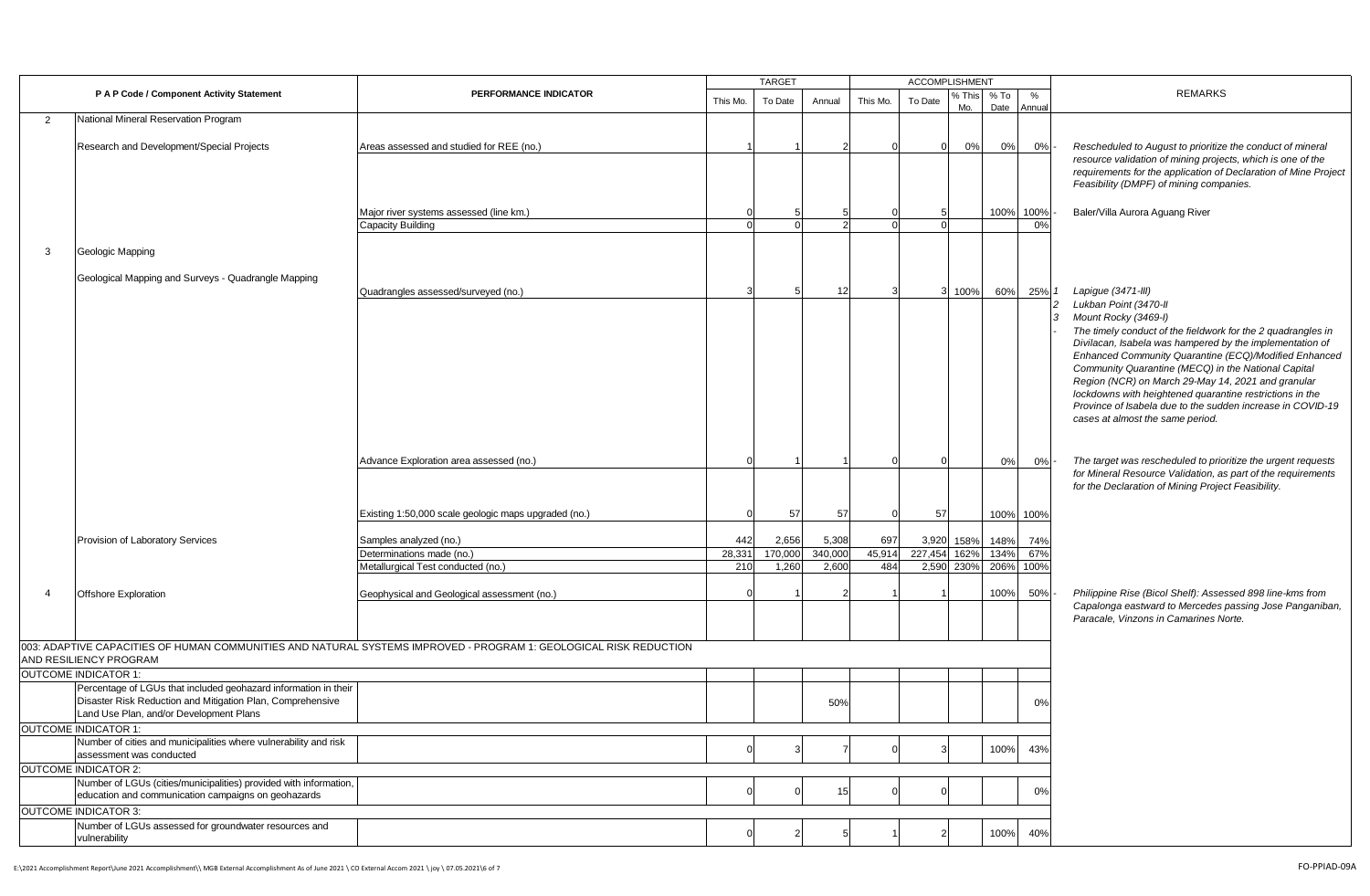|                |                                                                                                                              |                                                                  |          | <b>TARGET</b> |                 |               | ACCOMPLISHMENT     |               |                |                         |                                                                                                                                                                                                                                                                           |
|----------------|------------------------------------------------------------------------------------------------------------------------------|------------------------------------------------------------------|----------|---------------|-----------------|---------------|--------------------|---------------|----------------|-------------------------|---------------------------------------------------------------------------------------------------------------------------------------------------------------------------------------------------------------------------------------------------------------------------|
|                | P A P Code / Component Activity Statement                                                                                    | PERFORMANCE INDICATOR                                            | This Mo. | To Date       | Annual          | This Mo.      | To Date            | % This<br>Mo. | $%$ To<br>Date | %<br>Annual             | <b>REMARKS</b>                                                                                                                                                                                                                                                            |
| Program 1      | Geological Assessment for Risk Reduction and Resiliency<br>Program (Geoscience Development Services)                         |                                                                  |          |               |                 |               |                    |               |                |                         |                                                                                                                                                                                                                                                                           |
|                | Geohazard Assessment - Identification and Mapping of<br>Geohazards for Critical Land Areas                                   |                                                                  |          |               |                 |               |                    |               |                |                         |                                                                                                                                                                                                                                                                           |
|                | <b>Land Geological Assessment</b>                                                                                            |                                                                  |          |               |                 |               |                    |               |                |                         |                                                                                                                                                                                                                                                                           |
|                | Field Mapping and Survey                                                                                                     |                                                                  |          |               |                 |               |                    |               |                |                         |                                                                                                                                                                                                                                                                           |
|                | a. Vulnerability and Risk Assessment (VRA)                                                                                   | LGUs (cities/municipalities) assessed (no.)                      |          |               |                 |               |                    |               | 100%           | 43% 1<br>$\overline{2}$ | Taguig City, Metro Manila<br>Mandaluyong City, Metro Manila<br>3 San Juan City, Metro Manila                                                                                                                                                                              |
|                | b. Updating of 1:10,000 scale Geohazard Maps                                                                                 | LGUs (cities/municipalities) assessed (no.)                      |          |               |                 | ſ             |                    |               | 100%           | 43% 1                   | Taguig City, Metro Manila<br>Mandaluyong City, Metro Manila<br>$\overline{2}$<br>3 San Juan City, Metro Manila                                                                                                                                                            |
|                | c. Karst Subsidence Hazard Mapping and Assessment<br>(Ground Subsidence Assessment)                                          | LGUs (cities/municipalities) assessed (no.)                      |          |               |                 |               |                    |               | 100%           | 50%                     | General Santos City, South Cotabato                                                                                                                                                                                                                                       |
|                | Conduct of IEC to LGUs<br>(Intensive IEC Campaign on geohazard and VRA)                                                      | Seminars/Workshops conducted (no.)                               |          |               | 15              |               |                    |               |                | 0%                      |                                                                                                                                                                                                                                                                           |
|                | Printing of 1:10,000 scale maps                                                                                              | Geohazard maps printed (no.)<br>Geospatial maps maintained (no.) | 10,737   | 10.737        | 6,325<br>10,737 | 334<br>10,737 | 388<br>10,737 100% |               | 100%           | 6%<br>100%              |                                                                                                                                                                                                                                                                           |
| $\overline{2}$ | Coastal Vulnerability Assessment and Impact of Climate Change                                                                |                                                                  |          |               |                 |               |                    |               |                |                         |                                                                                                                                                                                                                                                                           |
| 3              | Monitoring of Coastal Municipalities/Cities on accretion and<br>erosion<br>Groundwater Resource and Vulnerability Assessment | Coastal Municipal LGUs (Cities/Municipalities) monitored (no.)   | $\Omega$ | 5             | 11              |               |                    |               | 180%           | 82%<br>3<br>8           | Capalonga, Camarines Norte<br>Jose Panganiban, Camarines Norte<br>Mercedes, Camarines Norte<br>Paracale, Camarines Norte<br>Daet. Camarines Norte<br>Vinzons, Camarines Norte<br>6<br>Talisay, Camarines Norte<br>Del Gallego, Camarines Sur<br>Ragay, Camarines Sur<br>9 |
|                |                                                                                                                              |                                                                  |          |               |                 |               |                    |               |                |                         | San Fernando City, La Union                                                                                                                                                                                                                                               |
|                | Groundwater Resource Assessment                                                                                              | LGUs (cities/municipalities) assessed (no.)                      |          |               |                 |               |                    |               | 100%           | 40%<br>$\overline{c}$   | San Juan, La Union                                                                                                                                                                                                                                                        |

**RIZALYN C. DELA CRUZ**

OIC, Planning, Policy and International Affairs Division

Prepared by: Approved by:

Director **ATTY. WILFREDO G. MONCANO**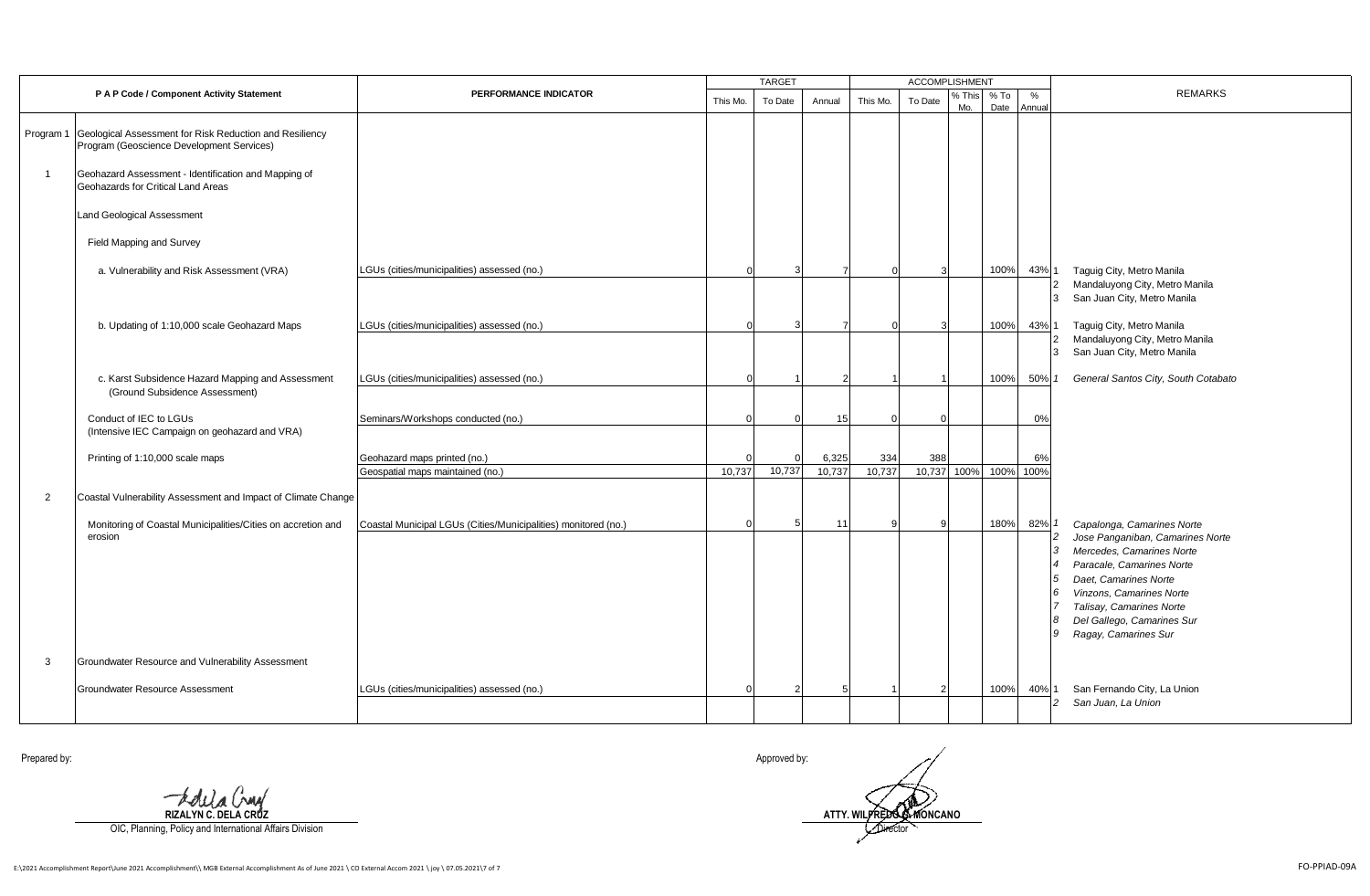## **CY 2021 EXTERNAL ACCOMPLISHMENT REPORT Mines and Geosciences Bureau - Regional Office June 30, 2021**

## **FO-PPIAD-09B**

|                   |                                                                                         |                                                                                                                     |                      | <b>TARGET</b> |                |                    | <b>ACCOMPLISHMENT</b> |                 |                |             |                                                                                                               |
|-------------------|-----------------------------------------------------------------------------------------|---------------------------------------------------------------------------------------------------------------------|----------------------|---------------|----------------|--------------------|-----------------------|-----------------|----------------|-------------|---------------------------------------------------------------------------------------------------------------|
|                   | P A P Code / Component Activity Statement                                               | PERFORMANCE INDICATOR                                                                                               | This Mo.             | To Date       | Annual         | This Mo.           | To Date               | $5$ This<br>Mo. | $%$ To<br>Date | %<br>Annual | <b>REMARKS</b>                                                                                                |
|                   |                                                                                         |                                                                                                                     |                      |               |                |                    |                       |                 |                |             |                                                                                                               |
| A.03 - OPERATIONS |                                                                                         |                                                                                                                     |                      |               |                |                    |                       |                 |                |             |                                                                                                               |
|                   |                                                                                         |                                                                                                                     |                      |               |                |                    |                       |                 |                |             |                                                                                                               |
|                   |                                                                                         | 001: NATURAL RESOURCES SUSTAINABLY MANAGED - PROGRAM 1: MINERAL RESOURCES ENFORCEMENT AND REGULATORY PROGRAM        |                      |               |                |                    |                       |                 |                |             |                                                                                                               |
|                   | <b>OUTCOME INDICATOR 1</b>                                                              |                                                                                                                     |                      |               |                |                    |                       |                 |                |             |                                                                                                               |
|                   | Percentage increase in the revenues of government from mineral<br>resources development |                                                                                                                     |                      |               |                |                    |                       |                 |                |             |                                                                                                               |
|                   | <b>OUTCOME INDICATOR 2</b>                                                              |                                                                                                                     |                      |               |                |                    |                       |                 |                |             |                                                                                                               |
|                   | Percentage of monitored mining permits/contracts complying with                         |                                                                                                                     |                      |               |                |                    |                       |                 |                |             |                                                                                                               |
|                   | laws, rules and regulations                                                             |                                                                                                                     |                      |               | 75%            |                    |                       |                 |                |             |                                                                                                               |
|                   | <b>OUTPUT INDICATOR 1</b>                                                               |                                                                                                                     |                      |               |                |                    |                       |                 |                |             |                                                                                                               |
|                   | Mining applications (including other mining rights related                              |                                                                                                                     |                      |               |                |                    |                       |                 |                |             |                                                                                                               |
|                   | applications) approved/denied/endorsed within the prescribed                            |                                                                                                                     | 428                  | 1,710         | 3,646          | 497                | 2,331                 | 116%            | 136%           | 64%         |                                                                                                               |
|                   | period                                                                                  |                                                                                                                     |                      |               |                |                    |                       |                 |                |             |                                                                                                               |
|                   | <b>OUTPUT INDICATOR 2</b>                                                               |                                                                                                                     |                      |               |                |                    |                       |                 |                |             |                                                                                                               |
|                   | Number of mining permits/contracts monitored                                            |                                                                                                                     | 100                  | 668           | 1.030          | 90                 | 719                   | 90%             | 108%           | 70%         |                                                                                                               |
|                   |                                                                                         |                                                                                                                     |                      |               |                |                    |                       |                 |                |             |                                                                                                               |
|                   | Program 1   Mineral Resources Enforcement and Regulatory Program                        |                                                                                                                     |                      |               |                |                    |                       |                 |                |             |                                                                                                               |
|                   |                                                                                         |                                                                                                                     |                      |               |                |                    |                       |                 |                |             |                                                                                                               |
| $\overline{1}$    | Mineral Investment Promotion Program                                                    |                                                                                                                     |                      |               |                |                    |                       |                 |                |             |                                                                                                               |
|                   |                                                                                         |                                                                                                                     |                      |               |                |                    |                       |                 |                |             |                                                                                                               |
|                   | Issuance of mining permits/contracts (including in areas within                         | Issuance of mining permits/contracts (no.)                                                                          | 428                  | 1,710         | 3,646          | 515                | 2,379                 | 120%            | 139%           | 65%         |                                                                                                               |
|                   | mineral reservations) and other related permits                                         | . Agreements/contracts/permits (FTAA/MPSA/EP/ISAGP/SSMP/MPP)                                                        | 13                   | 23            | 75             | 12                 | 36                    | 92%             | 157%           | 48%         |                                                                                                               |
|                   |                                                                                         | Ore Transport Permit (OTP)/Certification                                                                            | 251                  | 1,243         | 2,588          | 366                | 1,705                 | 146%            | 137%           | 66%         |                                                                                                               |
|                   |                                                                                         | Declaration of Mining Project Feasibility (DMPF) acted upon (no.)                                                   |                      |               | $\overline{4}$ | $\Omega$           |                       |                 | 100%           | 25%         |                                                                                                               |
|                   |                                                                                         | . Other mining related permits                                                                                      | 164                  | 443           | 979            | 137                | 637                   | 84%             | 144%           | 65%         |                                                                                                               |
|                   | Use It or Lose It Policy                                                                | Mining Applications with Final Action (no.)                                                                         | 22                   | 51            | 156            | 14                 | 84                    | 64%             | 165%           | 54%         |                                                                                                               |
|                   |                                                                                         |                                                                                                                     |                      |               |                |                    |                       |                 |                |             |                                                                                                               |
|                   | Development of Small-Scale Mining - Assistance to                                       | Inventory of Peoples Small-Scale Mining (PSSM)/Minahang Bayan(MB) Areas,                                            |                      |               |                |                    |                       |                 |                |             |                                                                                                               |
|                   | Provincial/City Mining Regulatory Board (P/CMRB)/LGUs/Other                             | and Quarry/Sand and Gravel (SAG)/Small-Scale Mining (SSM) Sites (no.)                                               |                      |               |                |                    |                       |                 |                |             |                                                                                                               |
|                   | <b>Stakeholders</b>                                                                     |                                                                                                                     | 10                   | 43            | 89             | 14                 | 49                    |                 | 140% 114%      | 55%         |                                                                                                               |
|                   |                                                                                         | Proposed Minahang Bayan sites endorsed to DENR through MGBCO (no.)<br>Declared Minahang Bayan Sites Monitored (no.) |                      |               | 16             | $\Omega$           |                       |                 |                | 31%         |                                                                                                               |
|                   |                                                                                         |                                                                                                                     | $\overline{7}$<br>88 | 17<br>88      | 35             | $\mathsf{R}$<br>87 |                       | 23 114%<br>99%  | 135%           | 66%<br>99%  |                                                                                                               |
|                   |                                                                                         | P/CMRBs maintained/operationalized/reconstituted (no.)                                                              |                      |               | 88             |                    | 87                    |                 | 99%            |             | Region MIMAROPA: PMRB Marinduque is currently not<br>operational in view of the temporary take-over of of the |
|                   |                                                                                         |                                                                                                                     |                      |               |                |                    |                       |                 |                |             | Provincial Government of Marinduque over the commercial                                                       |
|                   |                                                                                         |                                                                                                                     |                      |               |                |                    |                       |                 |                |             | sand and gravel activities (Reso. 32, s. 2019)                                                                |
|                   |                                                                                         |                                                                                                                     |                      |               |                |                    |                       |                 |                |             |                                                                                                               |
| $\overline{2}$    | Mining Industry Development Program                                                     |                                                                                                                     |                      |               |                |                    |                       |                 |                |             |                                                                                                               |
|                   |                                                                                         |                                                                                                                     |                      |               |                |                    |                       |                 |                |             |                                                                                                               |
|                   | Monitoring/Audit of Mining Permits/Contracts/Leases/                                    | Mining Rights monitored (no.) as to compliance with:                                                                |                      |               |                |                    |                       |                 |                |             |                                                                                                               |
|                   | Claims/JOAs (including those within Mineral Reservations) as to                         | a. Work Program/Terms and Conditions/Requirements                                                                   | 50                   | 334           | 515            | 51                 | 362                   | 102%            | 108%           | 70%         |                                                                                                               |
|                   | compliance with the Terms and Conditions/Requirements and                               | MPP Compliance audited (no.)                                                                                        |                      |               |                |                    |                       |                 |                |             |                                                                                                               |
|                   | implementation of approved Work Program/Safety, Health,                                 | Regional Office system audited for WP (no.)                                                                         |                      |               |                |                    |                       |                 |                |             |                                                                                                               |
|                   | Environmental and Social Development Programs                                           |                                                                                                                     |                      |               |                |                    |                       |                 |                |             |                                                                                                               |
|                   |                                                                                         | Safety, Health, Environment and Social Development (SHES) Programs                                                  | 50                   | 334           | 515            | 39                 | 357                   | 78%             | 107%           | 69%         |                                                                                                               |
|                   |                                                                                         | Regional Office system audited for SHES (no.)                                                                       |                      |               |                |                    |                       |                 |                |             |                                                                                                               |
|                   |                                                                                         |                                                                                                                     |                      |               |                |                    |                       |                 |                |             |                                                                                                               |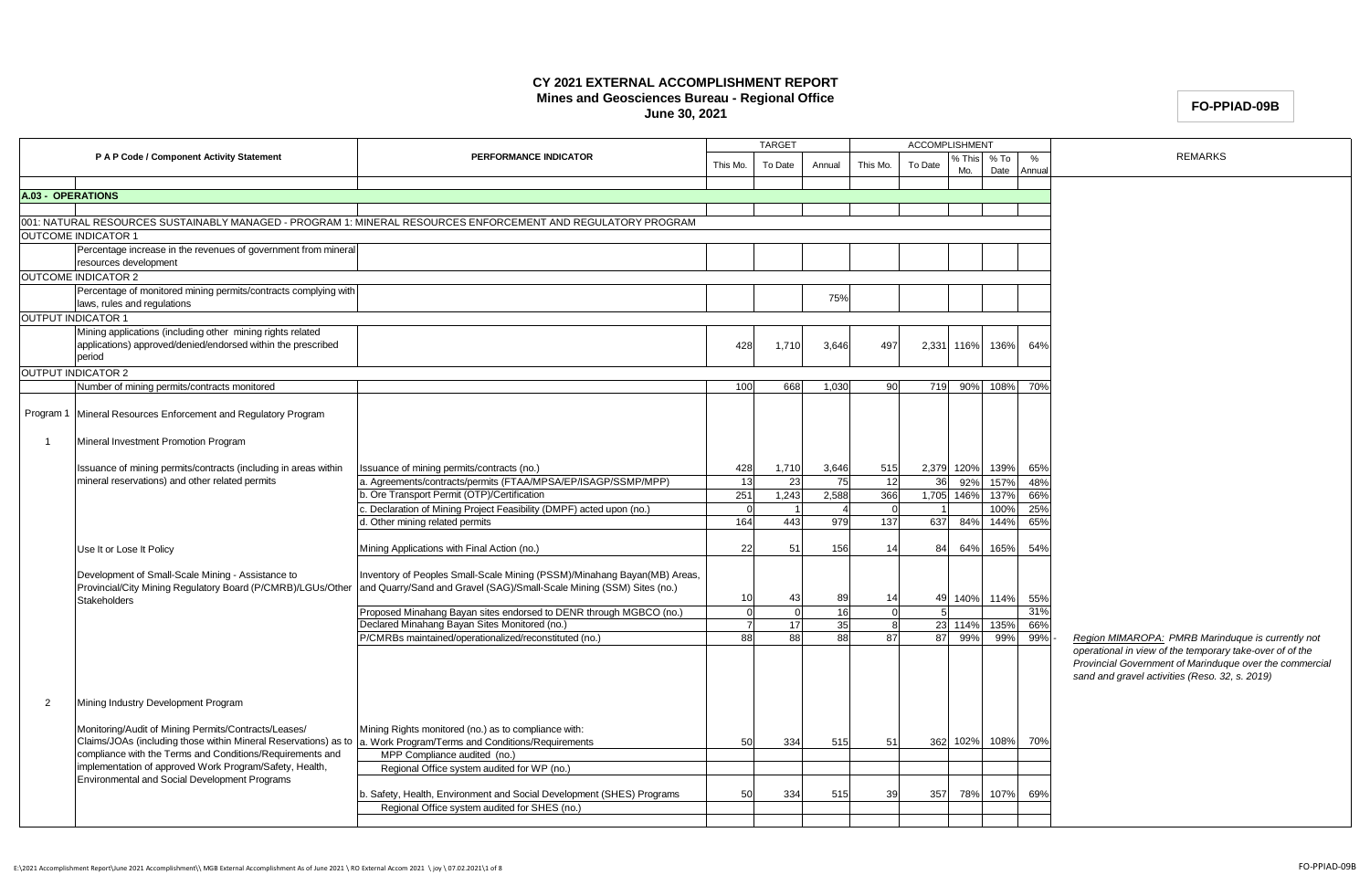|                |                                                                                                              |                                                                                                                              |          | <b>TARGET</b> |        |             |         | <b>ACCOMPLISHMENT</b> |                |             |                                                                                                                                                                                              |
|----------------|--------------------------------------------------------------------------------------------------------------|------------------------------------------------------------------------------------------------------------------------------|----------|---------------|--------|-------------|---------|-----------------------|----------------|-------------|----------------------------------------------------------------------------------------------------------------------------------------------------------------------------------------------|
|                | P A P Code / Component Activity Statement                                                                    | PERFORMANCE INDICATOR                                                                                                        | This Mo. | To Date       | Annual | This Mo.    | To Date | % This<br>Mo.         | $%$ To<br>Date | %<br>Annual | <b>REMARKS</b>                                                                                                                                                                               |
|                | Strengthen Multi-partite Monitoring System                                                                   | Multi-partite Monitoring Teams (MMT) of mining projects (with permits issued by<br>MGB) operationalized (no.)                | 213      | 213           | 213    | 203         | 203     | 95%                   | 95%            | 95%         | Region MIMAROPA: The two remaining MMTs were created in<br>the first quarter of 2021. However, the orientation for the new<br>MMTs and their first monitoring were re-scheduled in the third |
|                |                                                                                                              |                                                                                                                              |          |               |        |             |         |                       |                |             | quarter. Re-scheduling of this activity was due to strict travel                                                                                                                             |
|                |                                                                                                              |                                                                                                                              |          |               |        |             |         |                       |                |             | restriction/protocols in the Mindoro provinces.<br>Region 12: Two mining companies failed to create its Mine                                                                                 |
|                |                                                                                                              |                                                                                                                              |          |               |        |             |         |                       |                |             | Rehabilitation Fund Committee (MRFC) resulted the non-<br>operationalization of MMT                                                                                                          |
|                |                                                                                                              |                                                                                                                              |          |               |        |             |         |                       |                |             | Region 13: MMT inspections for SAG projects were not yet                                                                                                                                     |
|                |                                                                                                              |                                                                                                                              |          |               |        |             |         |                       |                |             | conducted; delayed MMT inspections in PDI due to Covid 19<br>travel restrictions.                                                                                                            |
| 3              | Mine Rehabilitation Program                                                                                  |                                                                                                                              |          |               |        |             |         |                       |                |             |                                                                                                                                                                                              |
| $\Delta$       | Resolution of Complaints/Cases/Conflicts                                                                     |                                                                                                                              |          |               |        |             |         |                       |                |             |                                                                                                                                                                                              |
|                | a. Complaints/cases/conflicts investigated/resolved                                                          | MGB                                                                                                                          | 20       | 71            | 148    | 15          | 90      | 75%                   | 127%           | 61%         |                                                                                                                                                                                              |
|                |                                                                                                              | Panel of Arbitrators Decided (no.)                                                                                           |          |               | 17     | $\mathbf 0$ |         | 0%                    | 200%           | 12%         |                                                                                                                                                                                              |
|                |                                                                                                              | Panel of Arbitrators Resolved (no.)                                                                                          |          |               | 17     |             |         | 0%                    | 200%           | 12%         |                                                                                                                                                                                              |
|                | b. Assistance to PENRO/CENRO by embedded personnel                                                           | Preliminary Investigation conducted with report submitted to RD (no.)                                                        | 24       | 88            | 186    | 20          | 107     | 83%                   | 122%           | 58%         |                                                                                                                                                                                              |
|                | c. Anti-Illegal Mining Campaign                                                                              | Cease and Desist Orders issued/implemented (no.)                                                                             | 12       | 25            | 59     | 12          | 56      | 100%                  | 224%           | 95%         |                                                                                                                                                                                              |
|                |                                                                                                              | Charges filed with the Provincial/City Prosecutors Office (no.)                                                              |          |               | 29     |             |         | 100%                  | 450%           | 31%         |                                                                                                                                                                                              |
|                |                                                                                                              | 001: NATURAL RESOURCES SUSTAINABLY MANAGED - PROGRAM 2: MINERAL RESOURCES AND GEOSCIENCES DEVELOPMENT PROGRAM                |          |               |        |             |         |                       |                |             |                                                                                                                                                                                              |
|                | <b>OUTCOME INDICATOR 1</b>                                                                                   |                                                                                                                              |          |               |        |             |         |                       |                |             |                                                                                                                                                                                              |
|                | Number of LGUs informed of the geology and mineral potential                                                 |                                                                                                                              |          |               |        |             |         |                       |                |             |                                                                                                                                                                                              |
|                | <b>OUTPUT INDICATOR 1</b>                                                                                    |                                                                                                                              |          |               |        |             |         |                       |                |             |                                                                                                                                                                                              |
|                | Percentage of Total Philippine area surveyed for geology and<br>mineral potential                            |                                                                                                                              | 0.90%    | 3.70%         | 5.20%  | 0.60%       | 3.10%   | 67%                   | 84%            | 60%         |                                                                                                                                                                                              |
|                | <b>OUTPUT INDICATOR 2</b>                                                                                    |                                                                                                                              |          |               |        |             |         |                       |                |             |                                                                                                                                                                                              |
|                | Number of new mineral reservation areas assessed/endorsed for<br>declaration                                 |                                                                                                                              |          |               |        |             |         |                       |                |             |                                                                                                                                                                                              |
|                | Program 2 Mineral Resources and Geosciences Development                                                      |                                                                                                                              |          |               |        |             |         |                       |                |             |                                                                                                                                                                                              |
| $\overline{1}$ | Communication Plan For Mineral Resources and Geoscience<br>Development                                       |                                                                                                                              |          |               |        |             |         |                       |                |             |                                                                                                                                                                                              |
|                | Conduct of Awareness and Advocacy on Mineral Resources and LGUs and other stakeholders forum conducted (no.) |                                                                                                                              |          | 11            | 16     |             | 23      | 100%                  | 209%           | 144%        |                                                                                                                                                                                              |
|                | Geosciences Development (MRGD)                                                                               | Radio/TV Guestings (no.)                                                                                                     |          | 17            | 30     | 9           | 44      | 100%                  | 259%           | 147%        |                                                                                                                                                                                              |
|                |                                                                                                              | Press Releases/Photo Releases/Feature Stories (no.)                                                                          | 30       | 180           | 360    | 34          | 201     | 113%                  | 112%           | 56%         |                                                                                                                                                                                              |
|                | Generate/Publish/Disseminate Information, Education and<br>Communication (IEC) Materials                     | Website and Social Media (Facebook/Youtube/Twitter/Instagram) maintained/<br>monitored (no.)                                 | 30       | 30            | 30     | 31          | 31      | 103%                  | 103%           | 103%        |                                                                                                                                                                                              |
|                |                                                                                                              | IEC materials/collaterals (caps, t-shirts, masks, etc.) produced/reproduced/<br>distributed (including climate change) (no.) | 1,850    | 3,925         | 7,500  | 2,158       | 4,644   | 117%                  | 118%           | 62%         |                                                                                                                                                                                              |
|                |                                                                                                              | Statistics Reports submitted to MGBCO (no.)                                                                                  |          | 285           | 495    |             | 288     |                       | 101%           | 58%         |                                                                                                                                                                                              |
|                | Capacity Building Program on MRGD Laws, Rules and                                                            | Trainings conducted/coordinated/participated on (no.)                                                                        |          |               |        |             |         |                       |                |             |                                                                                                                                                                                              |
|                | Regulations                                                                                                  | a. For LGUs and other stakeholders (NGAs, CSOs, etc.)                                                                        |          | 10            | 18     |             | 25      |                       | 250%           | 139%        |                                                                                                                                                                                              |
|                |                                                                                                              | b. For Small-Scale Miners                                                                                                    |          | 12            | 29     | 5           | 13      | 250%                  | 108%           | 45%         |                                                                                                                                                                                              |
|                | National and International Linkages                                                                          |                                                                                                                              | 15       | 90            | 180    | 31          | 91      |                       |                | 51%         |                                                                                                                                                                                              |
|                |                                                                                                              | Linkages coordinated (no.)                                                                                                   |          |               |        |             |         | 207%                  | 101%           |             |                                                                                                                                                                                              |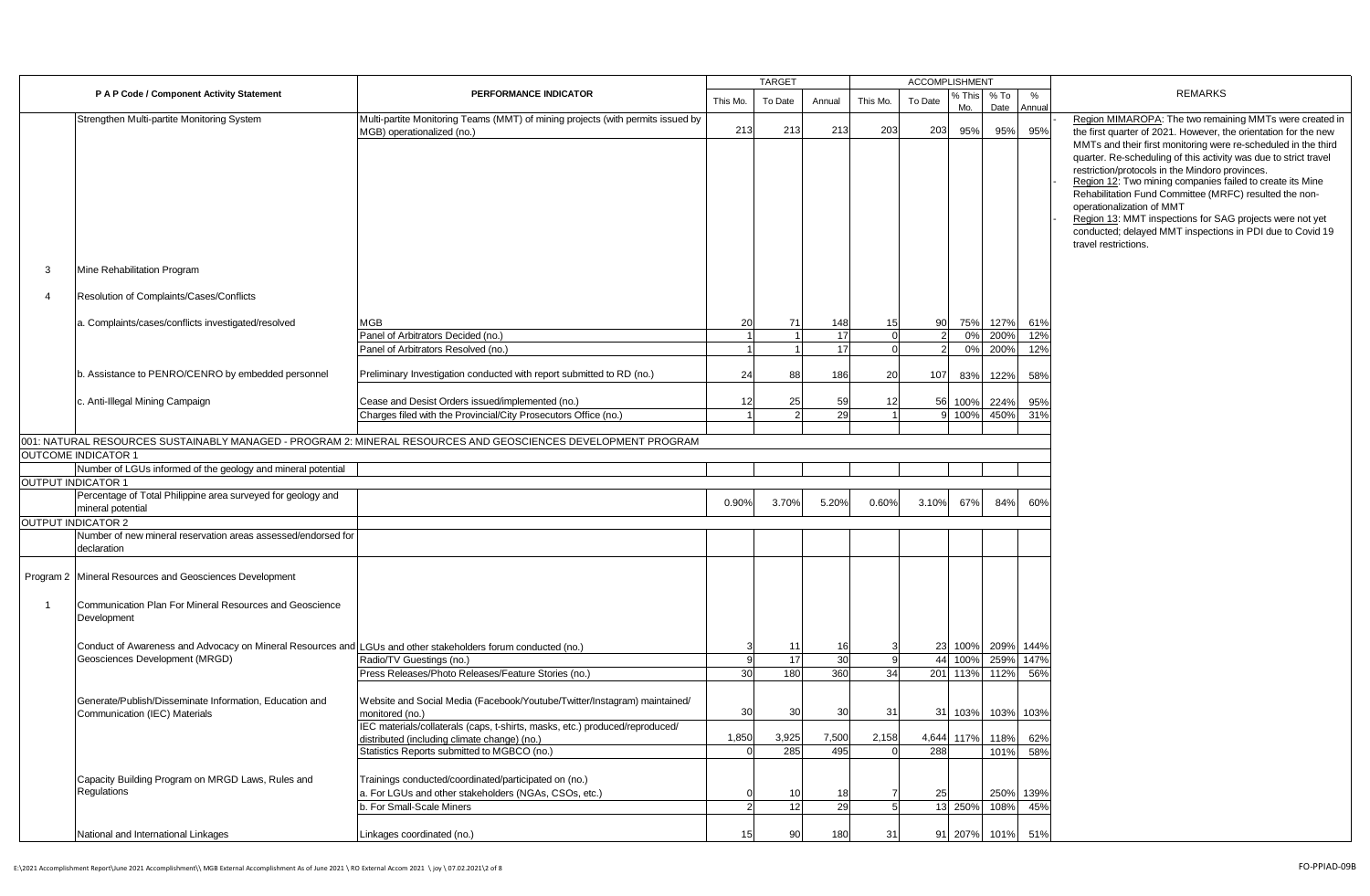|                |                                                                    |                                                                                     | <b>TARGET</b> |         |        |          | ACCOMPLISHMENT |               |                |             |                                                                                                                                                                                                                                                                                                                                                                                                                                                                                                                                                                                                                                                                                                                                                                                                                                                                                                                                                                                                                                                                                                                                                                                                                                      |
|----------------|--------------------------------------------------------------------|-------------------------------------------------------------------------------------|---------------|---------|--------|----------|----------------|---------------|----------------|-------------|--------------------------------------------------------------------------------------------------------------------------------------------------------------------------------------------------------------------------------------------------------------------------------------------------------------------------------------------------------------------------------------------------------------------------------------------------------------------------------------------------------------------------------------------------------------------------------------------------------------------------------------------------------------------------------------------------------------------------------------------------------------------------------------------------------------------------------------------------------------------------------------------------------------------------------------------------------------------------------------------------------------------------------------------------------------------------------------------------------------------------------------------------------------------------------------------------------------------------------------|
|                | P A P Code / Component Activity Statement                          | PERFORMANCE INDICATOR                                                               | This Mo.      | To Date | Annual | This Mo. | To Date        | % This<br>Mo. | $%$ To<br>Date | %<br>Annual | <b>REMARKS</b>                                                                                                                                                                                                                                                                                                                                                                                                                                                                                                                                                                                                                                                                                                                                                                                                                                                                                                                                                                                                                                                                                                                                                                                                                       |
| $\overline{2}$ | National Mineral Reservation Program                               |                                                                                     |               |         |        |          |                |               |                |             |                                                                                                                                                                                                                                                                                                                                                                                                                                                                                                                                                                                                                                                                                                                                                                                                                                                                                                                                                                                                                                                                                                                                                                                                                                      |
|                | Upgrading and Development of Existing Mineral Reservation<br>Areas | Existing Mineral Reservation areas monitored and upgraded (no.)                     |               |         |        |          |                |               | 100%           | 13%         |                                                                                                                                                                                                                                                                                                                                                                                                                                                                                                                                                                                                                                                                                                                                                                                                                                                                                                                                                                                                                                                                                                                                                                                                                                      |
|                | <b>Establishment of New Mineral Reservations</b>                   | New mineral reservation areas assessed/endorsed for declaration (no.)               |               |         |        |          | $\sqrt{ }$     |               |                | 0%          |                                                                                                                                                                                                                                                                                                                                                                                                                                                                                                                                                                                                                                                                                                                                                                                                                                                                                                                                                                                                                                                                                                                                                                                                                                      |
|                | Research and Development/Special Projects                          | Areas assessed and studied for REE (no.)<br>Major river systems assessed (line km.) | 25            | 35      | 120    | 36       |                |               | 41 144% 117%   | 0%<br>34%   |                                                                                                                                                                                                                                                                                                                                                                                                                                                                                                                                                                                                                                                                                                                                                                                                                                                                                                                                                                                                                                                                                                                                                                                                                                      |
|                |                                                                    | Capacity Building                                                                   |               |         |        |          |                |               |                |             |                                                                                                                                                                                                                                                                                                                                                                                                                                                                                                                                                                                                                                                                                                                                                                                                                                                                                                                                                                                                                                                                                                                                                                                                                                      |
| 3              | Geologic Mapping                                                   |                                                                                     |               |         |        |          |                |               |                |             |                                                                                                                                                                                                                                                                                                                                                                                                                                                                                                                                                                                                                                                                                                                                                                                                                                                                                                                                                                                                                                                                                                                                                                                                                                      |
|                | Geological Mapping and Surveys - Quadrangle Mapping                | Quadrangles assessed/surveyed (no.)                                                 | c             | 37      | 52     |          | 31             | 67%           | 84%            | 60% 1       | Lubuagan (3272-III)                                                                                                                                                                                                                                                                                                                                                                                                                                                                                                                                                                                                                                                                                                                                                                                                                                                                                                                                                                                                                                                                                                                                                                                                                  |
|                |                                                                    |                                                                                     |               |         |        |          |                |               |                |             | Jaguimitan (4243-IV)<br>2<br>Lambunao (3453-II)<br>3<br>San Francisco (4050-III)<br>Madalang Point (3545-II)<br>Compostela (4243-III)<br>6<br>Kraan (3838-II)<br>Bolo-bolo (4048-II)<br><b>R</b><br>Bayawan (3548-III)<br>9<br>10 Catbalogan (3955-II)<br>11 Mandih (3644-IV)<br>12 Tampolo (3944-III)<br>13 Basiawan (4139-IV)<br>14 Malita (4139-III)<br>15 Kraan River (3838-I)<br>16 Carrascal (4148-II)<br>17 Madrid (4147-I)<br>18 Kabugao (3274-III)<br>19 Karagawan (3273-IV)<br>20 Canipan (2445-I)<br>21 Tarusan (2545-IV)<br>22 Molave (3644-II)<br>23 Mt. Katanglad (3944-II)<br>24 Padada (4039-I)<br>25 Lebe (3938-III)<br>26 Mt. Abriringan (3474-I)<br>27 Patunungan Bay (3475-II)<br>28 Hilangos (3951-III)<br>29 Manat (4242-IV)<br>30 Kling (3937-IV)<br>31 Prosperidad (4145-I)<br>CAR: Fieldwork was rescheduled next month (July) due to the<br>numerous requests of LGUS & Other NGAs for the geological<br>inspections on their proposed building sites<br>Region 6: Delay caused by COVID-19 restrictions and<br>quarantine protocols, and intervening activities in Boracay<br>Island.<br>Region 7: Due to the travel restrictions imposed by the<br>different LGUs brought about by the COVID-19 pandemic |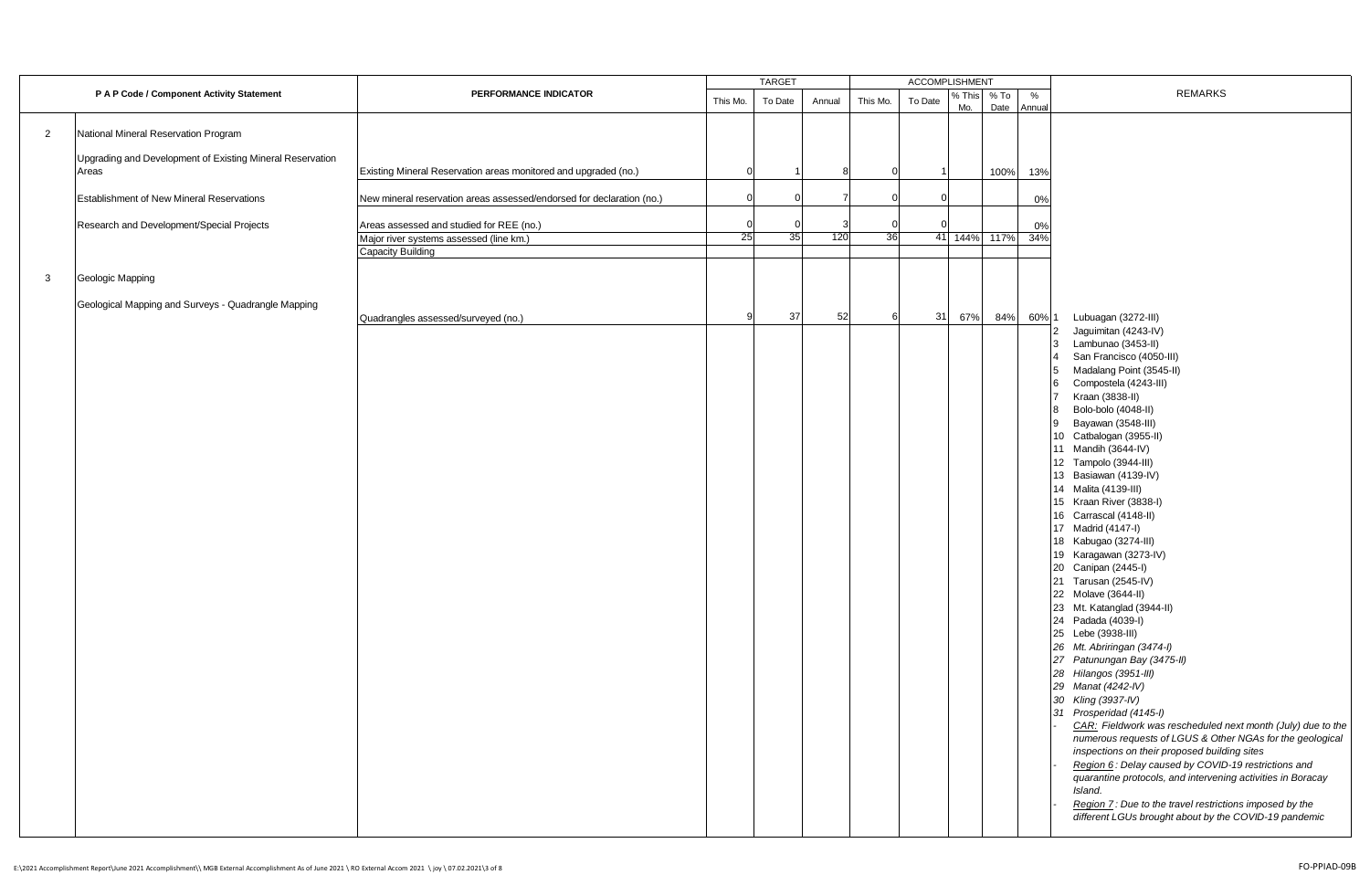|    |                                                                                                                |                                                                                                                   |          | <b>TARGET</b> |         |          | <b>ACCOMPLISHMENT</b> |               |                |             |                                                                                                            |
|----|----------------------------------------------------------------------------------------------------------------|-------------------------------------------------------------------------------------------------------------------|----------|---------------|---------|----------|-----------------------|---------------|----------------|-------------|------------------------------------------------------------------------------------------------------------|
|    | P A P Code / Component Activity Statement                                                                      | PERFORMANCE INDICATOR                                                                                             | This Mo. | To Date       | Annual  | This Mo. | To Date               | % This<br>Mo. | $%$ To<br>Date | %<br>Annual | <b>REMARKS</b>                                                                                             |
|    |                                                                                                                | Existing 1:50,000 scale geologic maps upgraded (no.)                                                              | 16       | 32            | 82      | 18       |                       | 32 113%       | 100%           | 39%         |                                                                                                            |
|    |                                                                                                                |                                                                                                                   |          |               |         |          |                       |               |                |             |                                                                                                            |
|    | Provision of Laboratory Services                                                                               | Samples analyzed (no.)                                                                                            | 200      | 972           | 1,960   | 300      | 1,336                 | 150%          | 137%           | 68%         |                                                                                                            |
|    |                                                                                                                | Determinations made (no.)                                                                                         | 21,547   | 122,900       | 247,360 | 28,184   | 120,874               | 131%          | 98%            | 49%         | due to this pandemic, samples for analysis coming from mining<br>clients & private individuals are limited |
|    | Mineral Resource Inventory                                                                                     | Provincial Resource Maps updated and submitted to MGBCO (no.)                                                     |          |               |         |          |                       |               | 100%           | 7%          |                                                                                                            |
|    |                                                                                                                | 003: ADAPTIVE CAPACITIES OF HUMAN COMMUNITIES AND NATURAL SYSTEMS IMPROVED - PROGRAM 1: GEOLOGICAL RISK REDUCTION |          |               |         |          |                       |               |                |             |                                                                                                            |
|    | AND RESILIENCY PROGRAM                                                                                         |                                                                                                                   |          |               |         |          |                       |               |                |             |                                                                                                            |
|    | <b>OUTCOME INDICATOR 1:</b>                                                                                    |                                                                                                                   |          |               |         |          |                       |               |                |             |                                                                                                            |
|    | Percentage of LGUs that included geohazard information in their                                                |                                                                                                                   |          |               |         |          |                       |               |                |             |                                                                                                            |
|    | Disaster Risk Reduction and Mitigation Plan, Comprehensive                                                     |                                                                                                                   |          |               | 50%     |          |                       |               |                | 0%          |                                                                                                            |
|    | Land Use Plan, and/or Development Plans                                                                        |                                                                                                                   |          |               |         |          |                       |               |                |             |                                                                                                            |
|    | <b>OUTCOME INDICATOR 1:</b>                                                                                    |                                                                                                                   |          |               |         |          |                       |               |                |             |                                                                                                            |
|    | Number of cities and municipalities where vulnerability and risk                                               |                                                                                                                   |          |               |         |          |                       |               |                |             |                                                                                                            |
|    | assessment was conducted                                                                                       |                                                                                                                   |          | 51            | 73      | 12       | 51                    | 133%          | 100%           | 70%         |                                                                                                            |
|    | <b>OUTCOME INDICATOR 2:</b>                                                                                    |                                                                                                                   |          |               |         |          |                       |               |                |             |                                                                                                            |
|    | Number of LGUs (cities/municipalities) provided with information,                                              |                                                                                                                   |          |               |         |          |                       |               |                |             |                                                                                                            |
|    | education and communication campaigns on geohazards                                                            |                                                                                                                   |          | 34            | 75      | 15       | 41                    | 167%          | 121%           | 55%         |                                                                                                            |
|    | <b>OUTCOME INDICATOR 3:</b>                                                                                    |                                                                                                                   |          |               |         |          |                       |               |                |             |                                                                                                            |
|    | Number of LGUs assessed for groundwater resources and                                                          |                                                                                                                   |          |               |         |          |                       |               |                |             |                                                                                                            |
|    | vulnerability                                                                                                  |                                                                                                                   |          | 28            | 45      |          | 28                    | 86%           | 100%           | 62%         |                                                                                                            |
|    | Program 1 Geological Assessment for Risk Reduction and Resiliency<br>Program (Geoscience Development Services) |                                                                                                                   |          |               |         |          |                       |               |                |             |                                                                                                            |
| -1 | Geohazard Assessment - Identification and Mapping of<br>Geohazards for Critical Land Areas                     |                                                                                                                   |          |               |         |          |                       |               |                |             |                                                                                                            |
|    | Land Geological Assessment                                                                                     |                                                                                                                   |          |               |         |          |                       |               |                |             |                                                                                                            |
|    | Field Mapping and Survey                                                                                       |                                                                                                                   |          |               |         |          |                       |               |                |             |                                                                                                            |
|    | a. Vulnerability and Risk Assessment (VRA)                                                                     | LGUs (cities/municipalities) assessed (no.)                                                                       |          | 51            | 73      | 12       |                       | 51 133%       | 100%           | 70% 1       | Boliney, Abra                                                                                              |
|    |                                                                                                                |                                                                                                                   |          |               |         |          |                       |               |                |             | Abucay, Bataan                                                                                             |
|    |                                                                                                                |                                                                                                                   |          |               |         |          |                       |               |                |             | Rodriguez, Rizal                                                                                           |
|    |                                                                                                                |                                                                                                                   |          |               |         |          |                       |               |                |             | Magdiwang, Romblon                                                                                         |
|    |                                                                                                                |                                                                                                                   |          |               |         |          |                       |               |                |             | Cajidiocan, Romblon                                                                                        |
|    |                                                                                                                |                                                                                                                   |          |               |         |          |                       |               |                |             | San Fernando, Romblon                                                                                      |
|    |                                                                                                                |                                                                                                                   |          |               |         |          |                       |               |                |             | Gigmoto, Catanduanes                                                                                       |
|    |                                                                                                                |                                                                                                                   |          |               |         |          |                       |               |                |             | Bagamanoc, Catanduanes                                                                                     |
|    |                                                                                                                |                                                                                                                   |          |               |         |          |                       |               |                |             | Malabuyoc, Cebu<br>19                                                                                      |
|    |                                                                                                                |                                                                                                                   |          |               |         |          |                       |               |                |             | 10 Sergio Osmeña Sr., Zamboanga del Norte                                                                  |
|    |                                                                                                                |                                                                                                                   |          |               |         |          |                       |               |                |             | 11 Kadingilan, Bukidnon                                                                                    |
|    |                                                                                                                |                                                                                                                   |          |               |         |          |                       |               |                |             | 12 Pugo, La Union                                                                                          |
|    |                                                                                                                |                                                                                                                   |          |               |         |          |                       |               |                |             | 13 Buguey, Cagayan                                                                                         |
|    |                                                                                                                |                                                                                                                   |          |               |         |          |                       |               |                |             | 14 Victoria, Tarlac                                                                                        |
|    |                                                                                                                |                                                                                                                   |          |               |         |          |                       |               |                |             | 15 Balete, Batangas                                                                                        |
|    |                                                                                                                |                                                                                                                   |          |               |         |          |                       |               |                |             | 16 Alitagtag, Batangas                                                                                     |
|    |                                                                                                                |                                                                                                                   |          |               |         |          |                       |               |                |             | 17 Camalig, Albay                                                                                          |
|    |                                                                                                                |                                                                                                                   |          |               |         |          |                       |               |                |             | 18 Malinao, Albay                                                                                          |
|    |                                                                                                                |                                                                                                                   |          |               |         |          |                       |               |                |             | 19 Bingawan, Iloilo                                                                                        |
|    |                                                                                                                |                                                                                                                   |          |               |         |          |                       |               |                |             | 20 Balangkayan, Eastern Samar                                                                              |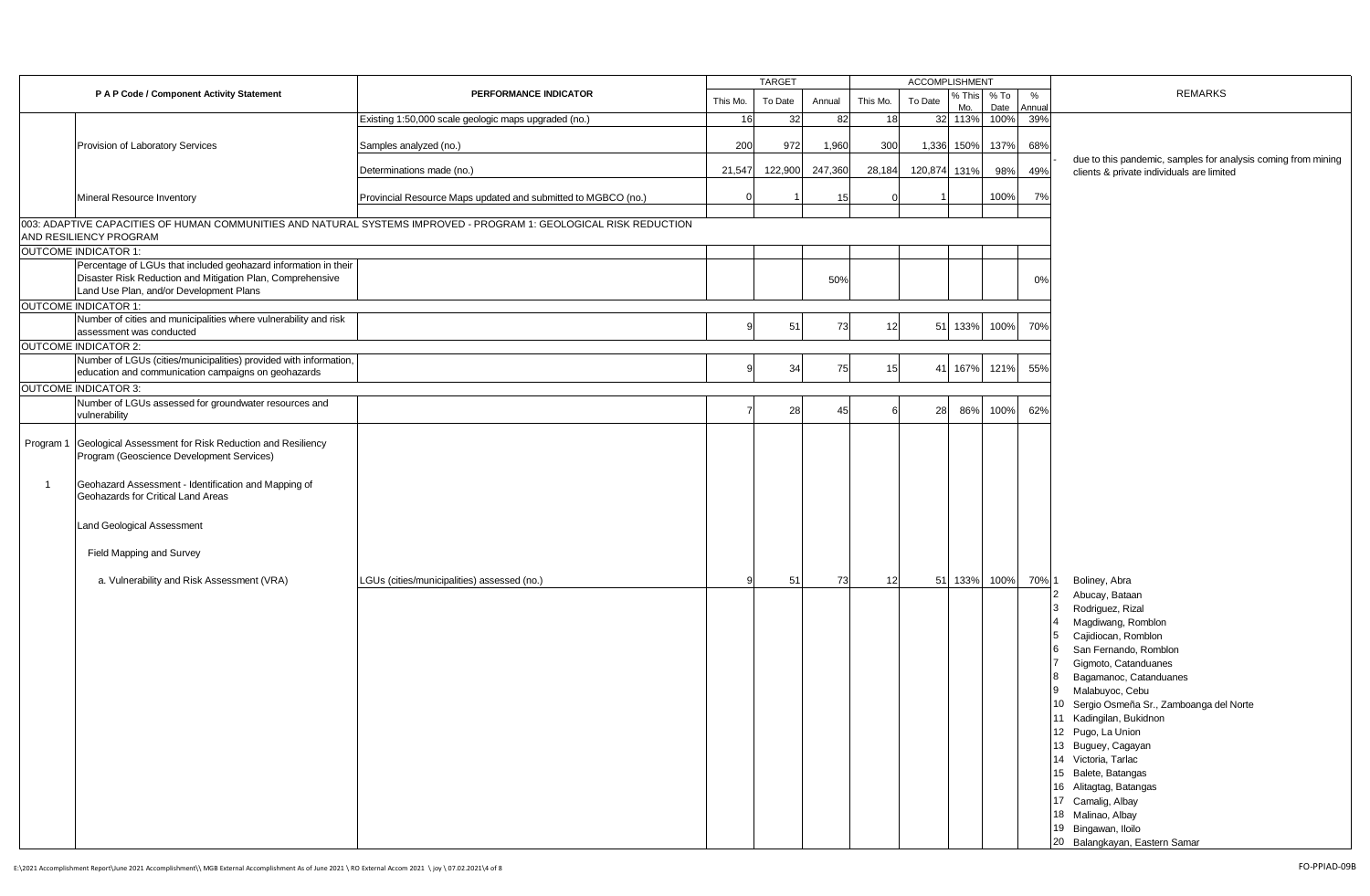|                                              |                                             |          | <b>TARGET</b> |        |          | <b>ACCOMPLISHMENT</b> |               |                |                |                                           |
|----------------------------------------------|---------------------------------------------|----------|---------------|--------|----------|-----------------------|---------------|----------------|----------------|-------------------------------------------|
| P A P Code / Component Activity Statement    | PERFORMANCE INDICATOR                       | This Mo. | To Date       | Annual | This Mo. | To Date               | % This<br>Mo. | $%$ To<br>Date | $\%$<br>Annual | <b>REMARKS</b>                            |
|                                              |                                             |          |               |        |          |                       |               |                |                | 21 Santa Monica, Surigao del Norte        |
|                                              |                                             |          |               |        |          |                       |               |                |                | 22 Aliaga, Nueva Ecija                    |
|                                              |                                             |          |               |        |          |                       |               |                |                | 23 Samboan, Cebu                          |
|                                              |                                             |          |               |        |          |                       |               |                |                | 24 Llorente, Eastern Samar                |
|                                              |                                             |          |               |        |          |                       |               |                |                | 25 Aurora, Zamboanga del Sur              |
|                                              |                                             |          |               |        |          |                       |               |                |                | 26 Kitaotao, Bukidnon                     |
|                                              |                                             |          |               |        |          |                       |               |                |                | 27 Libjo, Dinagat Island                  |
|                                              |                                             |          |               |        |          |                       |               |                |                | 28 Tubajon, Dinagat Island                |
|                                              |                                             |          |               |        |          |                       |               |                |                | 29 Barlig, Mountain Province              |
|                                              |                                             |          |               |        |          |                       |               |                |                | 30 Labrador, Pangasinan                   |
|                                              |                                             |          |               |        |          |                       |               |                |                | 31 Sual, Pangasinan                       |
|                                              |                                             |          |               |        |          |                       |               |                |                | 32 Zaragoza, Nueva Ecija                  |
|                                              |                                             |          |               |        |          |                       |               |                |                | 33 Santa Teresita, Batangas               |
|                                              |                                             |          |               |        |          |                       |               |                |                | 34 Dolores, Quezon                        |
|                                              |                                             |          |               |        |          |                       |               |                |                | 35 Lambunao, Iloilo                       |
|                                              |                                             |          |               |        |          |                       |               |                |                | 36 Guindulman, Bohol                      |
|                                              |                                             |          |               |        |          |                       |               |                |                | 37 Ramon Magsaysay, Zamboanga del Sur     |
|                                              |                                             |          |               |        |          |                       |               |                |                | 38 Kadingilan, Bukidnon                   |
|                                              |                                             |          |               |        |          |                       |               |                |                | 39 Cagdianao, Dinagat Islands             |
|                                              |                                             |          |               |        |          |                       |               |                |                | 40 Tubao, La Union                        |
|                                              |                                             |          |               |        |          |                       |               |                |                | 41 Tubao, La Union                        |
|                                              |                                             |          |               |        |          |                       |               |                |                | 42 Gattaran, Cagayan                      |
|                                              |                                             |          |               |        |          |                       |               |                |                | 43 Alcala, Cagayan                        |
|                                              |                                             |          |               |        |          |                       |               |                |                | 44 Peñaranda, Nueva Ecija                 |
|                                              |                                             |          |               |        |          |                       |               |                |                | 45 El Nido, Palawan                       |
|                                              |                                             |          |               |        |          |                       |               |                |                | 46 Linapacan, Palawan                     |
|                                              |                                             |          |               |        |          |                       |               |                |                | 47 Ivisan, Capiz                          |
|                                              |                                             |          |               |        |          |                       |               |                |                | 48 Ajuy, Iloilo                           |
|                                              |                                             |          |               |        |          |                       |               |                |                | 49 Calinog, Iloilo                        |
|                                              |                                             |          |               |        |          |                       |               |                |                | 50 Hernani, Eastern Samar                 |
|                                              |                                             |          |               |        |          |                       |               |                |                | 51 Burgos, Surigao del Norte              |
|                                              |                                             |          |               |        |          |                       |               |                |                |                                           |
| b. Updating of 1:10,000 scale Geohazard Maps | LGUs (cities/municipalities) assessed (no.) |          | 51            | 73     | 12       |                       | 51 133%       | 100%           | 70% 1          | Boliney, Abra                             |
|                                              |                                             |          |               |        |          |                       |               |                |                | Abucay, Bataan<br>12                      |
|                                              |                                             |          |               |        |          |                       |               |                |                | Rodriguez, Rizal<br>3                     |
|                                              |                                             |          |               |        |          |                       |               |                |                | Magdiwang, Romblon<br>$\vert 4 \vert$     |
|                                              |                                             |          |               |        |          |                       |               |                |                | 5<br>Cajidiocan, Romblon                  |
|                                              |                                             |          |               |        |          |                       |               |                |                | 6<br>San Fernando, Romblon                |
|                                              |                                             |          |               |        |          |                       |               |                |                | $\overline{7}$<br>Gigmoto, Catanduanes    |
|                                              |                                             |          |               |        |          |                       |               |                |                | Bagamanoc, Catanduanes<br>$\overline{8}$  |
|                                              |                                             |          |               |        |          |                       |               |                |                | 9 Malabuyoc, Cebu                         |
|                                              |                                             |          |               |        |          |                       |               |                |                | 10 Sergio Osmeña Sr., Zamboanga del Norte |
|                                              |                                             |          |               |        |          |                       |               |                |                | 11 Kadingilan, Bukidnon                   |
|                                              |                                             |          |               |        |          |                       |               |                |                | 12 Pugo, La Union                         |
|                                              |                                             |          |               |        |          |                       |               |                |                | 13 Buguey, Cagayan                        |
|                                              |                                             |          |               |        |          |                       |               |                |                | 14 Victoria, Tarlac                       |
|                                              |                                             |          |               |        |          |                       |               |                |                | 15 Balete, Batangas                       |
|                                              |                                             |          |               |        |          |                       |               |                |                | 16 Alitagtag, Batangas                    |
|                                              |                                             |          |               |        |          |                       |               |                |                | 17 Camalig, Albay                         |
|                                              |                                             |          |               |        |          |                       |               |                |                | 18 Malinao, Albay                         |
|                                              |                                             |          |               |        |          |                       |               |                |                | 19 Bingawan, Iloilo                       |
|                                              |                                             |          |               |        |          |                       |               |                |                | 20 Balangkayan, Eastern Samar             |
|                                              |                                             |          |               |        |          |                       |               |                |                | 21 Santa Monica, Surigao del Norte        |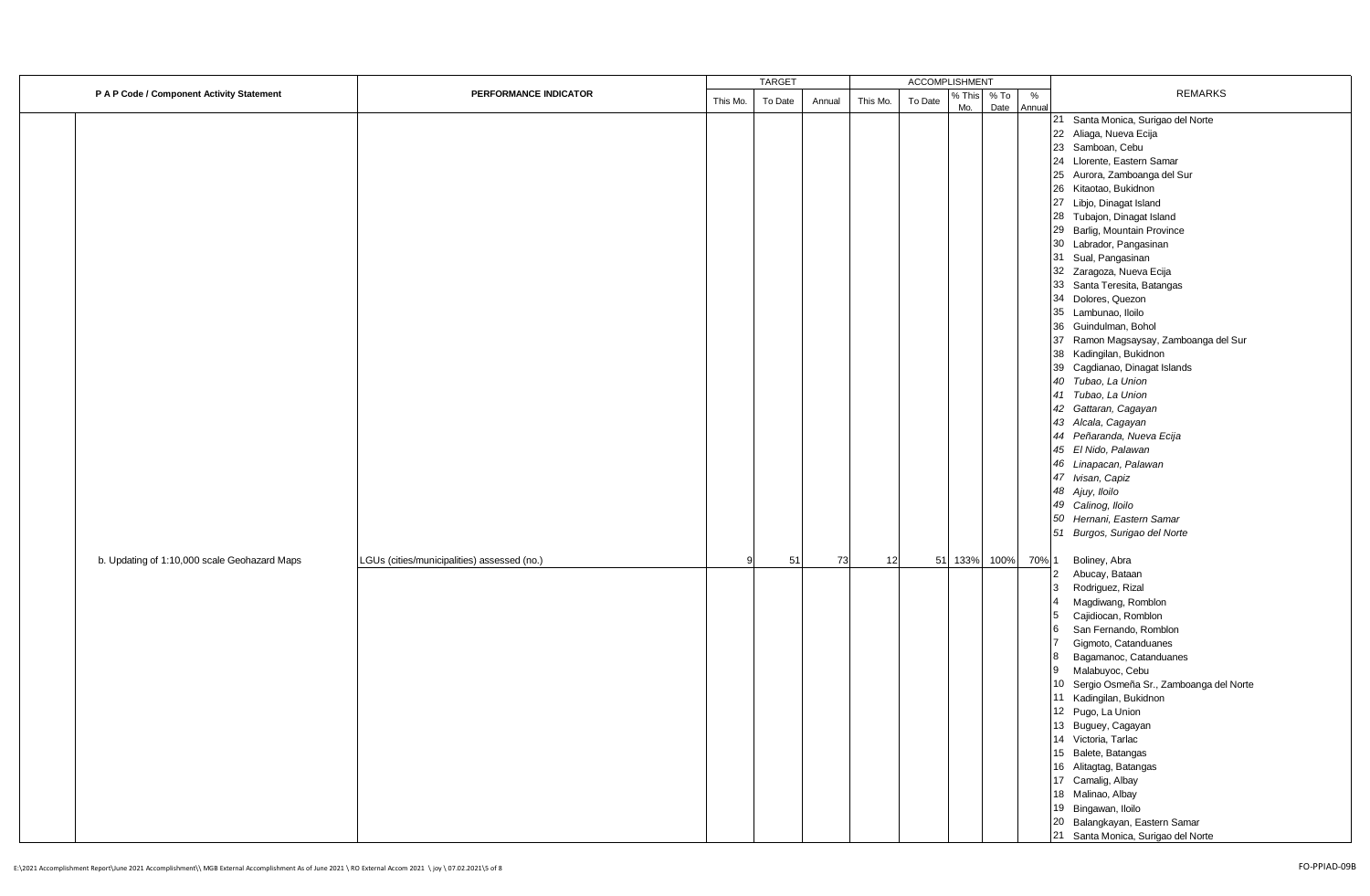|                                                   |                                             |          | <b>TARGET</b> |        |          | ACCOMPLISHMENT |               |              |                |                                       |
|---------------------------------------------------|---------------------------------------------|----------|---------------|--------|----------|----------------|---------------|--------------|----------------|---------------------------------------|
| P A P Code / Component Activity Statement         | PERFORMANCE INDICATOR                       | This Mo. | To Date       | Annual | This Mo. | To Date        | % This<br>Mo. | % To<br>Date | $\%$<br>Annual | <b>REMARKS</b>                        |
|                                                   |                                             |          |               |        |          |                |               |              |                | 22 Aliaga, Nueva Ecija                |
|                                                   |                                             |          |               |        |          |                |               |              |                | 23 Samboan, Cebu                      |
|                                                   |                                             |          |               |        |          |                |               |              |                | 24 Llorente, Eastern Samar            |
|                                                   |                                             |          |               |        |          |                |               |              |                | 25 Aurora, Zamboanga del Sur          |
|                                                   |                                             |          |               |        |          |                |               |              |                | 26 Kitaotao, Bukidnon                 |
|                                                   |                                             |          |               |        |          |                |               |              |                | 27 Libjo, Dinagat Island              |
|                                                   |                                             |          |               |        |          |                |               |              |                | 28 Tubajon, Dinagat Island            |
|                                                   |                                             |          |               |        |          |                |               |              |                | 29 Barlig, Mountain Province          |
|                                                   |                                             |          |               |        |          |                |               |              |                | 30 Labrador, Pangasinan               |
|                                                   |                                             |          |               |        |          |                |               |              |                | 31 Sual, Pangasinan                   |
|                                                   |                                             |          |               |        |          |                |               |              |                | 32 Zaragoza, Nueva Ecija              |
|                                                   |                                             |          |               |        |          |                |               |              |                |                                       |
|                                                   |                                             |          |               |        |          |                |               |              |                | 33 Santa Teresita, Batangas           |
|                                                   |                                             |          |               |        |          |                |               |              |                | 34<br>Dolores, Quezon                 |
|                                                   |                                             |          |               |        |          |                |               |              |                | 35 Lambunao, Iloilo                   |
|                                                   |                                             |          |               |        |          |                |               |              |                | 36 Guindulman, Bohol                  |
|                                                   |                                             |          |               |        |          |                |               |              |                | 37 Ramon Magsaysay, Zamboanga del Sur |
|                                                   |                                             |          |               |        |          |                |               |              |                | 38 Kadingilan, Bukidnon               |
|                                                   |                                             |          |               |        |          |                |               |              |                | 39 Cagdianao, Dinagat Islands         |
|                                                   |                                             |          |               |        |          |                |               |              |                | 40 Tubao, La Union                    |
|                                                   |                                             |          |               |        |          |                |               |              |                | 41 Tubao, La Union                    |
|                                                   |                                             |          |               |        |          |                |               |              |                | 42 Gattaran, Cagayan                  |
|                                                   |                                             |          |               |        |          |                |               |              |                | 43 Alcala, Cagayan                    |
|                                                   |                                             |          |               |        |          |                |               |              |                | 44 Peñaranda, Nueva Ecija             |
|                                                   |                                             |          |               |        |          |                |               |              |                | 45 El Nido, Palawan                   |
|                                                   |                                             |          |               |        |          |                |               |              |                | 46 Linapacan, Palawan                 |
|                                                   |                                             |          |               |        |          |                |               |              |                | 47 Ivisan, Capiz                      |
|                                                   |                                             |          |               |        |          |                |               |              |                | 48 Ajuy, Iloilo                       |
|                                                   |                                             |          |               |        |          |                |               |              |                | 49 Calinog, Iloilo                    |
|                                                   |                                             |          |               |        |          |                |               |              |                | 50 Hernani, Eastern Samar             |
|                                                   |                                             |          |               |        |          |                |               |              |                | 51 Burgos, Surigao del Norte          |
| c. Karst Subsidence Hazard Mapping and Assessment | LGUs (cities/municipalities) assessed (no.) |          |               | 16     |          |                | 8 300%        | 100%         | 50% 1          | Dasol, Pangasinan                     |
| (Ground Subsidence Assessment)                    |                                             |          |               |        |          |                |               |              |                | General Tinio, Nueva Ecija<br>2       |
|                                                   |                                             |          |               |        |          |                |               |              |                | San Isidro, Davao del Norte<br>3      |
|                                                   |                                             |          |               |        |          |                |               |              |                | San Jose, Occidental Mindoro          |
|                                                   |                                             |          |               |        |          |                |               |              |                | Maydolong, Eastern Samar<br>5         |
|                                                   |                                             |          |               |        |          |                |               |              |                | Moalboal, Cebu<br>6                   |
|                                                   |                                             |          |               |        |          |                |               |              |                | Alabel, Sarangani<br>$\overline{7}$   |
|                                                   |                                             |          |               |        |          |                |               |              |                | Burgos, Surigao del Norte<br>8        |
| Conduct of IEC to LGUs                            | Seminars/Workshops conducted (no.)          | q        | 34            | 75     | 15       |                | 41 167%       | 121%         | 55% 1          | Carmona, Cavite                       |
| (Intensive IEC Campaign on geohazard and VRA)     |                                             |          |               |        |          |                |               |              |                | San Pedro, Laguna<br>2                |
|                                                   |                                             |          |               |        |          |                |               |              |                | Santa Rosa, Laguna<br>3               |
|                                                   |                                             |          |               |        |          |                |               |              |                | Malay, Aklan                          |
|                                                   |                                             |          |               |        |          |                |               |              |                | 5<br>Nabas, Aklan                     |
|                                                   |                                             |          |               |        |          |                |               |              |                | Kawayan, Biliran                      |
|                                                   |                                             |          |               |        |          |                |               |              |                | Almeria, Biliran<br>$\overline{7}$    |
|                                                   |                                             |          |               |        |          |                |               |              |                | Lubuagan, Kalinga<br>8                |
|                                                   |                                             |          |               |        |          |                |               |              |                | Pasil, Kalinga<br>9                   |
|                                                   |                                             |          |               |        |          |                |               |              |                | 10 Binalonan, Pangasinan              |
|                                                   |                                             |          |               |        |          |                |               |              |                | 11 Peñablanca, Cagayan                |
|                                                   |                                             |          |               |        |          |                |               |              |                | 12 Tuao, Cagayan                      |
|                                                   |                                             |          |               |        |          |                |               |              |                | 13 Allacapan, Cagayan                 |
|                                                   |                                             |          |               |        |          |                |               |              |                | 14 Lasam, Cagayan                     |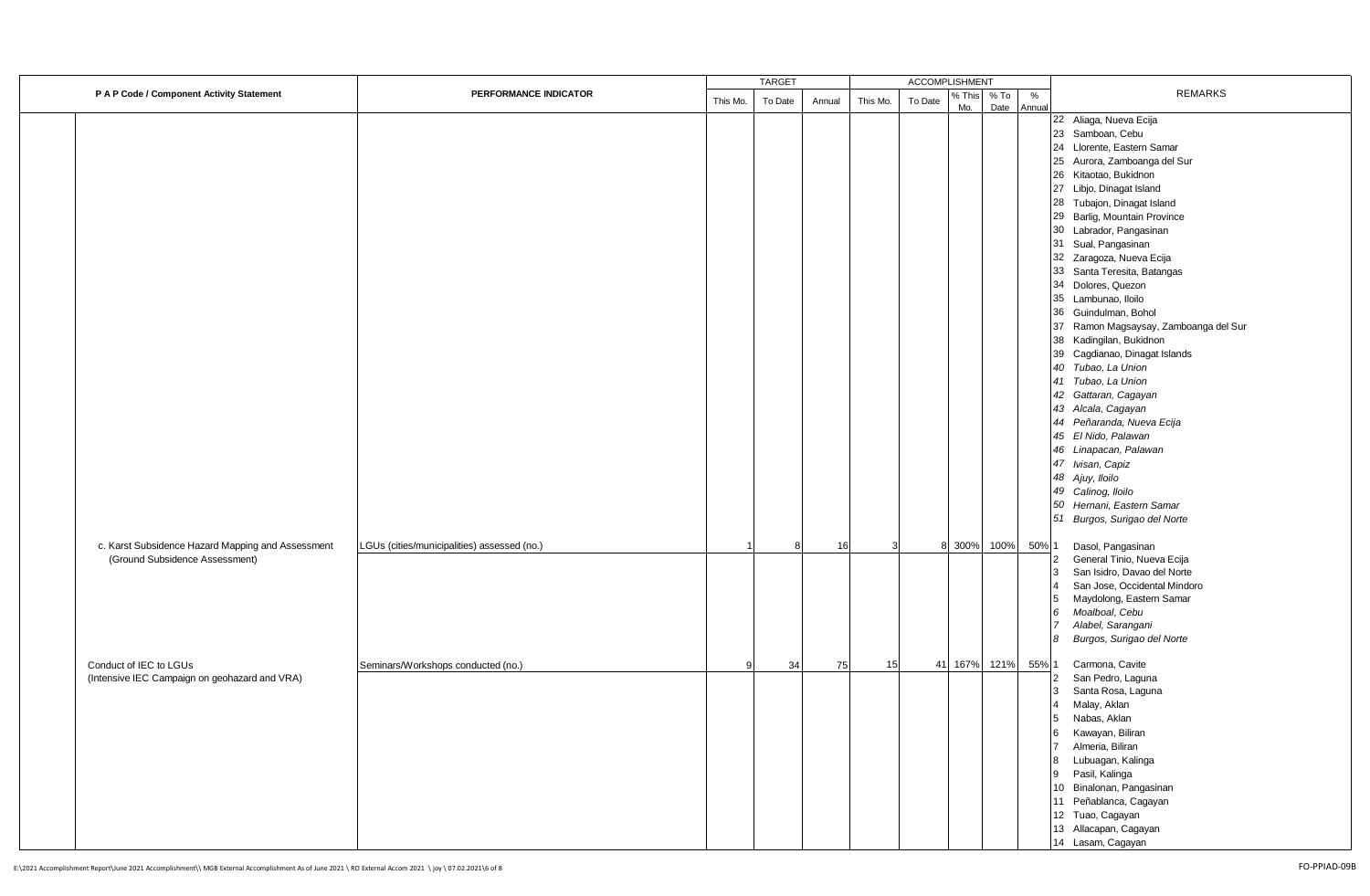| P A P Code / Component Activity Statement |                                                                                                                                                                                               | PERFORMANCE INDICATOR                                                      | <b>TARGET</b>  |         |              |          | <b>ACCOMPLISHMENT</b> |               |              |                                                                                                                                                                                                                                                                                                                                               |                                                                                                                                                                                                                                                                                                                                                                                                                                                                                                                                                                                                                                                                                                                                                                                        |
|-------------------------------------------|-----------------------------------------------------------------------------------------------------------------------------------------------------------------------------------------------|----------------------------------------------------------------------------|----------------|---------|--------------|----------|-----------------------|---------------|--------------|-----------------------------------------------------------------------------------------------------------------------------------------------------------------------------------------------------------------------------------------------------------------------------------------------------------------------------------------------|----------------------------------------------------------------------------------------------------------------------------------------------------------------------------------------------------------------------------------------------------------------------------------------------------------------------------------------------------------------------------------------------------------------------------------------------------------------------------------------------------------------------------------------------------------------------------------------------------------------------------------------------------------------------------------------------------------------------------------------------------------------------------------------|
|                                           |                                                                                                                                                                                               |                                                                            | This Mo.       | To Date | Annual       | This Mo. | To Date               | % This<br>Mo. | % To<br>Date | %<br>Annual                                                                                                                                                                                                                                                                                                                                   | <b>REMARKS</b>                                                                                                                                                                                                                                                                                                                                                                                                                                                                                                                                                                                                                                                                                                                                                                         |
|                                           |                                                                                                                                                                                               |                                                                            |                |         |              |          |                       |               |              |                                                                                                                                                                                                                                                                                                                                               | 15 Concepcion, Iloilo<br>16 Cabucgayan, Biliran<br>17 Biliran, Biliran<br>18 Caibiran, Biliran<br>19 Tabina, Zamboanga del Sur<br>20 Dimataling, Zamboanga del Sur<br>21 Vincenzo A. Sagun, Zamboanga del Sur<br>22 Baganga, Davao Oriental<br>23 Monkayo, Davao de Oro<br>24 Laak, Davao de Oro<br>25 Pantukan, Davao de Oro<br>26 Maragusan, Davao de Oro<br>27 Burgos, Pangasinan<br>28 Calatrava, Romblon<br>29 Alcantara, Romblon<br>30 San Agustin, Romblon<br>31 Aroroy, Masbate<br>32 Milagros, Masbate<br>33 San Andres, Catanduanes<br>34 San Miguel, Catanduanes<br>35 Capalonga, Camarines Norte<br>36 Sta. Elena, Camarines Norte<br>37 Carles, Iloilo<br>38 Sara, Iloilo<br>39 Bayog, Zamboanga del Sur<br>40 Buug, Zamboanga Sibugay<br>41 Plaridel, Misamis Occidental |
|                                           | Capacity Building on Geosciences                                                                                                                                                              | Training/seminars conducted for/ attended by MGB technical personnel (no.) |                | 33      | 81           |          | 62                    | 78%           | 188%         | 77%                                                                                                                                                                                                                                                                                                                                           |                                                                                                                                                                                                                                                                                                                                                                                                                                                                                                                                                                                                                                                                                                                                                                                        |
|                                           | Geohazards Operation Center                                                                                                                                                                   | Geohazards Operation Center Maintained (no.)                               | 15             | 15      | 15           | 15       |                       | 15 100%       | 100%         | 100%                                                                                                                                                                                                                                                                                                                                          |                                                                                                                                                                                                                                                                                                                                                                                                                                                                                                                                                                                                                                                                                                                                                                                        |
| $\overline{2}$<br>3                       | Coastal Vulnerability Assessment and Impact of Climate Change<br>Monitoring of Coastal Municipalities/Cities on accretion and<br>erosion<br>Groundwater Resource and Vulnerability Assessment | Coastal Municipal LGUs (Cities/Municipalities) monitored (no.)             | $\Omega$       |         | <sub>9</sub> |          |                       |               | 500%         | 56% 1                                                                                                                                                                                                                                                                                                                                         | Jose Dalman, Zamboanga Del Norte<br>Manukan, Zamboanga del Norte<br>$\overline{2}$<br>Bantayan, Cebu<br>3<br>Madridejos, Cebu<br>4<br>5 Santa Cruz, Davao Del Sur                                                                                                                                                                                                                                                                                                                                                                                                                                                                                                                                                                                                                      |
|                                           | Groundwater Resource Assessment                                                                                                                                                               | LGUs (cities/municipalities) assessed (no.)                                | $\overline{7}$ |         | 28<br>45     | 28       | 86%                   | 100%          | 62% 1        | Lubuagan, Kalinga<br>Castillejos, Zambales<br>$\mathbf{2}$<br>3 Nagcarlan, Laguna<br>Medina, Misamis Oriental<br>$\overline{4}$<br>5 Digos City, Davao del Sur<br>6<br>San Marcelino, Zambales<br>Malabuyoc, Cebu<br>7<br>8 Tabango, Leyte<br>9 Diplahan, Zamboanga Sibugay<br>10 Talisayan, Misamis Oriental<br>11 Lake Sebu, South Cotabato |                                                                                                                                                                                                                                                                                                                                                                                                                                                                                                                                                                                                                                                                                                                                                                                        |